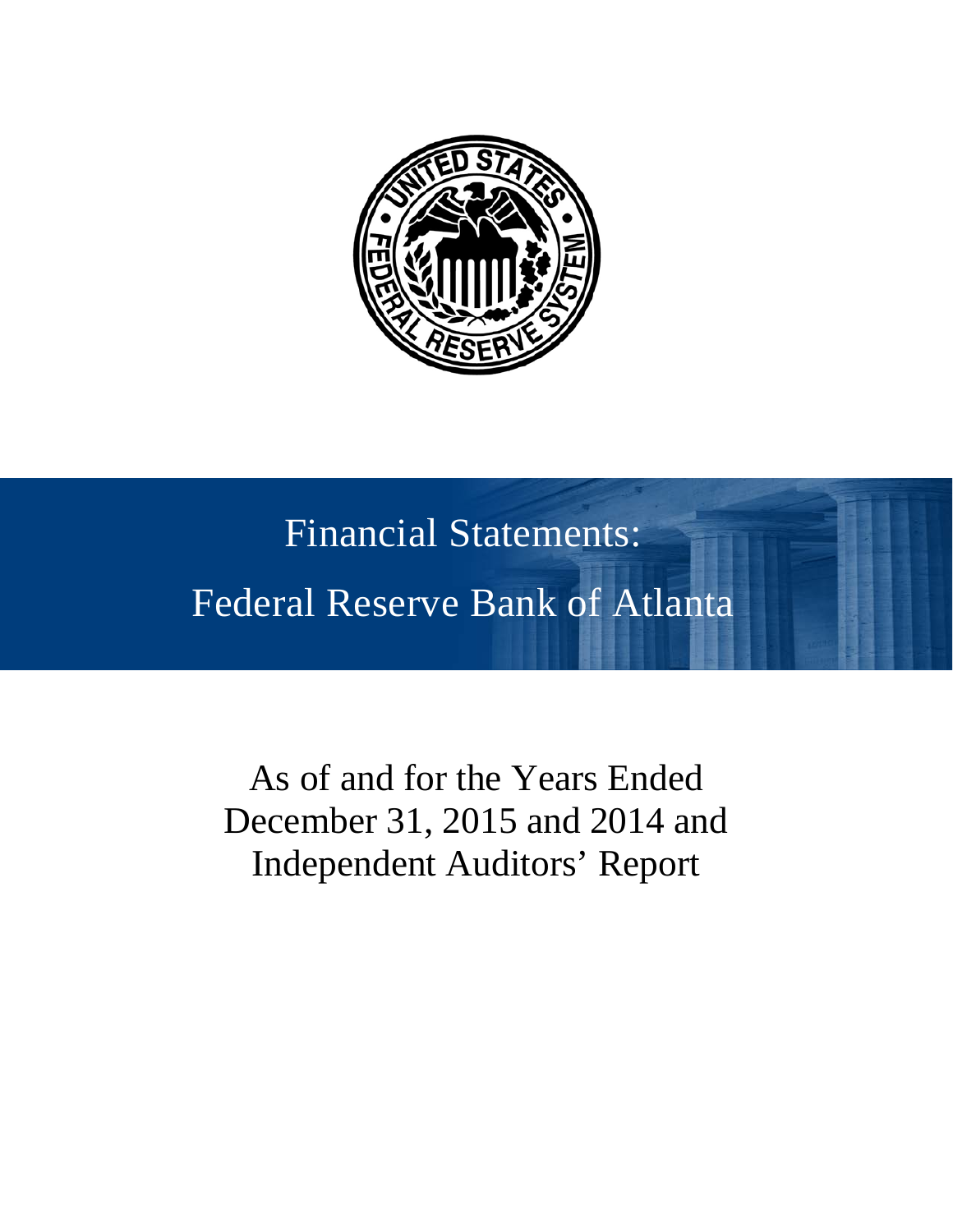### **Federal Reserve Bank of Atlanta**

### **Contents**

|                                                                                                              | Page    |
|--------------------------------------------------------------------------------------------------------------|---------|
| Management's Report on Internal Control over Financial Reporting                                             | 1       |
| <b>Independent Auditors' Report</b>                                                                          | $2 - 3$ |
| Abbreviations                                                                                                | 4       |
| <b>Financial Statements:</b>                                                                                 |         |
| Statements of Condition as of December 31, 2015 and December 31, 2014                                        | 5       |
| Statements of Income and Comprehensive Income for the years ended December 31, 2015 and<br>December 31, 2014 | 6       |
| Statements of Changes in Capital for the years ended December 31, 2015 and December 31, 2014                 | 7       |
| <b>Notes to Financial Statements</b>                                                                         | 8-39    |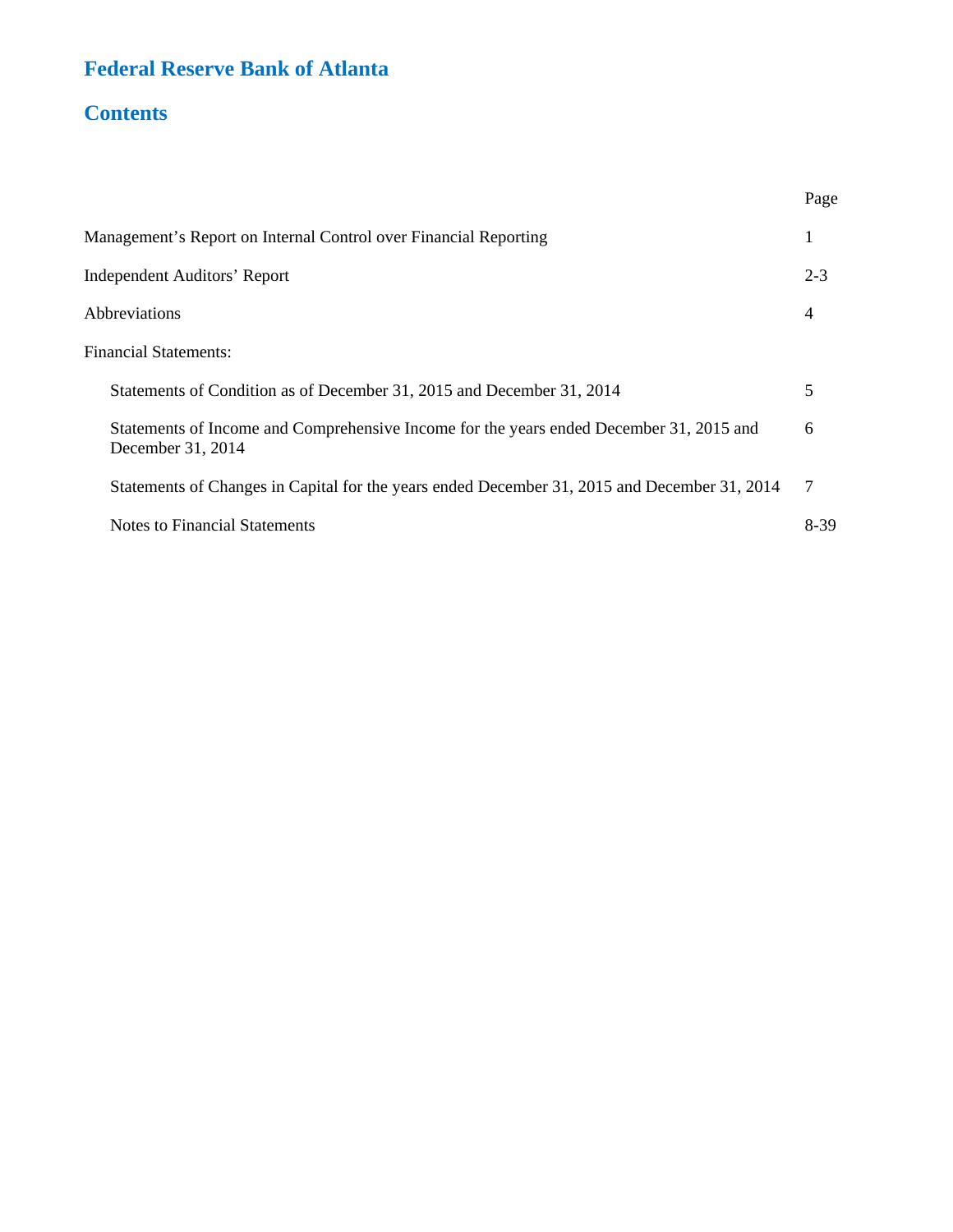

March 8, 2016

To the Board of Directors of the Federal Reserve Bank of Atlanta:

1000 Peachtree Street N.E. Atlanta, Georgia 30309-4470 404.498.8500 www.frbatlanta.org

The management of the Federal Reserve Bank of Atlanta (Bank) is responsible for the preparation and fair presentation of the Statements of Condition as of December 31, 2015 and 2014, and the Statements of Income and Comprehensive Income, and Statements of Changes in Capital for the years then ended (the financial statements). The financial statements have been prepared in conformity with the accounting principles, policies, and practices established by the Board of Governors of the Federal Reserve System as set forth in the Financial Accounting Manual for Federal Reserve Banks (FAM), and, as such, include some amounts that are based on management judgments and estimates. To our knowledge, the financial statements are, in all material respects, fairly presented in conformity with the accounting principles, policies and practices documented in the FAM and include all disclosures necessary for such fair presentation.

The management of the Bank is responsible for establishing and maintaining effective internal control over financial reporting as it relates to the financial statements. The Bank's internal control over financial reporting is designed to provide reasonable assurance regarding the reliability of financial reporting and the preparation of financial statements for external reporting purposes in accordance with the FAM. The Bank's internal control over financial reporting includes those policies and procedures that (i) pertain to the maintenance of records that in reasonable detail accurately and fairly reflect the transactions and dispositions of the Bank's assets; (ii) provide reasonable assurance that transactions are recorded as necessary to permit preparation of financial statements in accordance with FAM, and that the Bank's receipts and expenditures are being made only in accordance with authorizations of its management and directors; and (iii) provide reasonable assurance regarding prevention or timely detection of unauthorized acquisition, use or disposition of the Bank's assets that could have a material effect on its financial statements.

Even effective internal control, no matter how well designed, has inherent limitations, including the possibility of human error, and therefore can provide only reasonable assurance with respect to the preparation of reliable financial statements. Also, projections of any evaluation of effectiveness to future periods are subject to the risk that controls may become inadequate because of changes in conditions, or that the degree of compliance with the policies or procedures may deteriorate.

The management of the Bank assessed its internal control over financial reporting based upon the criteria established in the Internal Control - Integrated Framework (2013) issued by the Committee of Sponsoring Organizations of the Treadway Commission. Based on this assessment, we believe that the Bank maintained effective internal control over financial reporting.

Federal Reserve Bank of Atlanta

Dennis P. Lockhart, President and Chief Executive Officer

- C /sml

Marie C. Gooding, First Vice President and Chief Operating Officer

Anne M. DeBeer, Senior Vice President and Chief Financial Officer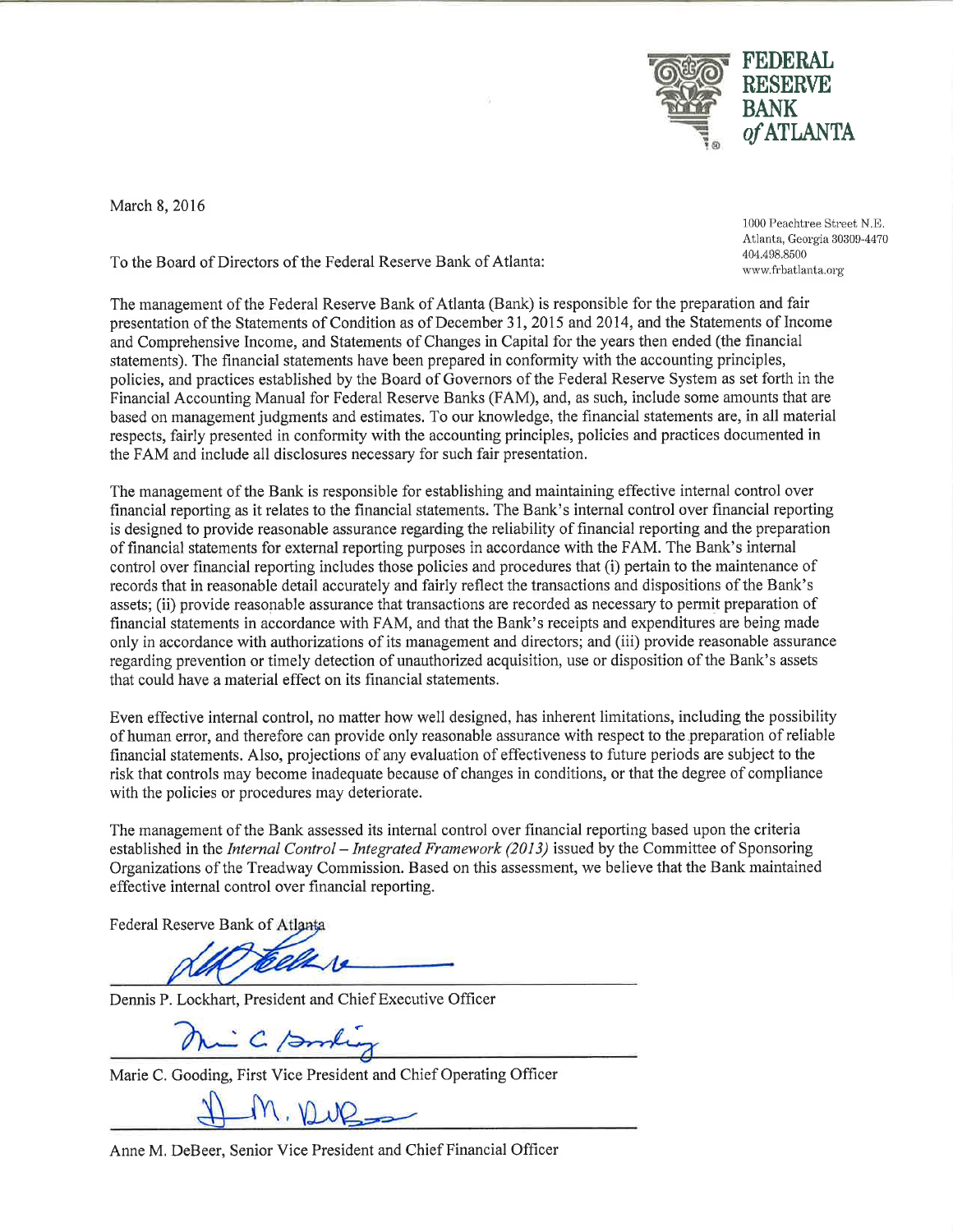

**KPMG LLP** Suite 2000 303 Peachtree Street, N.E. Atlanta, GA 30308-3210

### **Independent Auditors' Report**

To the Board of Governors of the Federal Reserve System and the Board of Directors of the Federal Reserve Bank of Atlanta:

We have audited the accompanying statement of condition of the Federal Reserve Bank of Atlanta ("FRB Atlanta") as of December 31, 2015, and the related statements of income and comprehensive income and changes in capital for the year then ended. We also have audited the FRB Atlanta's internal control over financial reporting as of December 31, 2015, based on criteria established in *Internal Control – Integrated Framework (2013)* issued by the Committee of Sponsoring Organizations of the Treadway Commission. The FRB Atlanta's management is responsible for these financial statements, for maintaining effective internal control over financial reporting, and for its assessment of the effectiveness of internal control over financial reporting, included in the accompanying Management's Report on Internal Control over Financial Reporting. Our responsibility is to express an opinion on these financial statements and an opinion on the FRB Atlanta's internal control over financial reporting based on our audit. The accompanying financial statements of the FRB Atlanta as of December 31, 2014 and for the year then ended were audited by other auditors whose report thereon dated March 11, 2015, expressed an unmodified opinion on those financial statements and contained an emphasis of matter paragraph that described the FRB Atlanta's basis of accounting discussed in Note 3 to the 2014 financial statements.

We conducted our audit of the financial statements in accordance with the auditing standards of the Public Company Accounting Oversight Board (United States) ("PCAOB") and in accordance with auditing standards generally accepted in the United States of America. We conducted our audit of internal control over financial reporting in accordance with the auditing standards of the PCAOB and in accordance with attestation standards established by the American Institute of Certified Public Accountants. Those standards require that we plan and perform the audit to obtain reasonable assurance about whether the financial statements are free of material misstatement and whether effective internal control over financial reporting was maintained in all material respects. Our audit of the financial statements included examining, on a test basis, evidence supporting the amounts and disclosures in the financial statements, assessing the accounting principles used and significant estimates made by management, and evaluating the overall financial statement presentation. Our audit of internal control over financial reporting included obtaining an understanding of internal control over financial reporting, assessing the risk that a material weakness exists, and testing and evaluating the design and operating effectiveness of internal control based on the assessed risk. Our audit also included performing such other procedures as we considered necessary in the circumstances. We believe that our audit provides a reasonable basis for our opinion.

The FRB Atlanta's internal control over financial reporting is a process designed to provide reasonable assurance regarding the reliability of financial reporting and the preparation of financial statements for external purposes in accordance with the accounting principles established by the Board of Governors of the Federal Reserve System (the "Board") as described in Note 3 of the financial statements and as set forth in the *Financial Accounting Manual for Federal Reserve Banks* ("FAM"). The FRB Atlanta's internal control over financial reporting includes those policies and procedures that (1) pertain to the maintenance of records that, in reasonable detail, accurately and fairly reflect the transactions and dispositions of the assets of the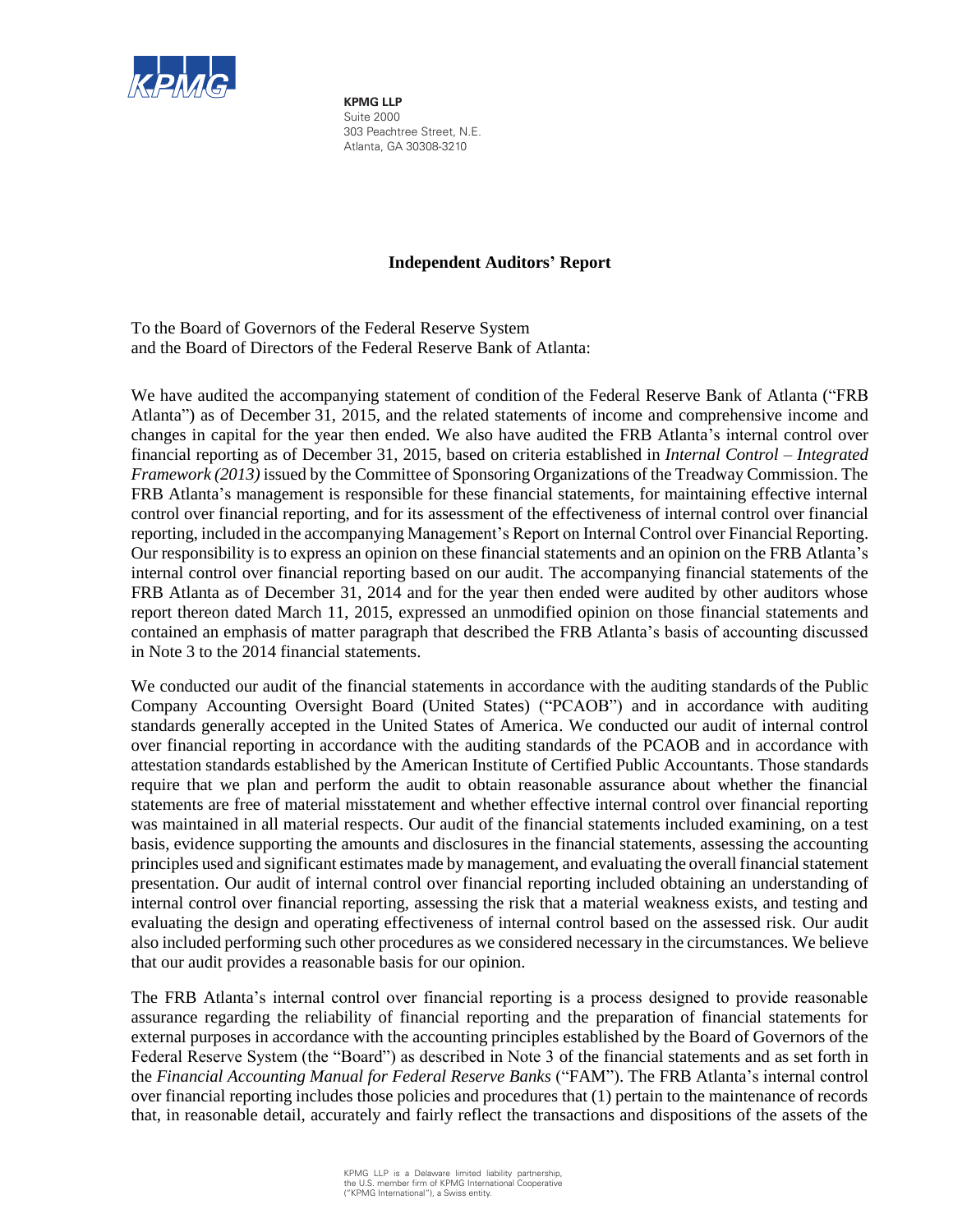

FRB Atlanta; (2) provide reasonable assurance that transactions are recorded as necessary to permit preparation of financial statements in accordance with the FAM, and that receipts and expenditures of the FRB Atlanta are being made only in accordance with authorizations of management and directors of the FRB Atlanta; and (3) provide reasonable assurance regarding prevention or timely detection of unauthorized acquisition, use, or disposition of the FRB Atlanta's assets that could have a material effect on the financial statements.

Because of its inherent limitations, internal control over financial reporting may not prevent or detect misstatements. Also, projections of any evaluation of effectiveness to future periods are subject to the risk that controls may become inadequate because of changes in conditions, or that the degree of compliance with the policies or procedures may deteriorate.

As described in Note 3 to the financial statements, the FRB Atlanta has prepared these financial statements in conformity with the accounting principles established by the Board, as set forth in the FAM, which is a basis of accounting other than U.S. generally accepted accounting principles.

In our opinion, the financial statements referred to above present fairly, in all material respects, the financial position of the FRB Atlanta as of December 31, 2015, and the results of its operations for the yearthen ended, on the basis of accounting described in Note 3. Also, in our opinion, the FRB Atlanta maintained, in all material respects, effective internal control over financial reporting as of December 31, 2015, based on criteria established in *Internal Control – Integrated Framework (2013)* issued by the Committee of Sponsoring Organizations of the Treadway Commission.



Atlanta, GA March 8, 2016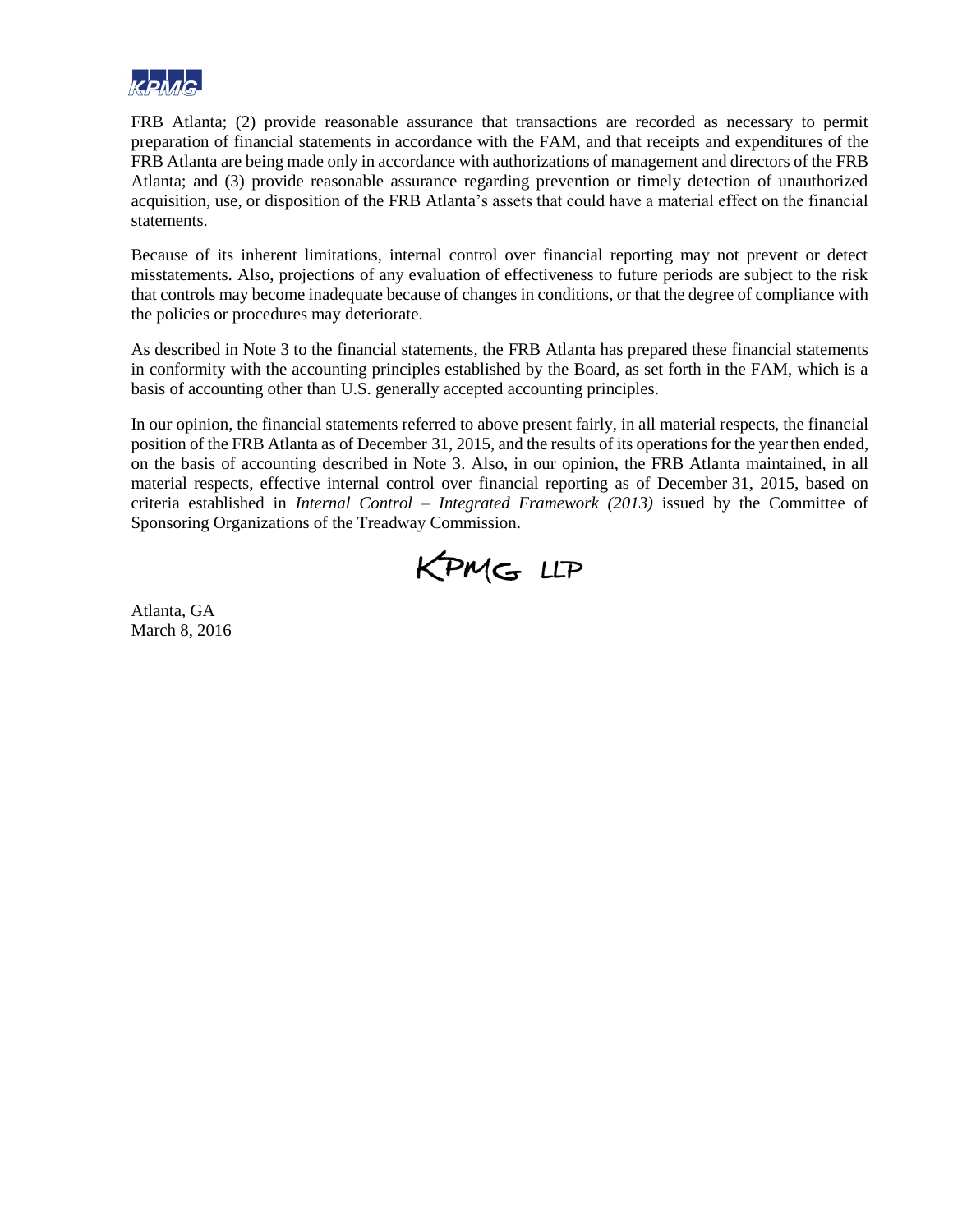### **Federal Reserve Bank of Atlanta**

# **Abbreviations**

| <b>ACH</b>      | <b>Automated clearinghouse</b>                                                |
|-----------------|-------------------------------------------------------------------------------|
| <b>ASC</b>      | <b>Accounting Standards Codification</b>                                      |
| <b>ASU</b>      | <b>Accounting Standards Update</b>                                            |
| <b>BEP</b>      | <b>Benefit Equalization Retirement Plan</b>                                   |
| <b>Bureau</b>   | <b>Bureau of Consumer Financial Protection</b>                                |
| <b>FAM</b>      | <b>Financial Accounting Manual for Federal Reserve Banks</b>                  |
| <b>FASB</b>     | <b>Financial Accounting Standards Board</b>                                   |
| <b>FAST Act</b> | <b>Fixing America's Surface Transportation Act</b>                            |
| <b>FOMC</b>     | <b>Federal Open Market Committee</b>                                          |
| <b>FRBNY</b>    | <b>Federal Reserve Bank of New York</b>                                       |
| <b>GAAP</b>     | Accounting principles generally accepted in the United States of America      |
| <b>GSE</b>      | Government-sponsored enterprise                                               |
| <b>IMF</b>      | <b>International Monetary Fund</b>                                            |
| <b>MBS</b>      | <b>Mortgage-backed securities</b>                                             |
| <b>OEB</b>      | <b>Office of Employee Benefits of the Federal Reserve System</b>              |
| <b>SDR</b>      | <b>Special drawing rights</b>                                                 |
| <b>SERP</b>     | Supplemental Retirement Plan for Select Officers of the Federal Reserve Banks |
| <b>SOMA</b>     | <b>System Open Market Account</b>                                             |
| TBA             | To be announced                                                               |
| <b>TDF</b>      | <b>Term Deposit Facility</b>                                                  |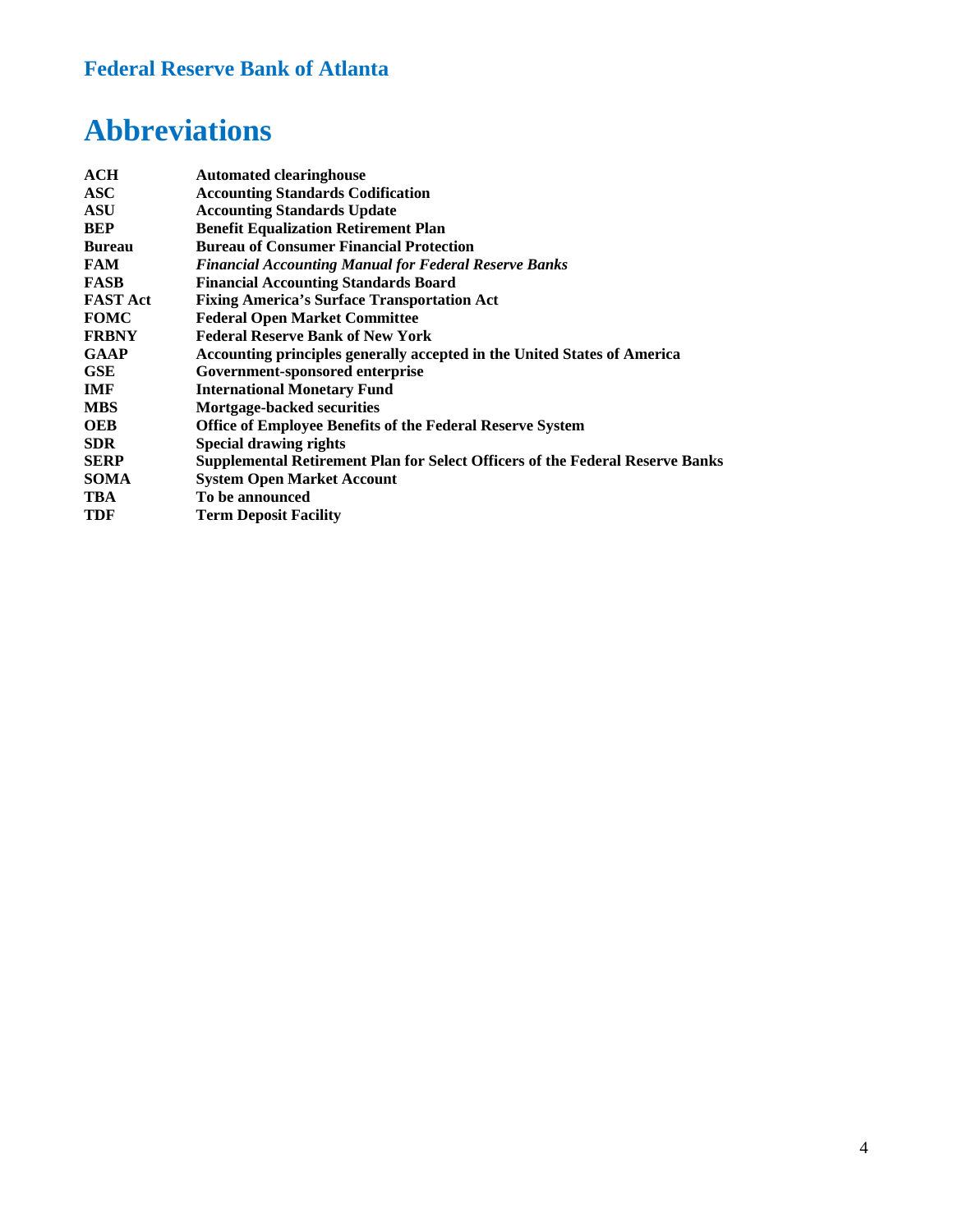# **Statements of Condition**

### **As of December 31, 2015 and December 31, 2014 (in millions)**

|                                                                                                |               |              | 2015         | 2014           |
|------------------------------------------------------------------------------------------------|---------------|--------------|--------------|----------------|
| <b>ASSETS</b>                                                                                  |               |              |              |                |
| Gold certificates                                                                              |               | \$           | 1.600        | \$<br>1,349    |
| Special drawing rights certificates                                                            |               |              | 654          | 654            |
| Coin                                                                                           |               |              | 184          | 208            |
| Loans                                                                                          | Note 4        |              | 31           | 5              |
| System Open Market Account:                                                                    | Note 5        |              |              |                |
| Treasury securities, net (of which \$1,068 and \$616 is lent as of December 31, 2015 and 2014, |               |              |              |                |
| respectively)                                                                                  |               |              | 145,323      | 143,519        |
| Government-sponsored enterprise debt securities, net (of which \$8 and \$35 is lent as of      |               |              |              |                |
| December 31, 2015 and 2014, respectively)                                                      |               |              | 1,900        | 2,211          |
| Federal agency and government-sponsored enterprise mortgage-backed securities, net             |               |              | 101,387      | 98,899         |
| Foreign currency denominated investments, net                                                  |               |              | 1.113        | 1,202          |
| Central bank liquidity swaps                                                                   |               |              | 57           | 88             |
| Accrued interest receivable                                                                    |               |              | 1,431        | 1,418          |
| Other assets                                                                                   |               |              | $\mathbf{1}$ | $\overline{2}$ |
| Bank premises and equipment, net                                                               | Note 6        |              | 233          | 239            |
| Items in process of collection                                                                 |               |              | 210          | 85             |
| Interdistrict settlement account                                                               |               |              | 27,634       | 13,938         |
| Other assets                                                                                   |               |              | 65           | 74             |
| Total assets                                                                                   |               | $\mathbb{S}$ | 281,823      | \$<br>263,891  |
| <b>LIABILITIES AND CAPITAL</b>                                                                 |               |              |              |                |
| Federal Reserve notes outstanding, net                                                         |               | \$           | 198,529      | \$<br>191,944  |
| <b>System Open Market Account:</b>                                                             | Note 5        |              |              |                |
| Securities sold under agreements to repurchase                                                 |               |              | 40,117       | 28,183         |
| Other liabilities                                                                              |               |              | 29           | 46             |
| Deposits:                                                                                      |               |              |              |                |
| Depository institutions                                                                        |               |              | 40,417       | 39,629         |
| Other deposits                                                                                 |               |              | 9            | 9              |
| Interest payable to depository institutions                                                    |               |              | 4            | $\overline{2}$ |
| Accrued benefit costs                                                                          | Notes 8 and 9 |              | 196          | 204            |
| Deferred credit items                                                                          |               |              | 163          | 556            |
| Accrued remittances to the Treasury                                                            |               |              | 150          | 51             |
| Other liabilities                                                                              |               |              | 15           | 15             |
| <b>Total liabilities</b>                                                                       |               |              | 279,629      | 260,639        |
| Capital paid-in                                                                                |               |              | 1,639        | 1,626          |
| Surplus (including accumulated other comprehensive loss of \$16 and \$35 at December 31, 2015  |               |              |              |                |
| and 2014, respectively)                                                                        |               |              | 555          | 1,626          |
| Total capital                                                                                  |               |              | 2,194        | 3,252          |
| Total liabilities and capital                                                                  |               | $\$\,$       | 281,823      | \$<br>263,891  |

The accompanying notes are an integral part of these financial statements.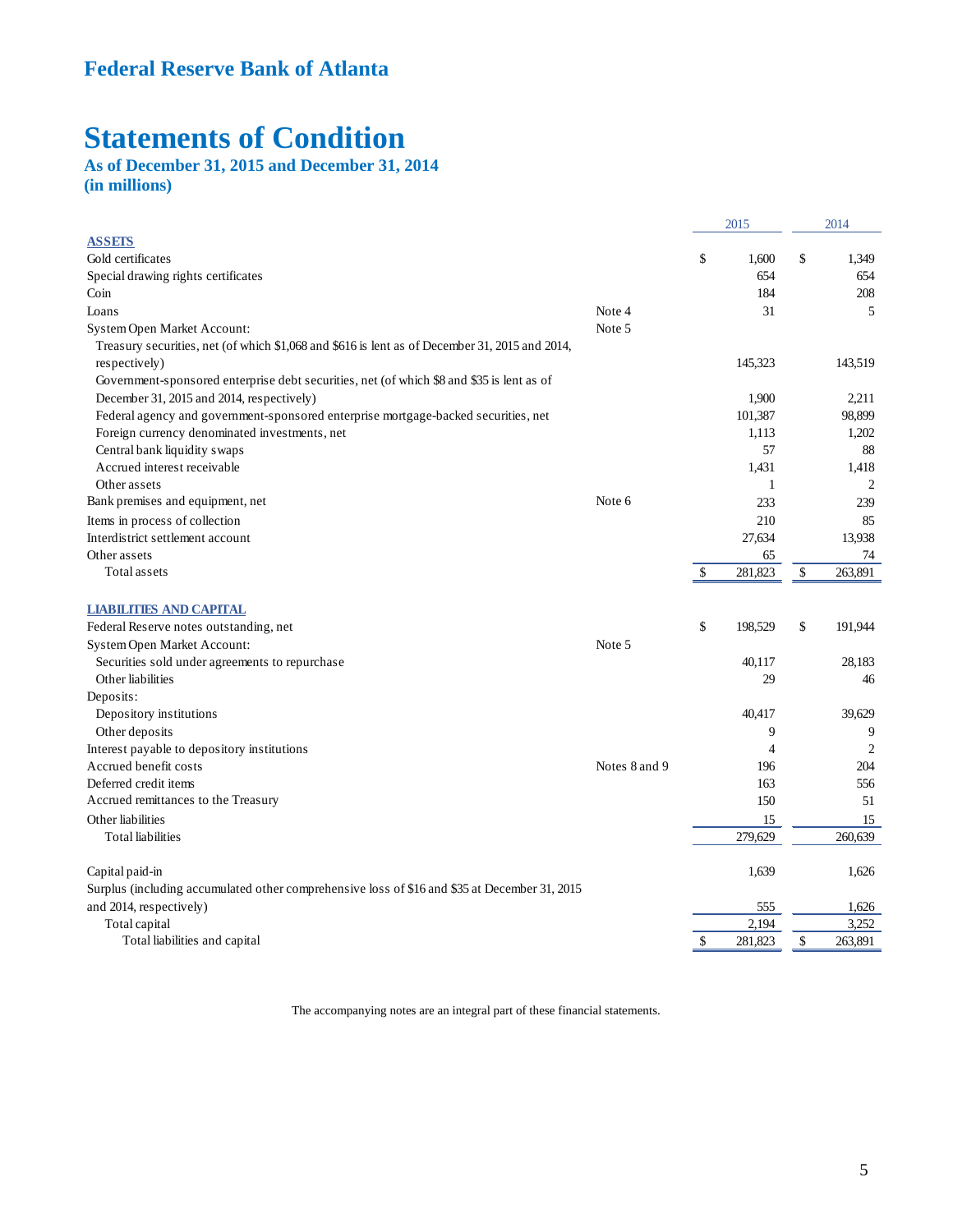## **Statements of Income and Comprehensive Income**

**For the years ended December 31, 2015 and December 31, 2014 (in millions)**

|                                                                                          |         | 2015           | 2014           |
|------------------------------------------------------------------------------------------|---------|----------------|----------------|
| <b>INTEREST INCOME</b>                                                                   |         |                |                |
| System Open Market Account:                                                              | Note 5  |                |                |
| Treasury securities, net                                                                 |         | \$<br>3.548    | \$<br>3,660    |
| Government-sponsored enterprise debt securities, net                                     |         | 75             | 93             |
| Federal agency and government-sponsored enterprise mortgage-backed securities, net       |         | 2.740          | 2,985          |
| Foreign currency denominated investments, net                                            |         | $\overline{2}$ | 4              |
| Total interest income                                                                    |         | 6,365          | 6,742          |
| <b>INTEREST EXPENSE</b>                                                                  |         |                |                |
| System Open Market Account:                                                              | Note 5  |                |                |
| Securities sold under agreements to repurchase                                           |         | 14             | 6              |
| Deposits:                                                                                |         |                |                |
| Depository institutions                                                                  |         | 109            | 111            |
| Term Deposit Facility                                                                    |         |                | 1              |
| Total interest expense                                                                   |         | 123            | 118            |
| Net interest income                                                                      |         | 6,242          | 6,624          |
| <b>NON-INTEREST INCOME</b>                                                               |         |                |                |
| System Open Market Account:                                                              | Note 5  |                |                |
| Federal agency and government-sponsored enterprise mortgage-backed securities gains, net |         | $\overline{2}$ | 5              |
| Foreign currency translation losses, net                                                 |         | (79)           | (167)          |
| Other                                                                                    |         | $\mathbf{1}$   | 1              |
| Income from services                                                                     |         | 242            | 253            |
| Compensation received for service costs provided                                         |         | $\mathbf{1}$   | 1              |
| Reimbursable services to government agencies                                             |         | 24             | 22             |
| Other                                                                                    |         | 6              | $\overline{4}$ |
| Total non-interest income                                                                |         | 197            | 119            |
| <b>OPERATING EXPENSES</b>                                                                |         |                |                |
| Salaries and benefits                                                                    |         | 222            | 216            |
| Occupancy                                                                                |         | 22             | 21             |
| Equipment                                                                                |         | 11             | 11             |
| Compensation paid for service costs incurred                                             |         | 124            | 127            |
| Other<br>Assessments:                                                                    |         | 66             | 100            |
| Board of Governors operating expenses and currency costs                                 |         | 141            | 135            |
| Bureau of Consumer Financial Protection                                                  |         | 28             | 32             |
| Total operating expenses                                                                 |         | 614            | 642            |
| Net income before providing for remittances to the Treasury                              |         | 5,825          | 6,101          |
| Earnings remittances to the Treasury:                                                    | Note 11 |                |                |
| Interest on Federal Reserve notes                                                        |         | 5,329          | 5,945          |
| Required by the Federal Reserve Act, as amended by the FAST Act                          | Note 3o | 1,488          |                |
| Total earnings remittances to the Treasury                                               |         | 6,817          | 5,945          |
| Net (loss) income after providing for remittances to the Treasury                        |         | (992)          | 156            |
|                                                                                          |         |                |                |
| Change in prior service costs and actuarial gains (losses) related to benefit plans      | Note 9  | 19             | (16)           |
| Total other comprehensive income (loss)                                                  |         | 19             | (16)           |
| Comprehensive (loss) income                                                              |         | \$<br>(973)    | \$<br>140      |

The accompanying notes are an integral part of these financial statements.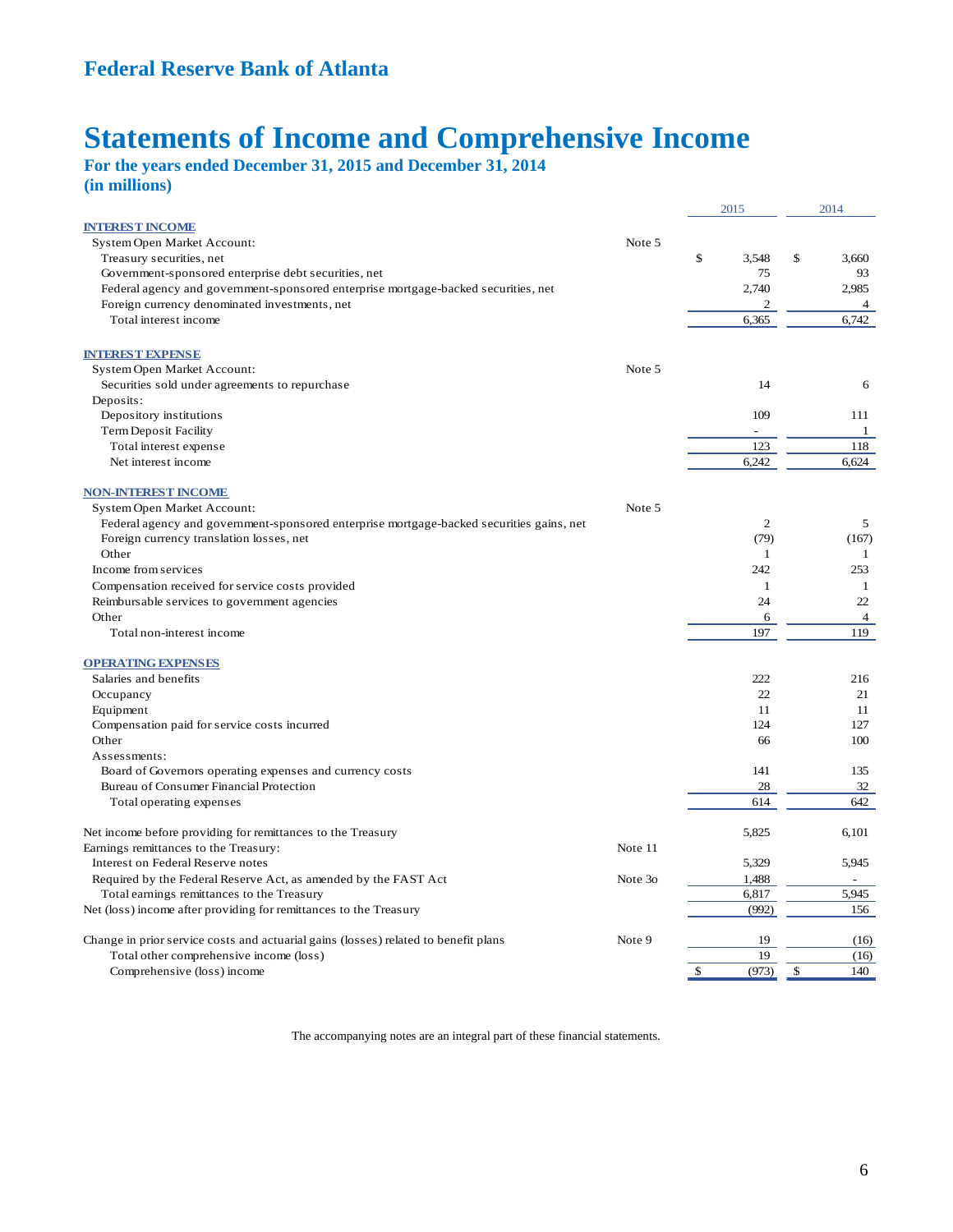# **Statements of Changes in Capital**

**For the years ended December 31, 2015 and December 31, 2014 (in millions, except share data)**

|                                    |                 |                   | <b>Surplus</b>                               |                      |                      |
|------------------------------------|-----------------|-------------------|----------------------------------------------|----------------------|----------------------|
|                                    |                 | <b>Net income</b> | <b>Accumulated</b><br>other<br>comprehensive |                      |                      |
|                                    | Capital paid-in | retained          | loss                                         | <b>Total surplus</b> | <b>Total capital</b> |
| Balance at December 31, 2013       |                 |                   |                                              |                      |                      |
| $(31,632,006$ shares)              | \$<br>1,582     | \$<br>1,601       | \$<br>(19)                                   | \$<br>1,582          | \$<br>3,164          |
| Net change in capital stock issued |                 |                   |                                              |                      |                      |
| $(884,703 \text{ shares})$         | 44              |                   |                                              |                      | 44                   |
| Comprehensive income:              |                 |                   |                                              |                      |                      |
| Net income                         |                 | 156               |                                              | 156                  | 156                  |
| Other comprehensive loss           |                 |                   | (16)                                         | (16)                 | (16)                 |
| Dividends on capital stock         |                 | (96)              |                                              | (96)                 | (96)                 |
| Net change in capital              | 44              | 60                | (16)                                         | 44                   | 88                   |
| Balance at December 31, 2014       |                 |                   |                                              |                      |                      |
| (32,516,709 shares)                | \$<br>1,626     | \$<br>1,661       | \$<br>(35)                                   | \$<br>1,626          | \$<br>3,252          |
| Net change in capital stock issued |                 |                   |                                              |                      |                      |
| $(252,714 \text{ shares})$         | 13              |                   |                                              |                      | 13                   |
| Comprehensive income:              |                 |                   |                                              |                      |                      |
| Net loss                           |                 | (992)             |                                              | (992)                | (992)                |
| Other comprehensive income         |                 |                   | 19                                           | 19                   | 19                   |
| Dividends on capital stock         |                 | (98)              |                                              | (98)                 | (98)                 |
| Net change in capital              | 13              | (1,090)           | 19                                           | (1,071)              | (1,058)              |
| Balance at December 31, 2015       |                 |                   |                                              |                      |                      |
| (32,769,423 shares)                | 1,639           | 571               | (16)                                         | 555                  | 2,194                |
|                                    |                 |                   |                                              |                      |                      |

The accompanying notes are an integral part of these financial statements.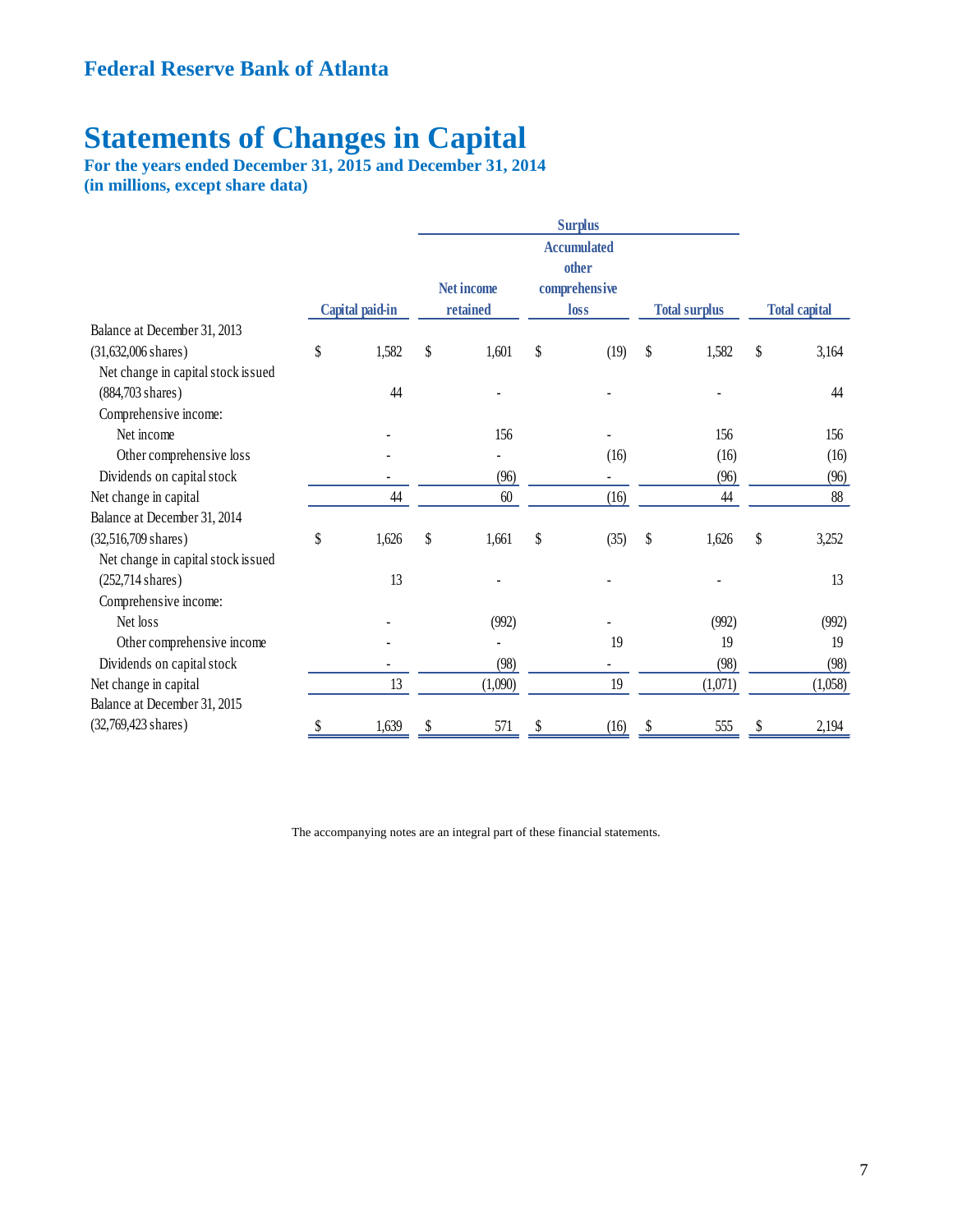#### **(1) STRUCTURE**

The Federal Reserve Bank of Atlanta (Bank) is part of the Federal Reserve System (System) and is one of the 12 Federal Reserve Banks (Reserve Banks) created by Congress under the Federal Reserve Act of 1913 (Federal Reserve Act), which established the central bank of the United States. The Reserve Banks are chartered by the federal government and possess a unique set of governmental, corporate, and central bank characteristics. The Bank serves the Sixth Federal Reserve District, which includes Georgia, Florida, Alabama, and portions of Louisiana, Tennessee, and Mississippi.

In accordance with the Federal Reserve Act, supervision and control of the Bank is exercised by a board of directors. The Federal Reserve Act specifies the composition of the board of directors for each of the Reserve Banks. Each board is composed of nine members serving three-year terms: three directors, including those designated as chairman and deputy chairman, are appointed by the Board of Governors of the Federal Reserve System (Board of Governors) to represent the public, and six directors are elected by member banks. Banks that are members of the System include all nationally-chartered banks and any state-chartered banks that apply and are approved for membership. Member banks are divided into three classes according to size. Member banks in each class elect one director representing member banks and one representing the public. In any election of directors, each member bank receives one vote, regardless of the number of shares of Reserve Bank stock it holds.

In addition to the 12 Reserve Banks, the System also consists, in part, of the Board of Governors and the Federal Open Market Committee (FOMC). The Board of Governors, an independent federal agency, is charged by the Federal Reserve Act with a number of specific duties, including general supervision over the Reserve Banks. The FOMC is composed of members of the Board of Governors, the president of the Federal Reserve Bank of New York (FRBNY), and, on a rotating basis, four other Reserve Bank presidents.

### **(2) OPERATIONS AND SERVICES**

The Reserve Banks perform a variety of services and operations. These functions include participating in formulating and conducting monetary policy; participating in the payment system, including transfers of funds, automated clearinghouse (ACH) operations, and check collection; distributing coin and currency; performing fiscal agency functions for the U.S. Department of the Treasury (Treasury), certain federal agencies, and other entities; serving as the federal government's bank; providing short-term loans to depository institutions; providing loans to participants in programs or facilities with broad-based eligibility in unusual and exigent circumstances; serving consumers and communities by providing educational materials and information regarding financial consumer protection rights and laws and information on community development programs and activities; and supervising bank holding companies, state member banks, savings and loan holding companies, U.S. offices of foreign banking organizations, and designated financial market utilities pursuant to authority delegated by the Board of Governors. Certain services are provided to foreign and international monetary authorities, primarily by the FRBNY.

The FOMC, in conducting monetary policy, establishes policy regarding domestic open market operations, oversees these operations, and issues authorizations and directives to the FRBNY to execute transactions. The FOMC authorizes and directs the FRBNY to conduct operations in domestic markets, including the direct purchase and sale of Treasury securities, government-sponsored enterprise (GSE) debt securities, and federal agency and GSE mortgage-backed securities (MBS); the purchase of these securities under agreements to resell; and the sale of these securities under agreements to repurchase. The FRBNY holds the resulting securities and agreements in a portfolio known as the System Open Market Account (SOMA). The FRBNY is authorized and directed to lend the Treasury securities and GSE debt securities that are held in the SOMA.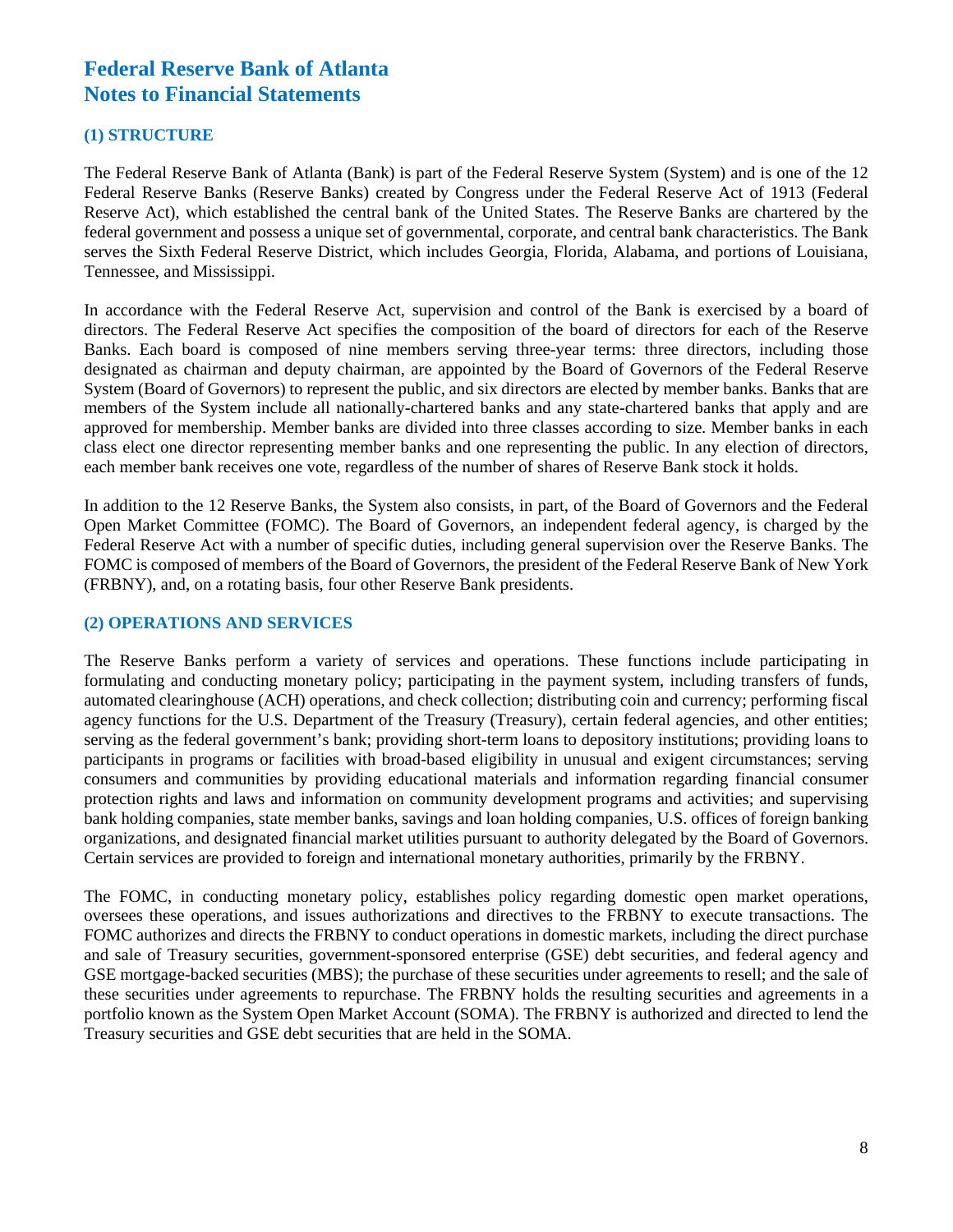To be prepared to counter disorderly conditions in foreign exchange markets or to meet other needs specified by the FOMC to carry out the System's central bank responsibilities, the FOMC has authorized and directed the FRBNY to execute spot and forward foreign exchange transactions in 14 foreign currencies, to hold balances in those currencies, and to invest such foreign currency holdings, while maintaining adequate liquidity. The FRBNY holds these securities and obligations in the SOMA. The FOMC has also authorized the FRBNY to maintain reciprocal currency arrangements with the Bank of Canada and the Bank of Mexico in the maximum amounts of \$2 billion and \$3 billion, respectively, and to warehouse foreign currencies for the Treasury and the Exchange Stabilization Fund in the maximum amount of \$5 billion.

Because of the global character of bank funding markets, the System has at times coordinated with other central banks to provide liquidity. The FOMC authorized and directed the FRBNY to establish U.S. dollar liquidity and reciprocal foreign currency liquidity swap lines with the Bank of Canada, the Bank of England, the European Central Bank, the Bank of Japan, and the Swiss National Bank. The FRBNY holds amounts outstanding under these swap lines in the SOMA. These swap lines, which were originally established as temporary arrangements, were converted to standing arrangements on October 31, 2013, and will remain in place until further notice.

Although the Reserve Banks are separate legal entities, they collaborate on the delivery of certain services to achieve greater efficiency and effectiveness. This collaboration takes the form of centralized operations and product or function offices that have responsibility for the delivery of certain services on behalf of the Reserve Banks. Various operational and management models are used and are supported by service agreements between the Reserve Banks. In some cases, costs incurred by a Reserve Bank for services provided to other Reserve Banks are not shared; in other cases, the Reserve Banks are reimbursed for costs incurred in providing services to other Reserve Banks. Major services provided by the Bank on behalf of the System for which the costs were not reimbursed by the other Reserve Banks include the Retail Payments Office and Central Billing Services.

### **(3) SIGNIFICANT ACCOUNTING POLICIES**

Accounting principles for entities with the unique powers and responsibilities of the nation's central bank have not been formulated by accounting standard-setting bodies. The Board of Governors has developed specialized accounting principles and practices that it considers to be appropriate for the nature and function of a central bank. These accounting principles and practices are documented in the Financial Accounting Manual for Federal Reserve Banks (FAM), which is issued by the Board of Governors. The Reserve Banks are required to adopt and apply accounting policies and practices that are consistent with the FAM. The financial statements and associated disclosures have been prepared in accordance with the FAM.

Limited differences exist between the accounting principles and practices in the FAM and accounting principles generally accepted in the United States of America (GAAP), due to the unique nature of the Bank's powers and responsibilities as part of the nation's central bank and given the System's unique responsibility to conduct monetary policy. The primary differences are the presentation of all SOMA securities holdings at amortized cost, adjusted for credit impairment, if any, the recording of all SOMA securities on a settlement-date basis, and the use of straight-line amortization for Treasury securities, GSE debt securities, and foreign currency denominated investments. Amortized cost, rather than the fair value presentation, more appropriately reflects the financial position associated with the Bank's securities holdings given the System's unique responsibility to conduct monetary policy. Although the application of fair value measurements to the securities holdings may result in values substantially greater or less than their carrying values, these unrealized changes in value have no direct effect on the quantity of reserves available to the banking system or on the ability of the Reserve Banks, as the central bank, to meet their financial obligations and responsibilities. Both the domestic and foreign components of the SOMA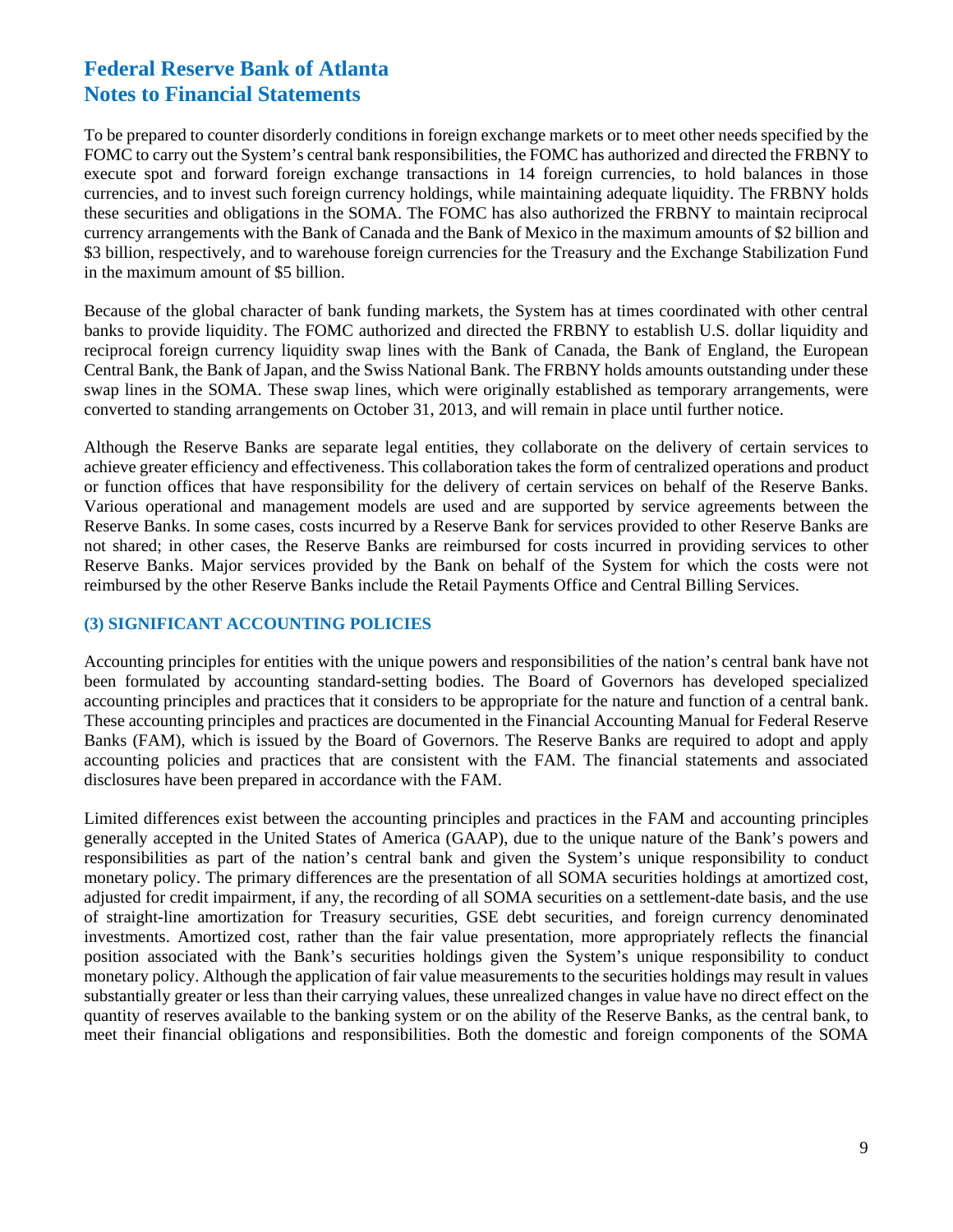portfolio may involve transactions that result in gains or losses when holdings are sold before maturity. Decisions regarding securities and foreign currency transactions, including their purchase and sale, are motivated by monetary policy objectives rather than profit. Accordingly, fair values, earnings, and gains or losses resulting from the sale of such securities and currencies are incidental to open market operations and do not motivate decisions related to policy or open market activities. Accounting for these securities on a settlement-date basis, rather than the trade-date basis required by GAAP, better reflects the timing of the transaction's effect on the quantity of reserves in the banking system. The cost bases of Treasury securities, GSE debt securities, and foreign government debt instruments are adjusted for amortization of premiums or accretion of discounts on a straight-line basis, rather than using the interest method required by GAAP.

In addition, the Bank does not present a Statement of Cash Flows as required by GAAP because the liquidity and cash position of the Bank are not a primary concern given the Reserve Bank's unique powers and responsibilities as a central bank. Other information regarding the Bank's activities is provided in, or may be derived from, the Statements of Condition, Income and Comprehensive Income, and Changes in Capital, and the accompanying notes to the financial statements. Other than those described above, there are no significant differences between the policies outlined in the FAM and GAAP.

Preparing the financial statements in conformity with the FAM requires management to make certain estimates and assumptions that affect the reported amounts of assets and liabilities, the disclosure of contingent assets and liabilities at the date of the financial statements, and the reported amounts of income and expenses during the reporting period. Actual results could differ from those estimates.

Significant accounts and accounting policies are explained below.

#### **a. Consolidation**

The Dodd-Frank Wall Street Reform and Consumer Protection Act of 2010 (Dodd-Frank Act) established the Bureau of Consumer Financial Protection (Bureau) as an independent bureau within the System that has supervisory authority over some institutions previously supervised by the Reserve Banks in connection with those institutions' compliance with consumer protection statutes. Section 1017 of the Dodd-Frank Act provides that the financial statements of the Bureau are not to be consolidated with those of the Board of Governors or the System. The Board of Governors funds the Bureau through assessments on the Reserve Banks as required by the Dodd-Frank Act. The Reserve Banks reviewed the law and evaluated the design of and their relationship to the Bureau and determined that it should not be consolidated in the Bank's financial statements.

### **b. Gold and Special Drawing Rights Certificates**

The Secretary of the Treasury is authorized to issue gold certificates to the Reserve Banks. Upon authorization, the Reserve Banks acquire gold certificates by crediting equivalent amounts in dollars to the account established for the Treasury. The gold certificates held by the Reserve Banks are required to be backed by the gold owned by the Treasury. The Treasury may reacquire the gold certificates at any time, and the Reserve Banks must deliver them to the Treasury. At such time, the Treasury's account is charged, and the Reserve Banks' gold certificate accounts are reduced. The value of gold for purposes of backing the gold certificates is set by law at \$42 2/9 per fine troy ounce. Gold certificates are recorded by the Banks at original cost. The Board of Governors allocates the gold certificates among the Reserve Banks once a year based on each Reserve Bank's average Federal Reserve notes outstanding during the preceding 12 months.

Special drawing rights (SDR) are issued by the International Monetary Fund (IMF) to its members in proportion to each member's quota in the IMF at the time of issuance. SDRs serve as a supplement to international monetary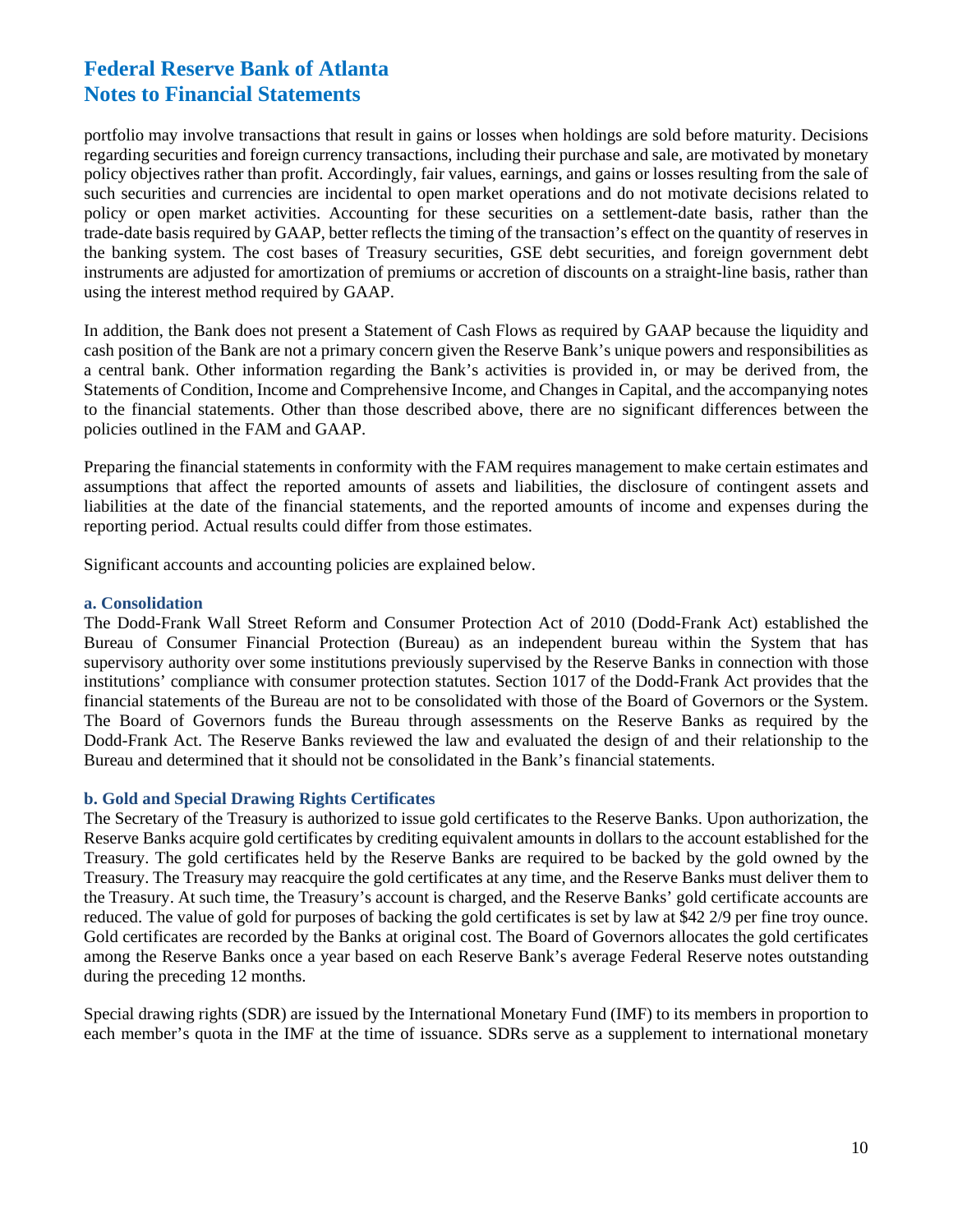reserves and may be transferred from one national monetary authority to another. Under the law providing for U.S. participation in the SDR system, the Secretary of the Treasury is authorized to issue SDR certificates to the Reserve Banks. When SDR certificates are issued to the Reserve Banks, equivalent amounts in U.S. dollars are credited to the account established for the Treasury and the Reserve Banks' SDR certificate accounts are increased. The Reserve Banks are required to purchase SDR certificates, at the direction of the Treasury, for the purpose of financing SDR acquisitions or for financing exchange-stabilization operations. At the time SDR certificate transactions occur, the Board of Governors allocates the SDR certificates among the Reserve Banks based upon each Reserve Bank's Federal Reserve notes outstanding at the end of the preceding calendar year. SDR certificates are recorded by the Banks at original cost.

#### **c. Coin**

The amount reported as coin in the Statements of Condition represents the face value of all United States coin held by the Bank. The Bank buys coin at face value from the U.S. Mint in order to fill depository institution orders.

#### **d. Loans**

Loans to depository institutions are reported at their outstanding principal balances and interest income is recognized on an accrual basis.

Loans are impaired when current information and events indicate that it is probable that the Bank will not receive the principal and interest that are due in accordance with the contractual terms of the loan agreement. Impaired loans are evaluated to determine whether an allowance for loan loss is required. The Bank has developed procedures for assessing the adequacy of any allowance for loan losses using all available information to identify incurred losses. This assessment includes monitoring information obtained from banking supervisors, borrowers, and other sources to assess the credit condition of the borrowers and, as appropriate, evaluating collateral values. Generally, the Bank would discontinue recognizing interest income on impaired loans until the borrower's repayment performance demonstrates principal and interest would be received in accordance with the terms of the loan agreement. If the Bank discontinues recording interest on an impaired loan, cash payments are first applied to principal until the loan balance is reduced to zero; subsequent payments are applied as recoveries of amounts previously deemed uncollectible, if any, and then as interest income.

### **e. Securities Purchased Under Agreements to Resell, Securities Sold Under Agreements to Repurchase, and Securities Lending**

The FRBNY may engage in purchases of securities with primary dealers under agreements to resell (repurchase transactions). These repurchase transactions are typically settled through a tri-party arrangement. In the United States, there are two commercial custodial banks that provide these services. In a tri-party arrangement, a commercial custodial bank manages the collateral clearing, settlement, pricing, and pledging, and provides cash and securities custodial services for and on behalf of the FRBNY and counterparty. The collateral pledged must exceed the principal amount of the transaction by a margin determined by the FRBNY for each class and maturity of acceptable collateral. Collateral designated by the FRBNY as acceptable under repurchase transactions primarily includes Treasury securities (including Treasury Inflation-Protected Securities, Separate Trading of Registered Interest and Principal of Securities Treasury securities, and Treasury Floating Rate Notes); direct obligations of several federal and GSE-related agencies, including Federal National Mortgage Association, Federal Home Loan Mortgage Corporation, and Federal Home Loan Banks; and pass-through federal agency and GSE MBS. The repurchase transactions are accounted for as financing transactions with the associated interest income recognized over the life of the transaction. These transactions are reported at their contractual amounts as "System Open Market Account: Securities purchased under agreements to resell" and the related accrued interest receivable is reported as a component of "System Open Market Account: Accrued interest receivable" in the Statements of Condition.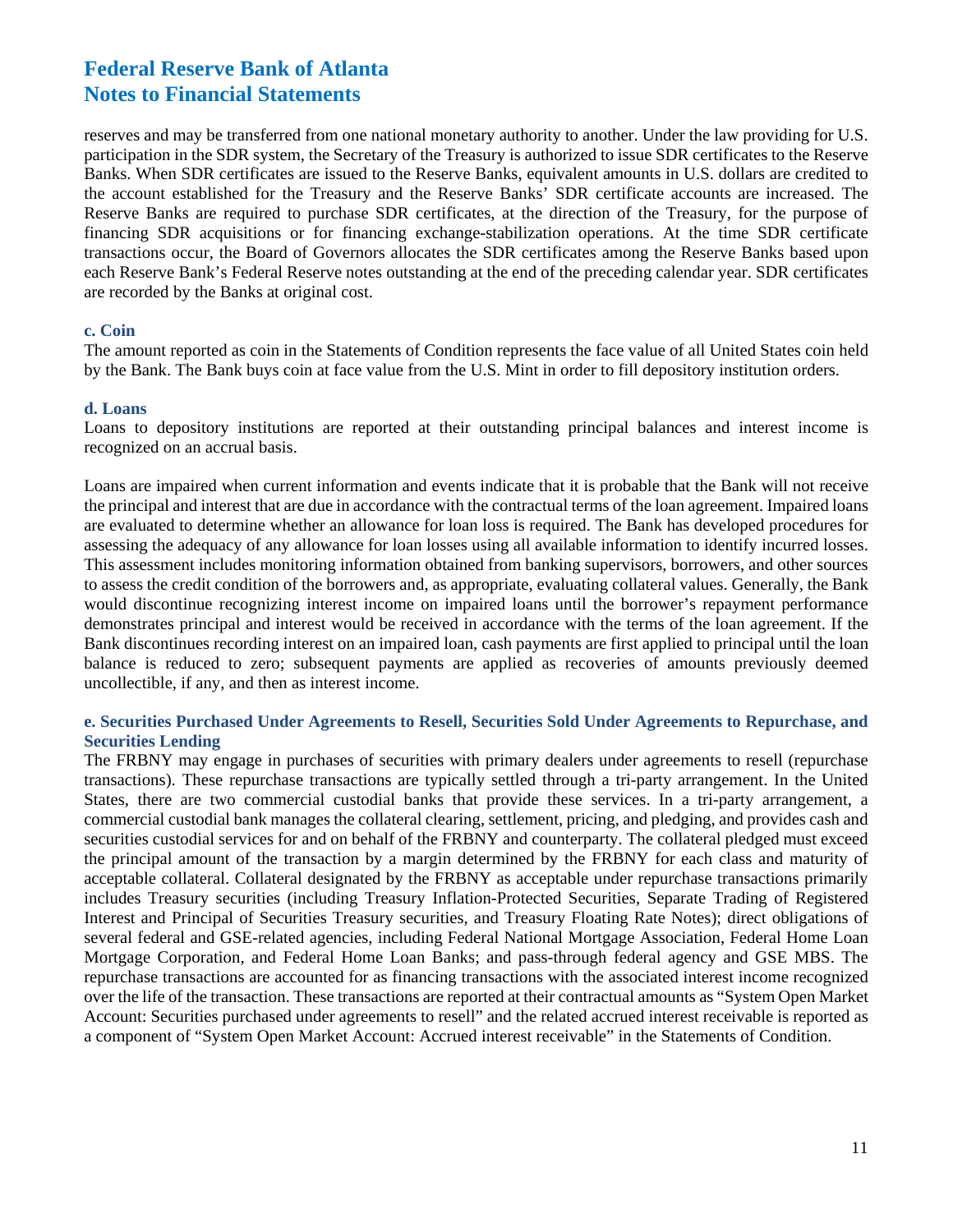The FRBNY may engage in sales of securities under agreements to repurchase with primary dealers and with a set of expanded counterparties that includes banks, savings associations, GSEs, and domestic money market funds (Primary dealer and expanded counterparties reverse repurchase agreements). These reverse repurchase transactions are designed to have a margin of zero and are settled through a tri-party arrangement, similar to repurchase transactions. Reverse repurchase transactions may also be executed with foreign official and international account holders as part of a service offering. Reverse repurchase agreements are collateralized by a pledge of an amount of Treasury securities, GSE debt securities, or federal agency and GSE MBS that are held in the SOMA. Reverse repurchase transactions are accounted for as financing transactions, and the associated interest expense is recognized over the life of the transaction. These transactions are reported at their contractual amounts as "System Open Market Account: Securities sold under agreements to repurchase" and the related accrued interest payable is reported as a component of "System Open Market Account: Other liabilities" in the Statements of Condition.

Treasury securities and GSE debt securities held in the SOMA may be lent to primary dealers, typically overnight, to facilitate the effective functioning of the domestic securities markets. The amortized cost basis of securities lent continues to be reported as "System Open Market Account: Treasury securities, net" and "System Open Market Account: Government-sponsored enterprise debt securities, net," as appropriate, in the Statements of Condition. Securities lending transactions are fully collateralized by Treasury securities based on the fair values of the securities lent increased by a margin determined by the FRBNY. The FRBNY charges the primary dealer a fee for borrowing securities, and these fees are reported as a component of "Non-interest income: System Open Market Account: Other" in the Statements of Income and Comprehensive Income.

Activity related to securities purchased under agreements to resell, securities sold under agreements to repurchase, and securities lending is allocated to each of the Reserve Banks on a percentage basis derived from an annual settlement of the interdistrict settlement account that occurs in the second quarter of each year.

### **f. Treasury Securities, Government-Sponsored Enterprise Debt Securities, Federal Agency and Government-Sponsored Enterprise Mortgage-Backed Securities, and Foreign Currency Denominated Investments**

Interest income on Treasury securities, GSE debt securities, and foreign currency denominated investments included in the SOMA is accrued using the straight-line method. Interest income on federal agency and GSE MBS is accrued using the interest method and includes amortization of premiums, accretion of discounts, and gains or losses associated with principal paydowns. Premiums and discounts related to federal agency and GSE MBS are amortized or accreted over the term of the security to stated maturity, and the amortization of premiums and accretion of discounts are accelerated when principal payments are received. Gains and losses resulting from sales of securities are determined by specific issue based on average cost. Treasury securities, GSE debt securities, and federal agency and GSE MBS are reported net of premiums and discounts in the Statements of Condition and interest income on those securities is reported net of the amortization of premiums and accretion of discounts in the Statements of Income and Comprehensive Income.

In addition to outright purchases of federal agency and GSE MBS that are held in the SOMA, the FRBNY enters into dollar roll transactions (dollar rolls), which primarily involve an initial transaction to purchase or sell "to be announced" (TBA) MBS for delivery in the current month combined with a simultaneous agreement to sell or purchase TBA MBS on a specified future date. During the years ended December 31, 2015 and 2014, the FRBNY executed dollar rolls to facilitate settlement of outstanding purchases of federal agency and GSE MBS. The FRBNY accounts for dollar rolls as individual purchases and sales, on a settlement-date basis. Accounting for these transactions as purchases and sales, rather than as financing transactions, is appropriate because the purchase or sale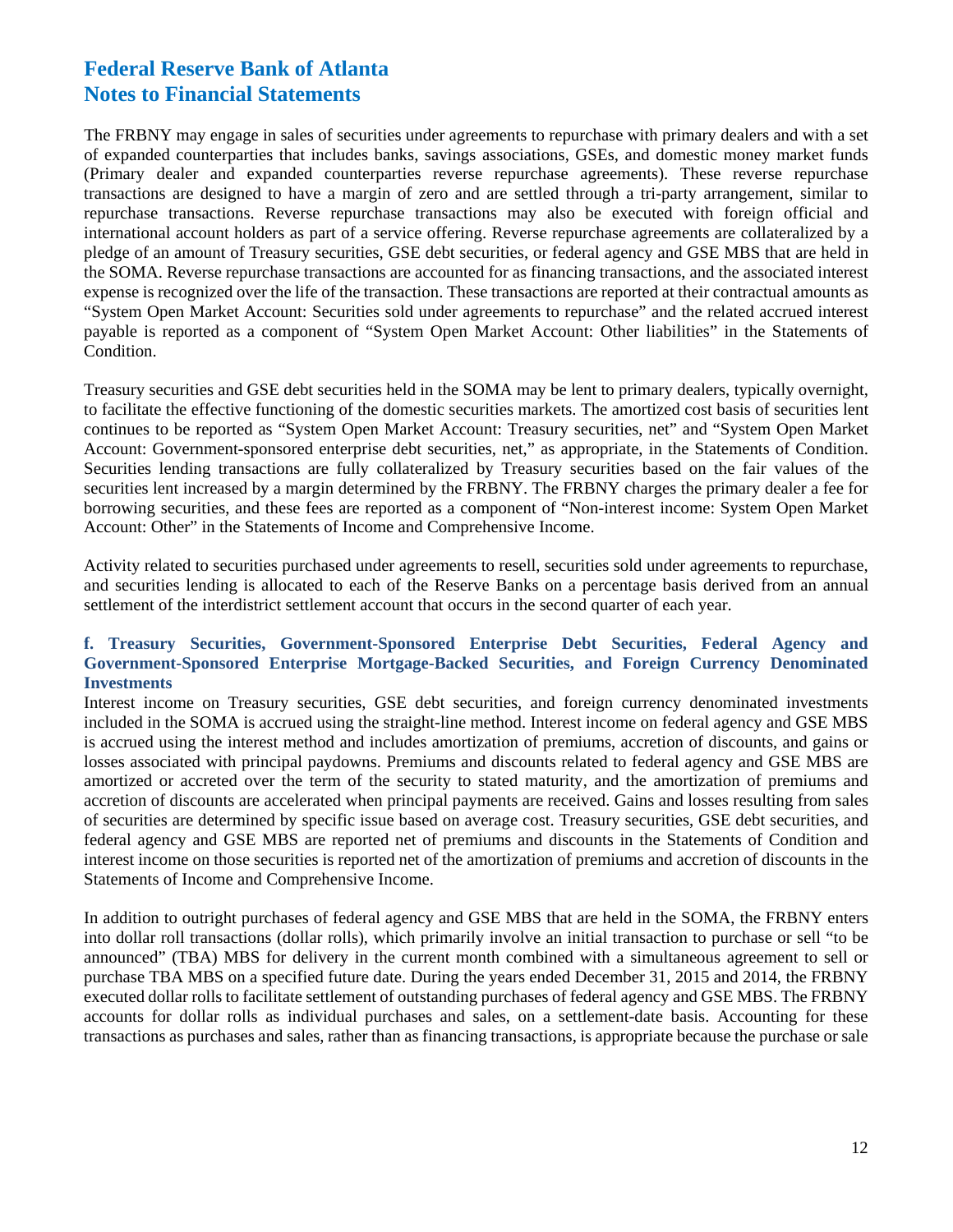component of the MBS TBA dollar roll is paired off or assigned prior to settlement and, as a result, there is no transfer and return of securities. The FRBNY also conducts small-value exercises from time to time for the purpose of testing operational readiness. Small-value exercises may include sales of federal agency and GSE MBS. Net gains resulting from MBS transactions are reported as a component of "Non-interest income: System Open Market Account: Federal agency and government-sponsored enterprise mortgage-backed securities gains, net" in the Statements of Income and Comprehensive Income.

Foreign currency denominated investments, which can include foreign currency deposits, securities purchased under agreements to resell, and government debt instruments, are revalued daily at current foreign currency market exchange rates in order to report these assets in U.S. dollars. Foreign currency translation gains and losses that result from the daily revaluation of foreign currency denominated investments are reported as "Non-interest income: System Open Market Account: Foreign currency translation losses, net" in the Statements of Income and Comprehensive Income.

Because the FRBNY enters into commitments to buy Treasury securities, federal agency and GSE MBS, and foreign government debt instruments and records the related securities on a settlement-date basis in accordance with the FAM, the related outstanding commitments are not reflected in the Statements of Condition.

Activity related to Treasury securities, GSE debt securities, and federal agency and GSE MBS, including the premiums, discounts, and realized gains and losses, is allocated to each Reserve Bank on a percentage basis derived from an annual settlement of the interdistrict settlement account that occurs in the second quarter of each year. Activity related to foreign currency denominated investments, including the premiums, discounts, and realized and unrealized gains and losses, is allocated in the first quarter of each year to each Reserve Bank based on the ratio of each Reserve Bank's capital and surplus to the Reserve Banks' aggregate capital and surplus at the preceding December 31.

### **g. Central Bank Liquidity Swaps**

Central bank liquidity swaps, which are transacted between the FRBNY and a foreign central bank, can be structured as either U.S. dollar or foreign currency liquidity swap arrangements.

Central bank liquidity swaps activity, including the related income and expense, is allocated in the first quarter of each year to each Reserve Bank based on the ratio of each Reserve Bank's capital and surplus to the Reserve Banks' aggregate capital and surplus at the preceding December 31. The foreign currency amounts associated with these central bank liquidity swap arrangements are revalued daily at current foreign currency market exchange rates.

### *U.S. dollar liquidity swaps*

At the initiation of each U.S. dollar liquidity swap transaction, the foreign central bank transfers a specified amount of its currency to a restricted account for the FRBNY in exchange for U.S. dollars at the prevailing market exchange rate. Concurrent with this transaction, the FRBNY and the foreign central bank agree to a second transaction that obligates the foreign central bank to return the U.S. dollars and the FRBNY to return the foreign currency on a specified future date at the same exchange rate as the initial transaction. The Bank's allocated portion of the foreign currency amounts that the FRBNY acquires are reported as "System Open Market Account: Central bank liquidity swaps" in the Statements of Condition. Because the swap transaction will be unwound at the same U.S. dollar amount and exchange rate that were used in the initial transaction, the recorded value of the foreign currency amounts is not affected by changes in the market exchange rate.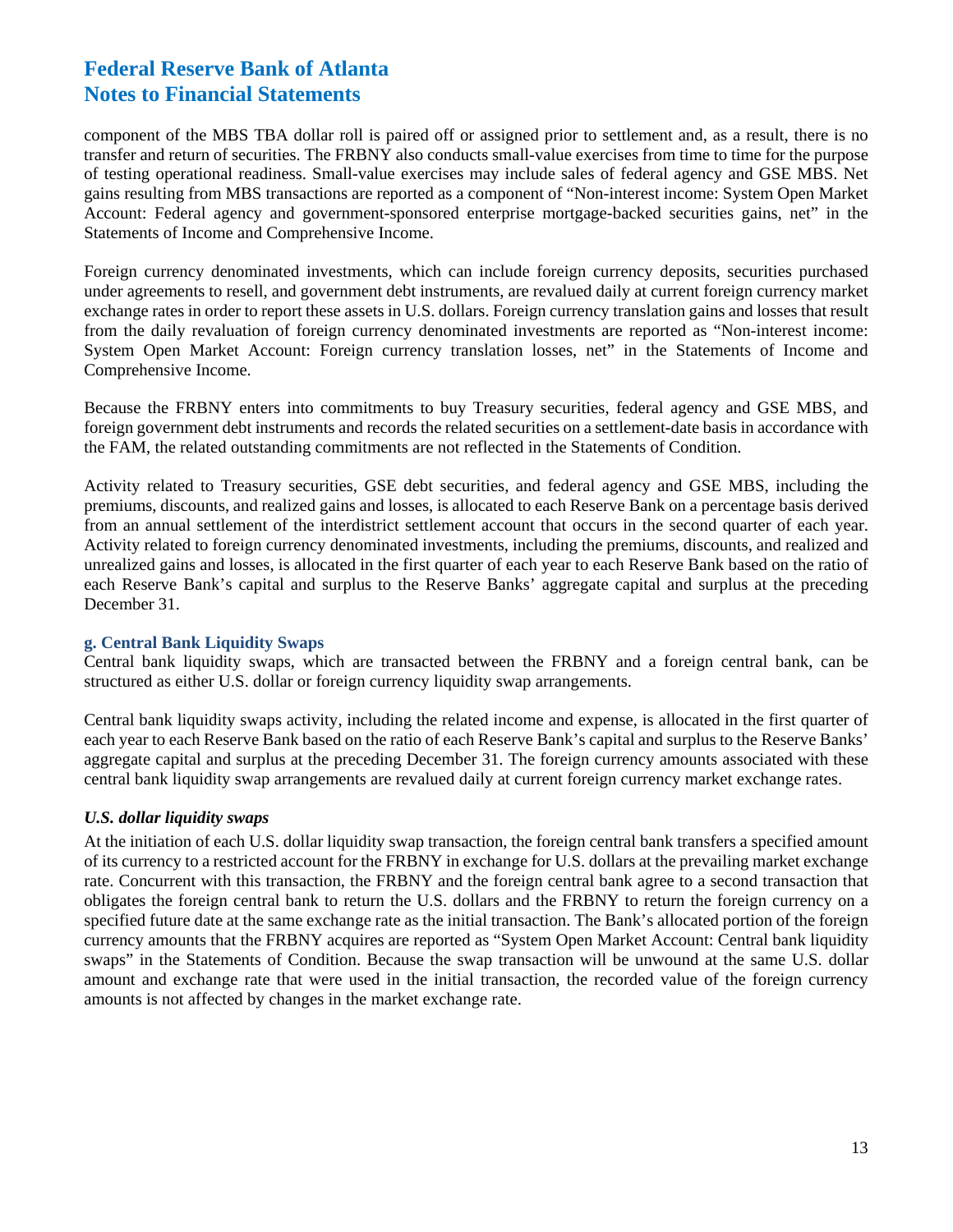The foreign central bank compensates the FRBNY based on the amount outstanding and the rate under the swap agreement. The Bank's allocated portion of the amount of compensation received during the term of the swap transaction is reported as "Interest income: System Open Market Account: Central bank liquidity swaps" in the Statements of Income and Comprehensive Income.

#### *Foreign currency liquidity swaps*

Foreign currency liquidity swap transactions involve the transfer by the FRBNY, at the prevailing market exchange rate, of a specified amount of U.S. dollars to an account for the foreign central bank in exchange for its currency. The foreign currency amounts that the FRBNY receives are recorded as a liability.

#### **h. Bank Premises, Equipment, and Software**

Bank premises and equipment are stated at cost less accumulated depreciation. Depreciation is calculated on a straight-line basis over the estimated useful lives of the assets, which range from 2 to 50 years. Major alterations, renovations, and improvements are capitalized at cost as additions to the asset accounts and are depreciated over the remaining useful life of the asset or, if appropriate, over the unique useful life of the alteration, renovation, or improvement. Maintenance, repairs, and minor replacements are charged to operating expense in the year incurred. Reserve Banks may transfer assets to other Reserve Banks or may lease property of other Reserve Banks.

Costs incurred to acquire software are capitalized based on the purchase price. Costs incurred during the application development stage to develop internal-use software are capitalized based on the cost of direct services and materials associated with designing, coding, installing, and testing the software. Capitalized software costs are amortized on a straight-line basis over the estimated useful lives of the software applications, which generally range from two to five years. Maintenance costs and minor replacements related to software are charged to operating expense in the year incurred.

Capitalized assets, including software, buildings, leasehold improvements, furniture, and equipment, are impaired and an adjustment is recorded when events or changes in circumstances indicate that the carrying amount of assets or asset groups is not recoverable and significantly exceeds the assets' fair value.

#### **i. Interdistrict Settlement Account**

Each Reserve Bank aggregates the payments due to or from other Reserve Banks. These payments result from transactions between the Reserve Banks and transactions that involve depository institution accounts held by other Reserve Banks, such as Fedwire funds and securities transfers and check and ACH transactions. The cumulative net amount due to or from the other Reserve Banks is reflected in the "Interdistrict settlement account" in the Statements of Condition.

An annual settlement of the interdistrict settlement account occurs in the second quarter of each year. As a result of the annual settlement, the balance in each Bank's interdistrict settlement account is adjusted by an amount equal to the average balance in the account during the previous twelve-month period ended March 31. An equal and offsetting adjustment is made to each Bank's allocated portion of SOMA assets and liabilities.

#### **j. Federal Reserve Notes**

Federal Reserve notes are the circulating currency of the United States. These notes, which are identified as issued to a specific Reserve Bank, must be fully collateralized. All of the Bank's assets are eligible to be pledged as collateral. The collateral value is equal to the book value of the collateral tendered with the exception of securities, for which the collateral value is equal to the par value of the securities tendered. The par value of securities sold under agreements to repurchase is deducted from the eligible collateral value.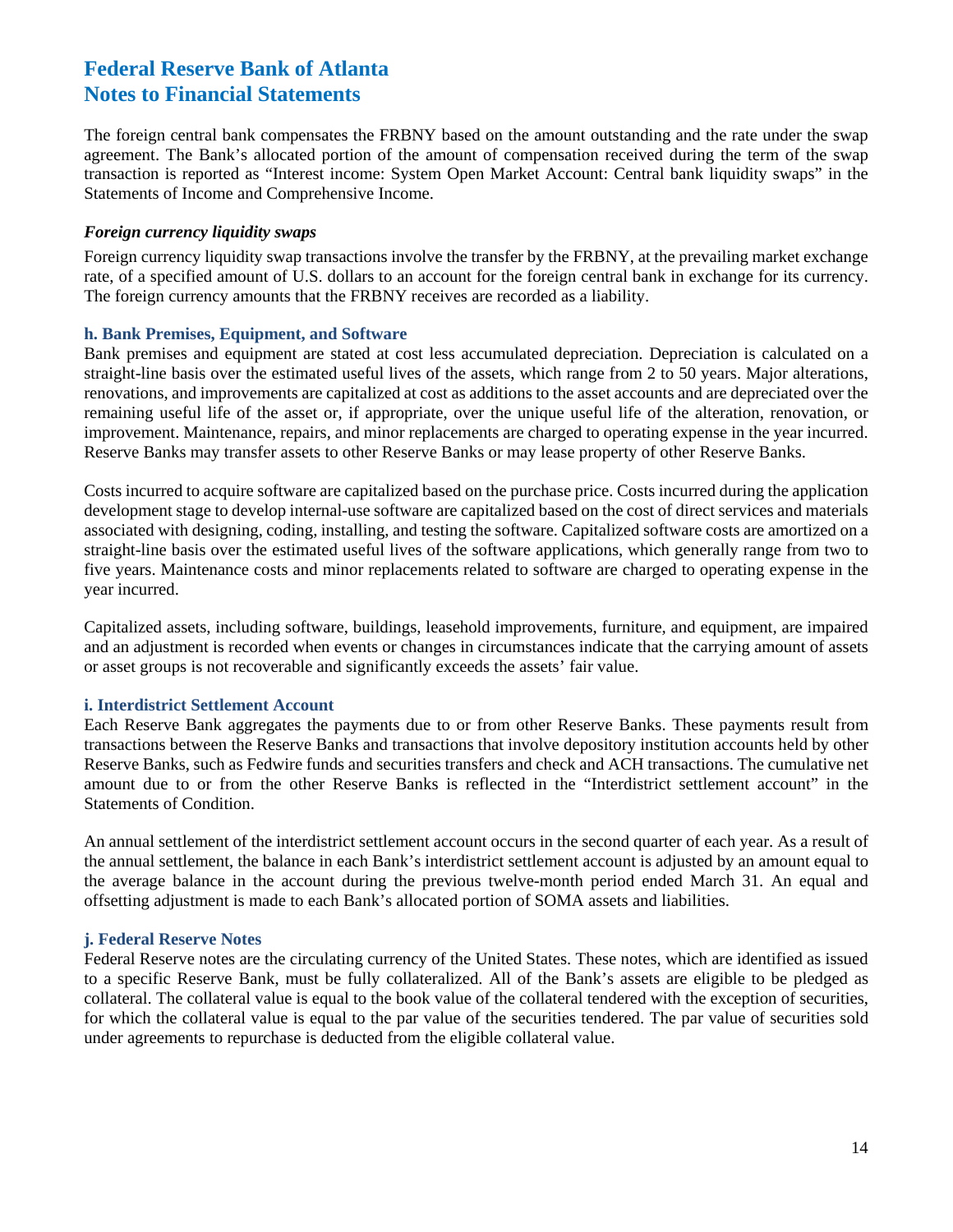The Board of Governors may, at any time, call upon a Reserve Bank for additional security to adequately collateralize outstanding Federal Reserve notes. To satisfy the obligation to provide sufficient collateral for outstanding Federal Reserve notes, the Reserve Banks have entered into an agreement that provides for certain assets of the Reserve Banks to be jointly pledged as collateral for the Federal Reserve notes issued to all Reserve Banks. In the event that this collateral is insufficient, the Federal Reserve Act provides that Federal Reserve notes become a first and paramount lien on all the assets of the Reserve Banks. Finally, Federal Reserve notes are obligations of the United States government.

"Federal Reserve notes outstanding, net" in the Statements of Condition represents the Bank's Federal Reserve notes outstanding, reduced by the Bank's currency holdings of \$20,469 million and \$22,254 million at December 31, 2015 and 2014, respectively.

At December 31, 2015 and 2014, all Federal Reserve notes outstanding, reduced by the Reserve Bank's currency holdings, were fully collateralized. At December 31, 2015, all gold certificates, all special drawing rights certificates, and \$1,363 billion of domestic securities held in the SOMA were pledged as collateral. At December 31, 2015, no investments denominated in foreign currencies were pledged as collateral.

### **k. Deposits**

### *Depository Institutions*

Depository institutions' deposits represent the reserve and service-related balances in the accounts that depository institutions hold at the Bank. Required reserve balances are those that a depository institution must hold to satisfy its reserve requirement. Reserve requirements are the amount of funds that a depository institution must hold in reserve against specified deposit liabilities. Excess reserves are those held by the depository institutions in excess of their required reserve balances. The interest rates paid on required reserve balances and excess balances are determined by the Board of Governors, based on an FOMC-established target range for the federal funds rate. Interest expense on depository institutions' deposits is accrued daily at the appropriate rate. Interest payable is reported as a component of "Interest payable to depository institutions" in the Statements of Condition.

The Term Deposit Facility (TDF) consists of deposits with specific maturities held by eligible institutions at the Reserve Banks. The Reserve Banks pay interest on these deposits at interest rates determined by auction. Interest expense on depository institutions' deposits is accrued daily at the appropriate rate. Interest payable is reported as a component of "Interest payable to depository institutions" in the Statements of Condition. There were no deposits held by the Bank under the TDF at December 31, 2015 and 2014.

### *Other*

Other deposits include the Bank's allocated portion of foreign central bank and foreign government deposits held at the FRBNY. Other deposits also include cash collateral held by the Bank.

### **l. Items in Process of Collection and Deferred Credit Items**

Items in process of collection primarily represents amounts attributable to checks that have been deposited for collection and that, as of the balance sheet date, have not yet been presented to the paying bank. Deferred credit items represents the counterpart liability to items in process of collection. The amounts in this account arise from deferring credit for deposited items until the amounts are collected.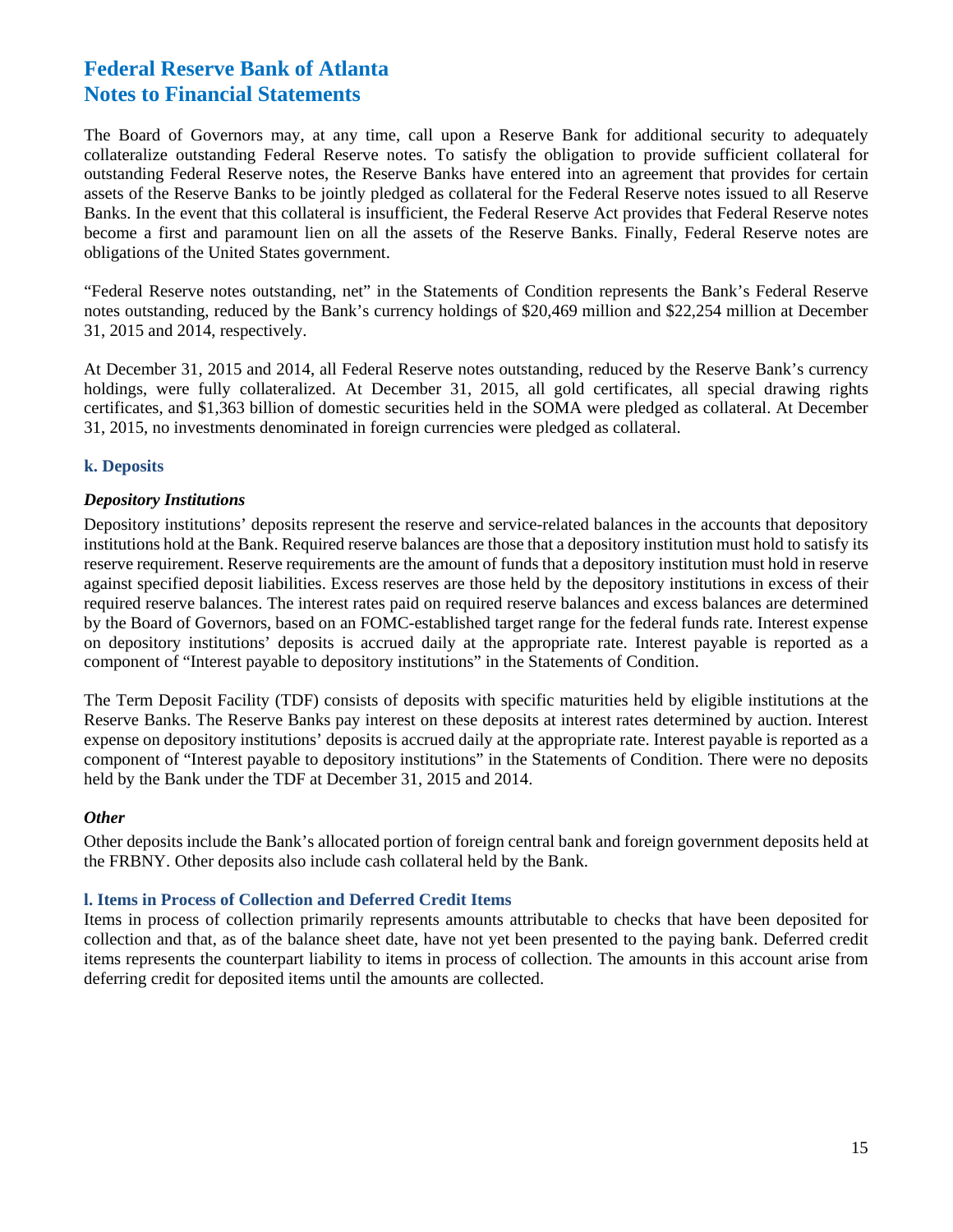#### **m. Capital Paid-in**

The Federal Reserve Act requires that each member bank subscribe to the capital stock of the Reserve Bank in an amount equal to 6 percent of the capital and surplus of the member bank. These shares are nonvoting, with a par value of \$100, and may not be transferred or hypothecated. As a member bank's capital and surplus changes, its holdings of Reserve Bank stock must be adjusted. Currently, only one-half of the subscription is paid in, and the remainder is subject to call. A member bank is liable for Reserve Bank liabilities up to twice the par value of stock subscribed by it.

By law, each Reserve Bank is required to pay each member bank an annual dividend of 6 percent on the paid-in capital stock. This cumulative dividend is paid semiannually.

The *Fixing America's Surface Transportation Act* (FAST Act), which was enacted on December 4, 2015, amended section 7 of the Federal Reserve Act related to Reserve Bank surplus and the payment of dividends to member banks. The FAST Act changed the dividend rate for member banks with more than \$10 billion of consolidated assets, effective January 1, 2016, to the smaller of 6 percent or the rate equal to the high yield of the 10-year Treasury note auctioned at the last auction held prior to the payment of the dividend. The FAST Act did not change the 6 percent dividend rate for member banks with \$10 billion or less of total consolidated assets. The provisions of the FAST Act related to dividend payments did not affect the amounts reported by the Bank for the year ended December 31, 2015, but are expected to reduce the amount of dividend payments made to member banks in future years.

#### **n. Surplus**

Before the enactment of the FAST Act, the Board of Governors required the Reserve Banks to maintain a surplus equal to the amount of capital paid-in. On a daily basis, surplus was adjusted to equate the balance to capital paid-in. Effective December 4, 2015, the FAST Act limits aggregate Reserve Bank surplus to \$10 billion. Reserve Bank surplus is allocated among the Reserve Banks based on the ratio of each Bank's capital paid-in to total Reserve Bank capital paid-in as of December 31 of each year.

Accumulated other comprehensive income is reported as a component of "Surplus" in the Statements of Condition and the Statements of Changes in Capital. Additional information regarding the classifications of accumulated other comprehensive income is provided in Notes 9 and 10.

#### **o. Earnings Remittances to the Treasury**

Before the enactment of the FAST Act, the Board of Governors required the Reserve Banks to transfer excess earnings to the Treasury as interest on Federal Reserve notes after providing for the costs of operations, payment of dividends, and reservation of an amount necessary to equate surplus with capital paid-in. The Federal Reserve Act, as amended by the FAST Act effective December 4, 2015, now requires that any amounts of the surplus funds of the Reserve Banks that exceed, or would exceed, the aggregate limitation of \$10 billion shall be transferred to the Board of Governors for transfer to the Treasury. The Bank remits excess earnings to the Treasury after providing for the cost of operations, payment of dividends, and reservation of an amount necessary to maintain surplus at the Bank's allocated portion of the \$10 billion aggregate surplus limitation. Remittances to the Treasury are made on a weekly basis. The amount of the remittances to the Treasury that were required under the Board of Governor's policy is reported as "Earnings remittances to the Treasury: Interest on Federal Reserve notes" in the Statements of Income and Comprehensive Income. The amount of the remittances to the Treasury that are required by the FAST Act is reported as "Earnings remittances to the Treasury: Required by the Federal Reserve Act, as amended by the FAST Act" in the Statements of Income and Comprehensive Income. The amount due to the Treasury is reported as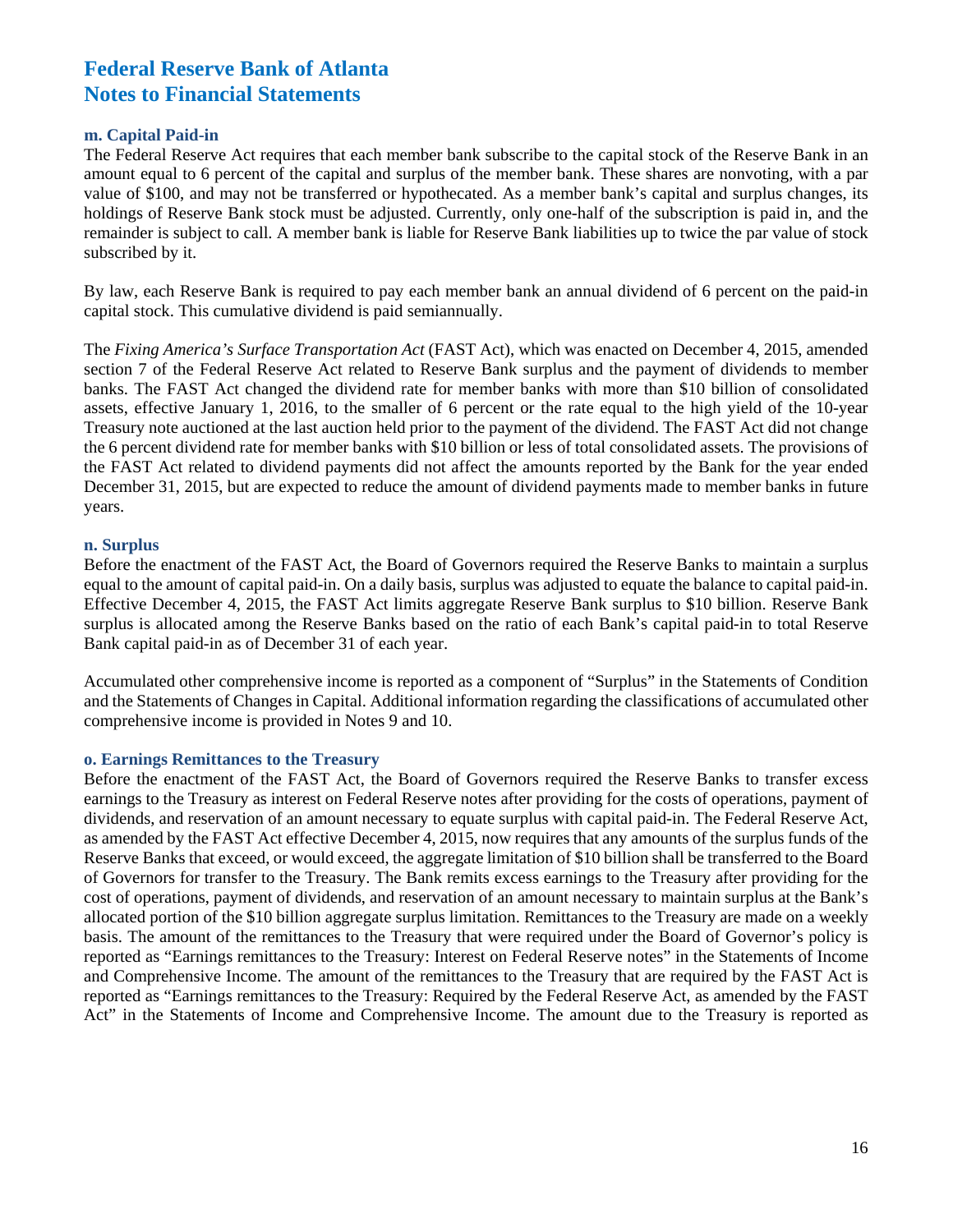"Accrued remittances to the Treasury" in the Statements of Condition. See Note 11 for additional information on earnings remittances to the Treasury.

Under the previous Board of Governor's policy, if earnings during the year were not sufficient to provide for the costs of operations, payment of dividends, and equating surplus and capital paid-in, remittances to the Treasury were suspended, and under the FAST Act, if earnings during the year are not sufficient to provide for the costs of operations, payment of dividends, and maintaining surplus at an amount equal to the Bank's allocated portion of the \$10 billion aggregate surplus limitation, remittances to the Treasury are suspended. A deferred asset is recorded that represents the amount of net earnings a Reserve Bank will need to realize before remittances to the Treasury resume. This deferred asset is periodically reviewed for impairment.

#### **p. Income and Costs Related to Treasury Services**

When directed by the Secretary of the Treasury, the Bank is required by the Federal Reserve Act to serve as fiscal agent and depositary of the United States Government. By statute, the Treasury has appropriations to pay for these services. During the years ended December 31, 2015 and 2014, the Bank was reimbursed for all services provided to the Treasury as its fiscal agent.

### **q. Income from Services, Compensation Received for Service Costs Provided, and Compensation Paid for Service Costs Incurred**

The Bank has overall responsibility for managing the Reserve Banks' provision of check and ACH services to depository institutions and, as a result, reports total System revenue for these services as "Income from services" in its Statements of Income and Comprehensive Income. The Bank compensates the applicable Reserve Banks for the costs incurred to provide these services and reports the resulting compensation paid as "Operating expenses: Compensation paid for service costs incurred" in its Statements of Income and Comprehensive Income.

The FRBNY has overall responsibility for managing the Reserve Banks' provision of Fedwire funds and securities services, and the Federal Reserve Bank of Chicago has overall responsibility for managing the Reserve Banks' provision of electronic access services to depository institutions. The Reserve Bank that has overall responsibility for managing these services recognizes the related total System revenue in its Statements of Income and Comprehensive Income. The Bank is compensated for costs incurred to provide these services by the Reserve Banks responsible for managing these services and reports this compensation as "Non-interest income: Compensation received for service costs provided" in its Statements of Income and Comprehensive Income.

### **r. Assessments**

The Board of Governors assesses the Reserve Banks to fund its operations and the operations of the Bureau. These assessments are allocated to each Reserve Bank based on each Reserve Bank's capital and surplus balances. The Board of Governors also assesses each Reserve Bank for expenses related to producing, issuing, and retiring Federal Reserve notes based on each Reserve Bank's share of the number of notes comprising the System's net liability for Federal Reserve notes on December 31 of the prior year.

The Dodd-Frank Act requires that, after the transfer of its responsibilities to the Bureau on July 21, 2011, the Board of Governors fund the Bureau in an amount not to exceed a fixed percentage of the total operating expenses of the System as reported in the Board of Governor's 2009 annual report, which totaled \$4.98 billion. After 2013, the amount will be adjusted annually in accordance with the provisions of the Dodd-Frank Act. The percentage of total operating expenses of the System for the years ended December 31, 2015 and 2014 was 12.42 percent (\$618.7 million) and 12.22 percent (\$608.4 million), respectively. The Bank's assessment for Bureau funding is reported as "Assessments: Bureau of Consumer Financial Protection" in the Statements of Income and Comprehensive Income.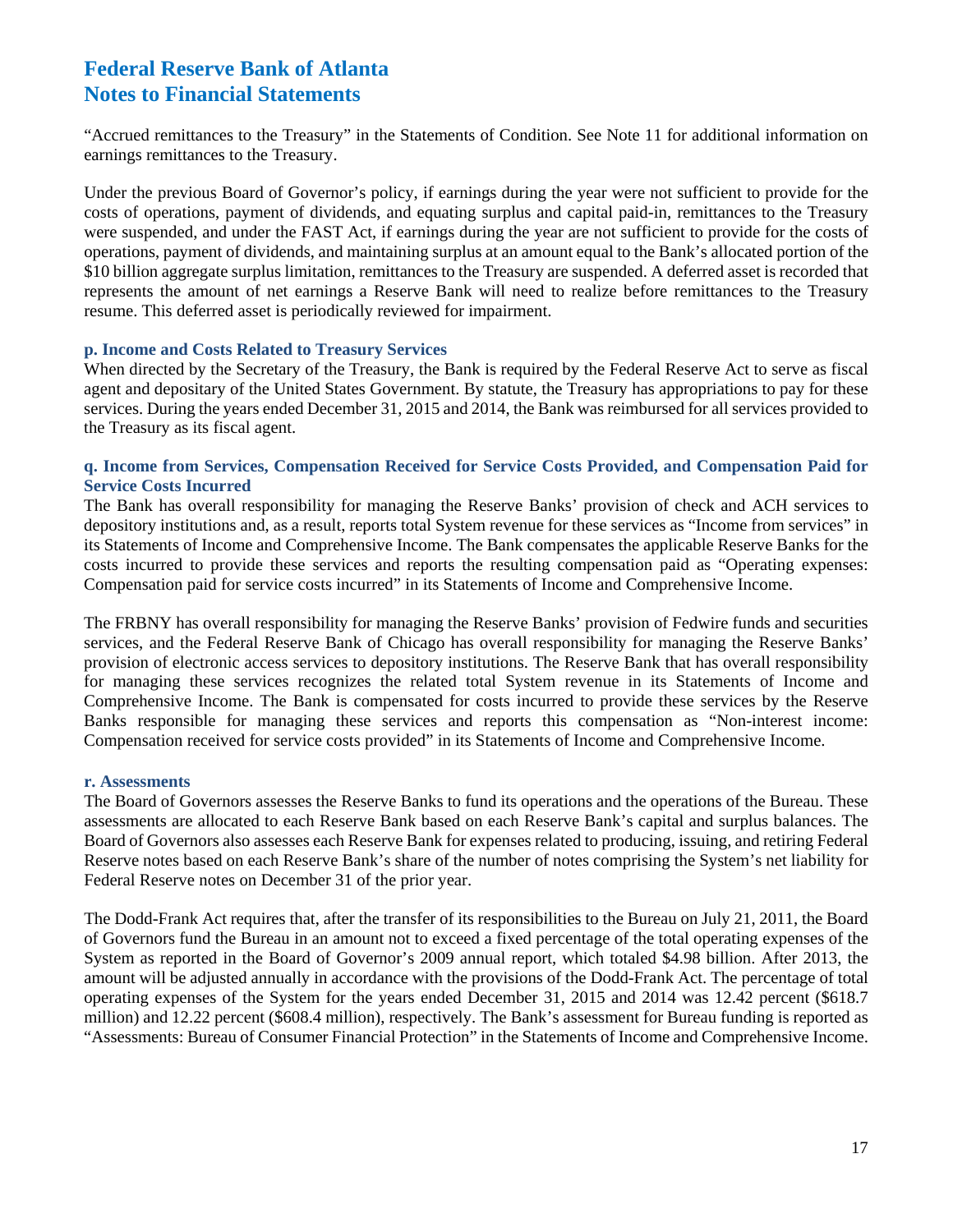#### **s. Taxes**

The Reserve Banks are exempt from federal, state, and local taxes, except for taxes on real property. The Bank's real property taxes were \$3 million for each of the years ended December 31, 2015 and 2014, and are reported as a component of "Operating expenses: Occupancy" in the Statements of Income and Comprehensive Income.

#### **t. Restructuring Charges**

The Reserve Banks recognize restructuring charges for exit or disposal costs incurred as part of the closure of business activities in a particular location, the relocation of business activities from one location to another, or a fundamental reorganization that affects the nature of operations. Restructuring charges may include costs associated with employee separations, contract terminations, and asset impairments. Expenses are recognized in the period in which the Bank commits to a formalized restructuring plan or executes the specific actions contemplated in the plan and all criteria for financial statement recognition have been met.

The Bank had no significant restructuring activities in 2015 and 2014.

#### **u. Recently Issued Accounting Standards**

In April 2014, the Financial Accounting Standards Board (FASB) issued Accounting Standards Update (ASU) 2014-08, *Presentation of Financial Statements (Topic 205) and Property, Plant, and Equipment (Topic 360): Reporting Discontinued Operations and Disclosures of Disposals of Components of an Entity*. This update changes the requirements for reporting discontinued operations, which may include a component of an entity or a group of components of an entity, or a business or nonprofit activity. This update is effective for the Bank for the year ended December 31, 2015, and did not have a material effect on the Bank's financial statements.

In May 2014, the FASB issued ASU 2014-09, *Revenue from Contracts with Customers (Topic 606)*. This update was issued to create common revenue recognition guidance for U.S. GAAP and International Financial Reporting Standards. The guidance is applicable to all contracts for the transfer of goods or services regardless of industry or type of transaction. This update requires recognition of revenue in a manner that reflects the consideration that the entity expects to receive in return for the transfer of goods or services to customers. In August 2015, the FASB issued ASU 2015-14, *Revenue from Contracts with Customers (Topic 606): Deferral of the Effective Date*, which delayed the required effective date of this accounting by one year. This revenue recognition accounting guidance is effective for the Bank for the year ending December 31, 2019, although the Bank may elect to adopt guidance earlier. The Bank is continuing to evaluate the effect of this new guidance on the Bank's financial statements.

In June 2014, the FASB issued ASU 2014-11, *Transfer and Servicing (Topic 860): Repurchase-to-Maturity Transactions, Repurchase Financings, and Disclosures*. This update requires certain changes in the accounting for repurchase-to-maturity transactions and repurchase financing transactions. Additionally, this update provides guidance for the disclosures for certain transfers of financial assets accounted for as sales, where the transferor retains substantially all of the exposure to economic return on the transferred financial asset; and repurchase agreements, securities lending transactions, and repurchase-to-maturity transactions that are accounted for as secured borrowings. This update is effective for the Bank for the year ended December 31, 2015. The update did not have any effect on the Bank's accounting for these transactions. The relevant required disclosures have been included in the Note 3e and Note 5 to the Bank's financial statements.

In April 2015, the FASB issued ASU 2015-05, *Intangibles - Goodwill and Other - Internal Use Software (Subtopic 350-40)*. The amendments in this update provide guidance to customers about whether a cloud computing arrangement includes a software license. If a cloud computing arrangement includes a software license, then the customer should account for the software license element of the arrangement consistent with the acquisition of other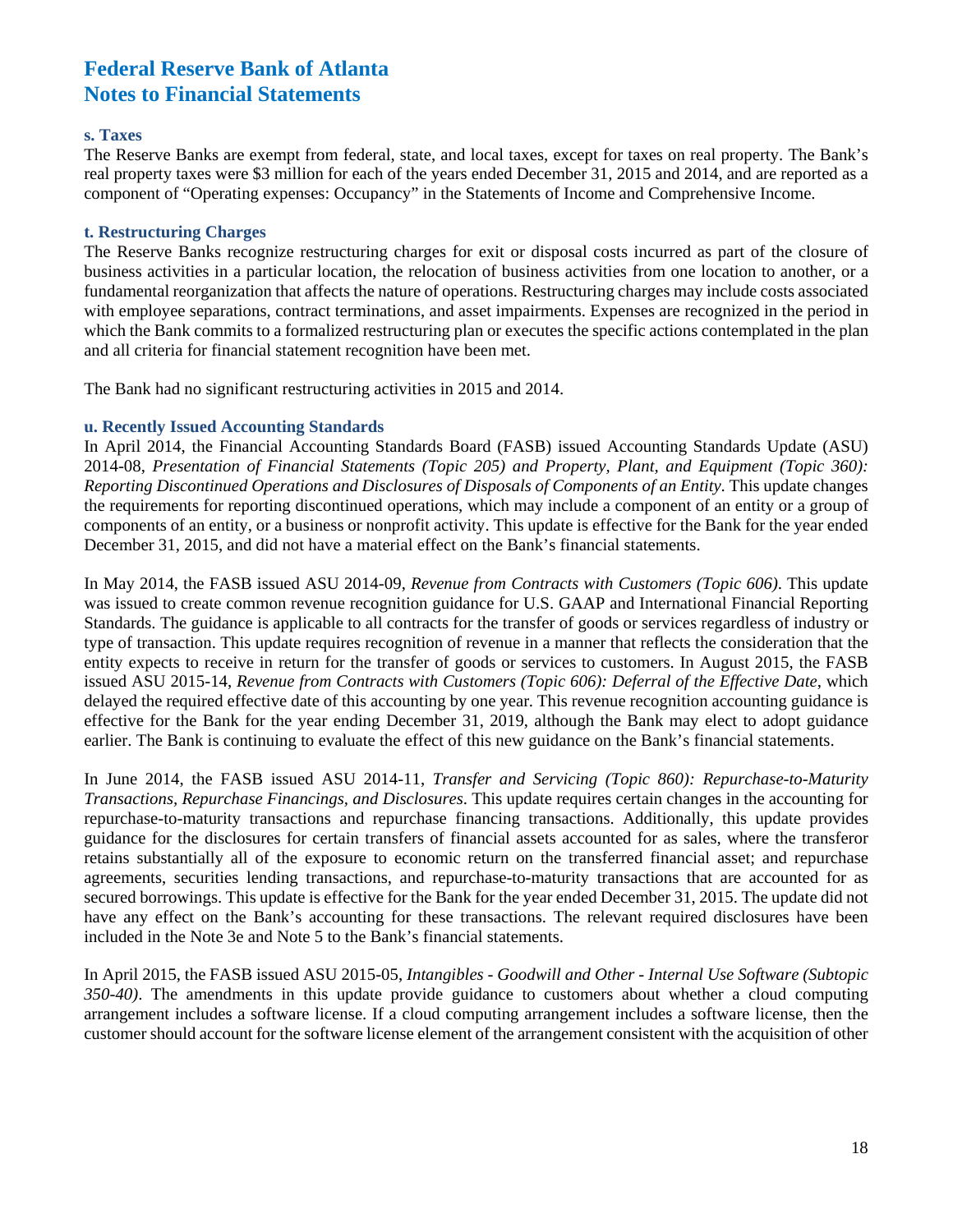software licenses. If a cloud computing arrangement does not include a software license, the customer should account for the arrangement as a service contract. Consequently, all software licenses within the scope of subtopic 350-40 will be accounted for consistent with other licenses of intangible assets. This update is effective for the Bank for the year ending December 31, 2016, and is not expected to have a material effect on the Bank's financial statements.

In July 2015, the FASB issued ASU 2015-12*, Plan Accounting: Defined Benefit Pension Plans (Topic 960), Defined Contribution Pension Plans (Topic 962), Health and Welfare Benefit Plans (Topic 965): (Part I) Fully Benefit-Responsive Investment Contracts, (Part II) Plan Investment Disclosures, (Part III) Measurement Date Practical Expedient (consensuses of the FASB Emerging Issues Task Force)*. Previously, plans were required to disclose (1) individual investments representing 5 percent or more of net assets available for benefits and (2) net appreciation or depreciation for investments by general type. The amendments in Part II of this update (1) eliminate the required disclosure related to individual investments and (2) removes the requirement to disaggregate net appreciation or depreciation for investments by general type. This update is effective for the Bank for the year ending December 31, 2016, and is not expected to have a material effect on the Bank's financial statements.

In January 2016, the FASB issued ASU 2016-01, *Financial Instruments – Overall (Subtopic 825-10): Recognition and Measurement of Financial Assets and Financial Liabilities.* The amendments in this update eliminate the requirement to disclose methods and significant assumptions used to estimate the fair value for financial instruments measured at amortized cost on the balance sheet. This update is effective for the Bank for the year ending December 31, 2019. The Bank is continuing to evaluate the effect of this new guidance on the Bank's financial statements.

In February 2016, the FASB issued ASU 2016-02, *Leases (Topic 842)*. This update revises the model to assess how a lease should be classified and provides guidance for lessees, requiring lessees to present right-of-use assets and lease liabilities on the balance sheet. The update is effective for the Bank for the year ended December 31, 2020, although earlier adoption is permitted. The Bank is continuing to evaluate the effect of this new guidance on its financial statements.

### **(4) LOANS**

### **Loans to Depository Institutions**

The Bank offers primary, secondary, and seasonal loans to eligible borrowers (depository institutions that maintain reservable transaction accounts or nonpersonal time deposits and have established discount window borrowing privileges). Each program has its own interest rate and interest is accrued using the applicable interest rate established at least every 14 days by the Bank's board of directors, subject to review and determination by the Board of Governors. Primary and secondary loans are extended on a short-term basis, typically overnight, whereas seasonal loans may be extended for a period of up to nine months.

Primary, secondary, and seasonal loans are collateralized to the satisfaction of the Bank to reduce credit risk. Assets eligible to collateralize these loans include consumer, business, and real estate loans; Treasury securities; GSE debt securities; foreign sovereign debt; municipal, corporate, and state and local government obligations; asset-backed securities; corporate bonds; commercial paper; and bank-issued assets, such as certificates of deposit, bank notes, and deposit notes. Collateral is assigned a lending value that is deemed appropriate by the Bank, which is typically fair value reduced by a margin. Loans to depository institutions are monitored daily to ensure that borrowers continue to meet eligibility requirements for these programs. If a borrower no longer qualifies for these programs, the Bank will generally request full repayment of the outstanding loan or, for primary or seasonal loans, may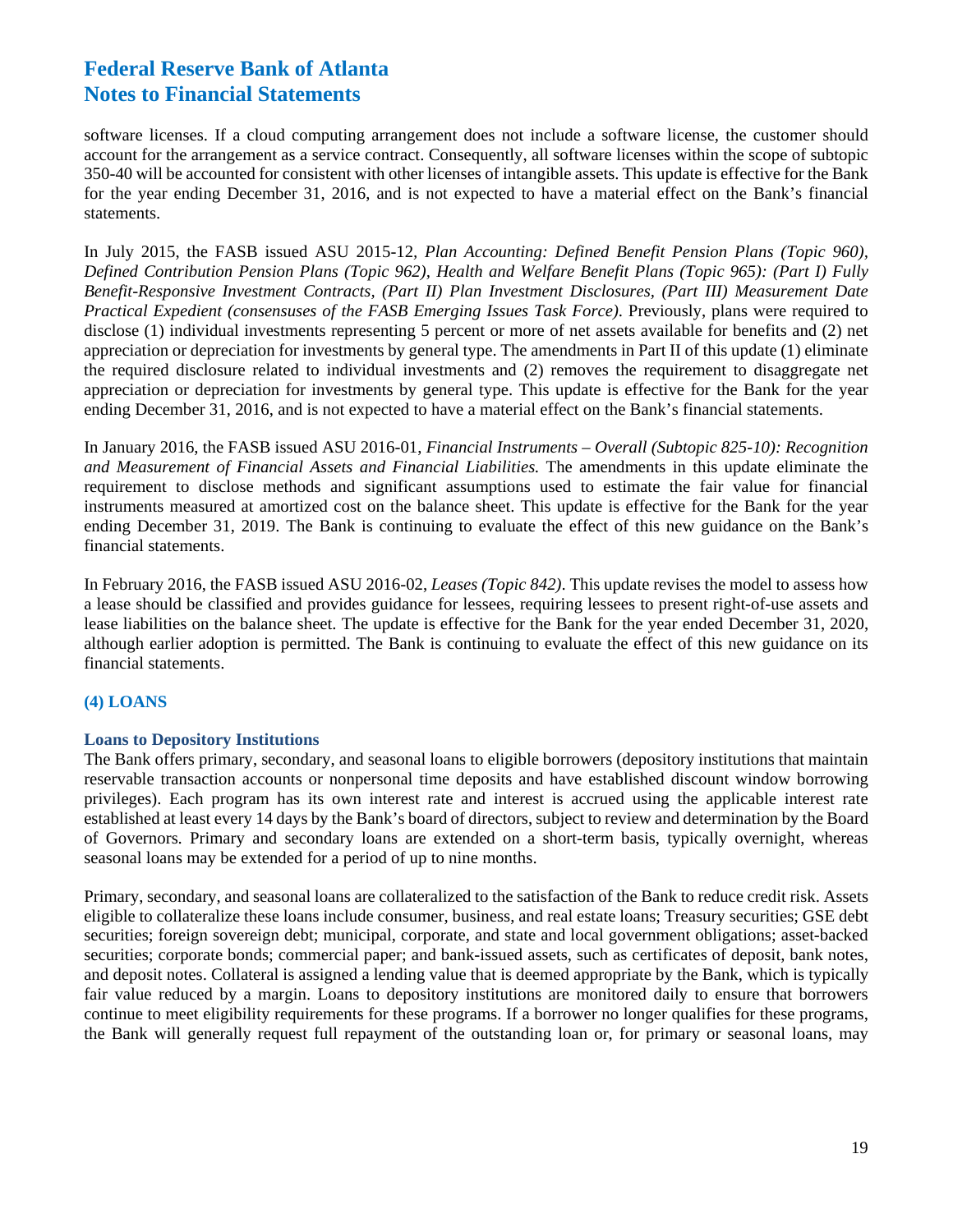convert the loan to a secondary credit loan. Collateral levels are reviewed daily against outstanding obligations, and borrowers that no longer have sufficient collateral to support outstanding loans are required to provide additional collateral or to make partial or full repayment.

Loans to depository institutions were \$31 million and \$5 million as of December 31, 2015 and 2014, respectively, with a remaining maturity within 15 days.

At December 31, 2015 and 2014, the Bank did not have any loans that were impaired, restructured, past due, or on non-accrual status, and no allowance for loan losses was required. There were no impaired loans during the years ended December 31, 2015 and 2014. Interest income attributable to loans to depository institutions was immaterial during the years ended December 31, 2015 and 2014.

### **(5) SYSTEM OPEN MARKET ACCOUNT**

#### **a. Domestic Securities Holdings**

The FRBNY conducts domestic open market operations and, on behalf of the Reserve Banks, holds the resulting securities in the SOMA.

During the year ended December 31, 2014, the FRBNY continued the purchase of Treasury securities and federal agency and GSE MBS under the large-scale asset purchase programs as directed by the FOMC, although at a reduced pace than previous years. In October 2014, the FOMC concluded its asset purchase program while maintaining its existing policy of reinvesting principal payments from its holdings of GSE debt securities and federal agency and GSE MBS and of rolling over maturing Treasury securities at auction. During the year ended December 31, 2015, the FRBNY continued the reinvestments.

The Bank's allocated share of activity related to domestic open market operations was 5.631 percent and 5.528 percent at December 31, 2015 and 2014, respectively.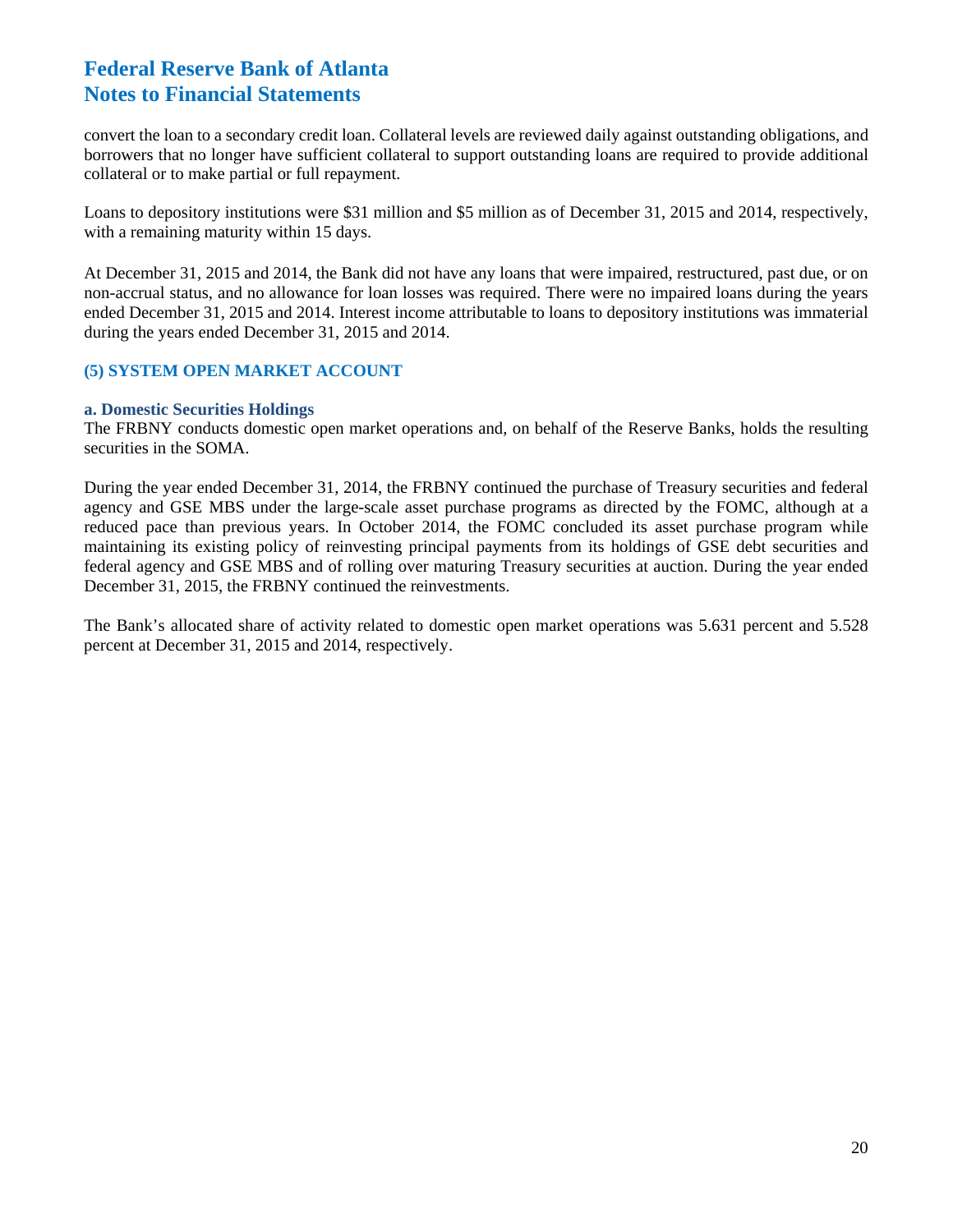The Bank's allocated share of Treasury securities, GSE debt securities, and federal agency and GSE MBS, net, excluding accrued interest, held in the SOMA at December 31 was as follows (in millions):

|                                  |     |         |              |                         | 2015          |                         |               |                         |
|----------------------------------|-----|---------|--------------|-------------------------|---------------|-------------------------|---------------|-------------------------|
|                                  |     | Par     |              | Unamortized<br>premiums |               | Unaccreted<br>discounts |               | Total amortized<br>cost |
| Treasury securities              |     |         |              |                         |               |                         |               |                         |
| <b>Notes</b>                     | \$  | 92,057  | \$           | 1,179                   | \$            | (365)                   | \$            | 92,871                  |
| <b>Bonds</b>                     |     | 46,558  |              | 6,420                   |               | (526)                   |               | 52,452                  |
| <b>Total Treasury securities</b> | -S  | 138,615 | \$           | 7,599                   | \$            | (891)                   | \$            | 145,323                 |
| GSE debt securities              | -S  | 1,855   | $\mathbb{S}$ | 45                      | \$            |                         |               | 1,900                   |
| Federal agency and GSE MBS       | \$  | 98,403  | \$           | 3,026                   | \$            | (42)                    | <sup>\$</sup> | 101,387                 |
|                                  |     |         |              | 2014                    |               |                         |               |                         |
|                                  |     |         |              | Unamortized             |               | Unaccreted              |               | <b>Total amortized</b>  |
|                                  |     | Par     |              | premiums                |               | discounts               |               | cost                    |
| Treasury securities              |     |         |              |                         |               |                         |               |                         |
| <b>Notes</b>                     | \$  | 90,379  | \$           | 1,530                   | \$            | (427)                   | \$            | 91,482                  |
| <b>Bonds</b>                     |     | 45,684  |              | 6,889                   |               | (536)                   |               | 52,037                  |
| <b>Total Treasury securities</b> | -\$ | 136,063 | \$           | 8,419                   | $\mathcal{S}$ | (963)                   | \$            | 143,519                 |
| <b>GSE</b> debt securities       |     | 2,138   |              | 73                      |               |                         |               | 2,211                   |
| Federal agency and GSE MBS       | \$  | 96,011  | \$           | 2,942                   | \$            | (54)                    | \$            | 98,899                  |

The FRBNY enters into transactions for the purchase of securities under agreements to resell and transactions to sell securities under agreements to repurchase as part of its monetary policy activities. Prior to December 17, 2015, these operations were for the purpose of further assessing the appropriate structure of such operations in supporting the implementation of monetary policy during normalization. From December 17, 2015, these operations have been undertaken as necessary to maintain the federal funds rate in a target range. In addition, transactions to sell securities under agreements to repurchase are entered into as part of a service offering to foreign official and international account holders.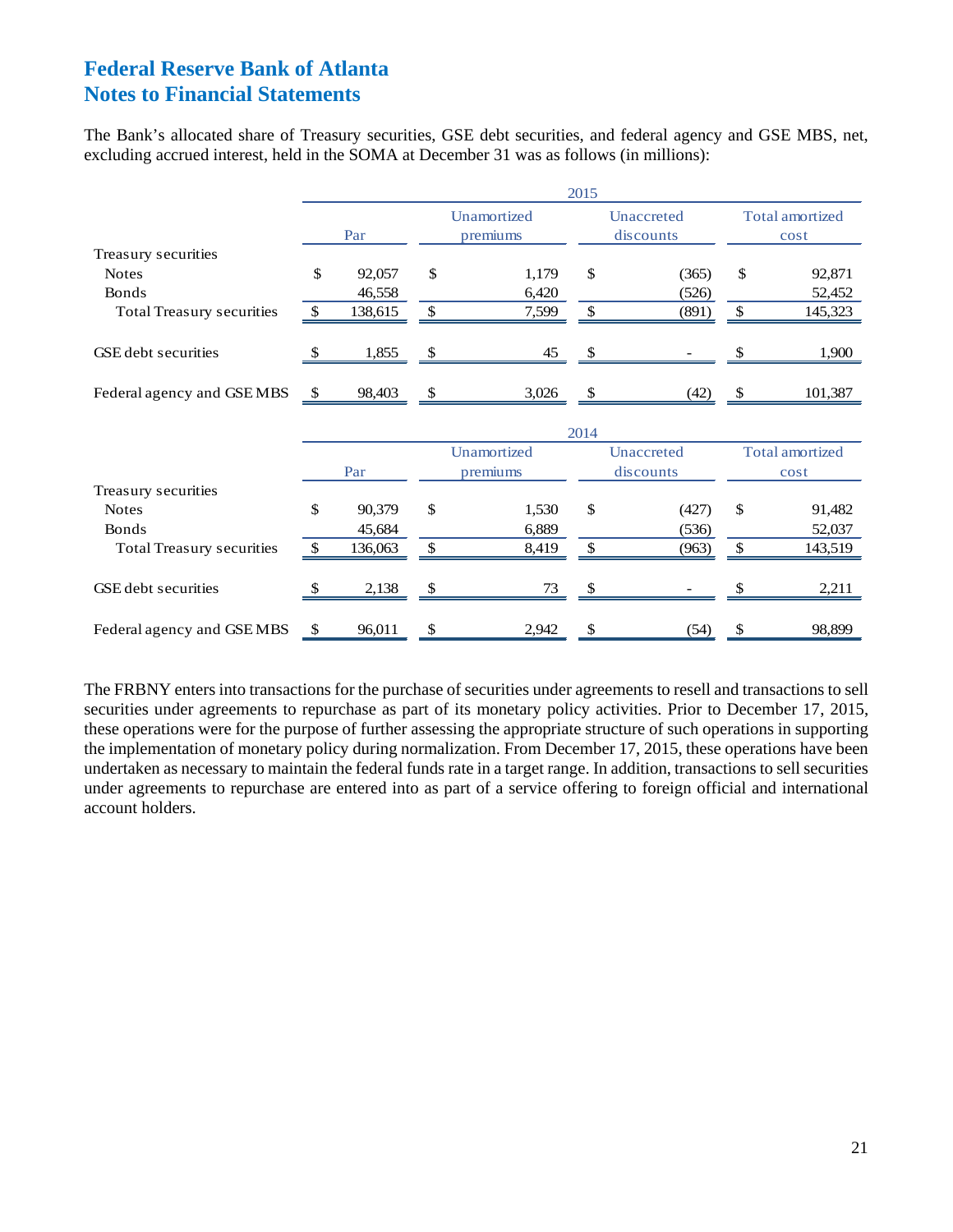There were no material transactions related to securities purchased under agreements to resell during the years ended December 31, 2015 and 2014. Financial information related to securities sold under agreements to repurchase for the years ended December 31 was as follows (in millions):

|                                                                                               |              | Allocated to the Bank |               |                |    | <b>Total SOMA</b> |     |         |  |  |
|-----------------------------------------------------------------------------------------------|--------------|-----------------------|---------------|----------------|----|-------------------|-----|---------|--|--|
|                                                                                               |              | 2015                  |               | 2014           |    | 2015              |     | 2014    |  |  |
| Primary dealers and expanded counterparties:                                                  |              |                       |               |                |    |                   |     |         |  |  |
| Contract amount outstanding, end of year                                                      | \$           | 26,725                | $\mathbb{S}$  | 21,930         | \$ | 474,592           | \$  | 396,705 |  |  |
| Average daily amount outstanding, during the year                                             |              | 7,032                 |               | 7,461          |    | 125,656           |     | 130,281 |  |  |
| Maximum balance outstanding, during the year                                                  |              | 26,725                |               | 21,930         |    | 474,592           |     | 396,705 |  |  |
| Securities pledged (par value), end of year                                                   |              | 24,662                |               | 20,190         |    | 437,961           |     | 365,235 |  |  |
| Securities pledged (fair value), end of year                                                  |              | 26,772                |               | 22,031         |    | 475,422           |     | 398,540 |  |  |
| Foreign official and international accounts:                                                  |              |                       |               |                |    |                   |     |         |  |  |
| Contract amount outstanding, end of year                                                      | $\mathbb{S}$ | 13,392                | \$            | 6,253          | \$ | 237,809           | \$  | 113,132 |  |  |
| Average daily amount outstanding, during the year                                             |              | 8,855                 |               | 5,993          |    | 157,929           |     | 102,968 |  |  |
| Maximum balance outstanding, during the year                                                  |              | 13,392                |               | 7,850          |    | 237,809           |     | 122,232 |  |  |
| Securities pledged (par value), end of year                                                   |              | 12,971                |               | 5,990          |    | 230,333           |     | 108,355 |  |  |
| Securities pledged (fair value), end of year                                                  |              | 13,392                |               | 6,254          |    | 237,825           |     | 113,132 |  |  |
| Total contract amount outstanding, end of year                                                |              | 40,117                | <sup>\$</sup> | 28,183         | S  | 712,401           | \$. | 509,837 |  |  |
| Supplemental information - interest expense:                                                  |              |                       |               |                |    |                   |     |         |  |  |
| Primary dealers and expanded counterparties                                                   | \$           | 5                     | \$            | $\overline{4}$ | \$ | 84                | \$  | 68      |  |  |
| Foreign official and international accounts<br>Total interest expense - securities sold under |              | 9                     |               | 2              |    | 164               |     | 44      |  |  |
| agreements to repurchase                                                                      | \$           | 14                    | \$            | 6              | \$ | 248               | \$  | 112     |  |  |

Securities pledged as collateral, at December 31, 2015 and 2014, consisted solely of Treasury securities. The contract amount outstanding as of December 31, 2015 of securities sold under agreements to repurchase that were transacted with primary dealers and expanded counterparties had a term of one business day and matured on January 4, 2016. The contract amount outstanding as of December 31, 2015 of securities sold under agreements to repurchase that were transacted with foreign official and international accounts had a term of one business day and matured on January 4, 2016.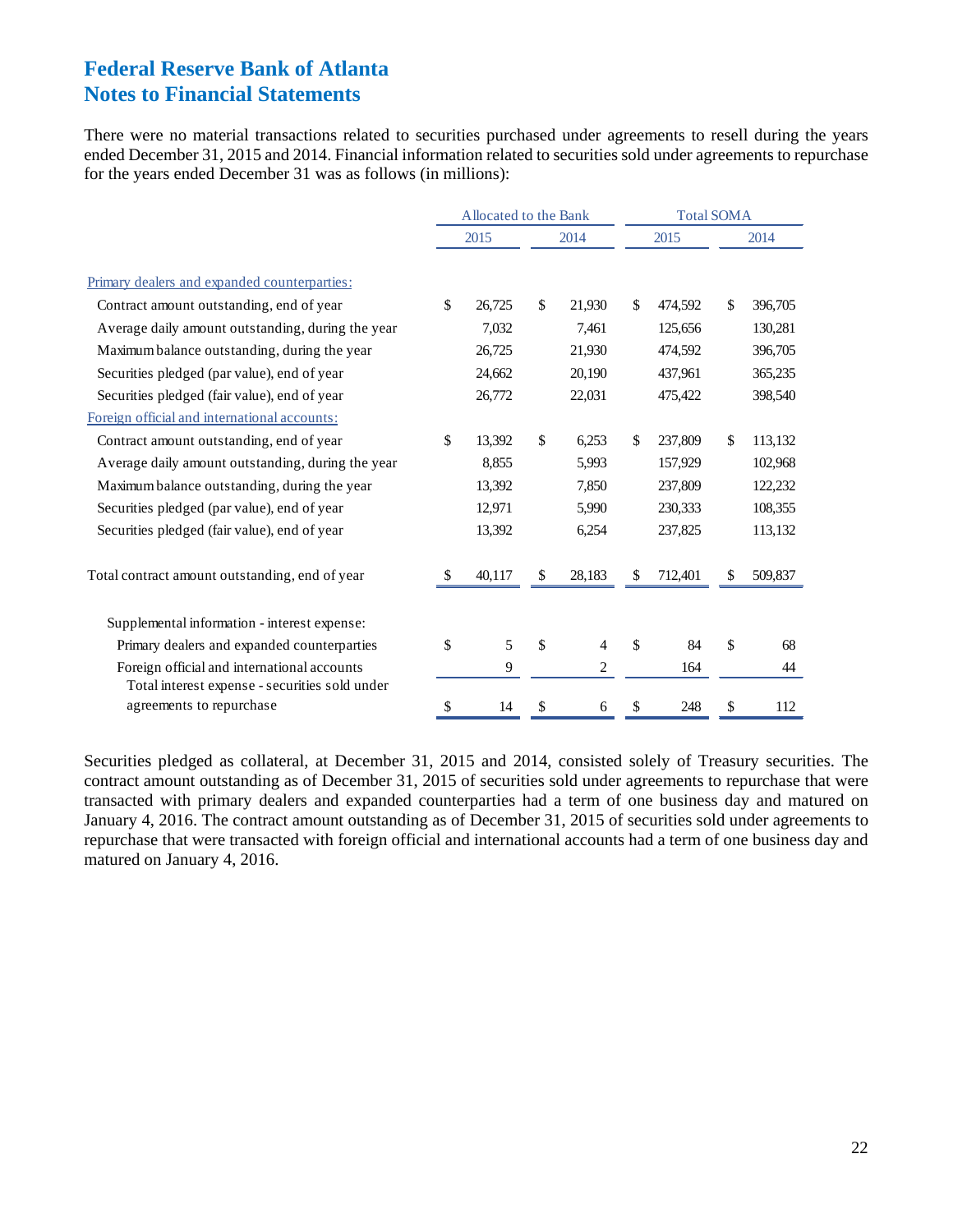The remaining maturity distribution of Treasury securities, GSE debt securities, federal agency and GSE MBS bought outright, and securities sold under agreements to repurchase that were allocated to the Bank at December 31, 2015 and 2014 was as follows (in millions):

|                                                   | Within 15<br>days | 16 days to 90<br>91 days to 1<br>Over 1 year<br>Over 5 years<br>to 10 years<br>to 5 years<br>days<br>year |       |             | Over 10<br>years |    | Total  |    |        |               |
|---------------------------------------------------|-------------------|-----------------------------------------------------------------------------------------------------------|-------|-------------|------------------|----|--------|----|--------|---------------|
| December 31, 2015:                                |                   |                                                                                                           |       |             |                  |    |        |    |        |               |
| Treasury securities                               |                   |                                                                                                           |       |             |                  |    |        |    |        |               |
| (par value)<br><b>GSE</b> debt securities         | \$                | \$                                                                                                        | 2,175 | \$<br>9,995 | \$<br>62,977     | \$ | 27,549 | \$ | 35,919 | \$<br>138,615 |
| (par value)                                       |                   |                                                                                                           | 208   | 736         | 779              |    |        |    | 132    | 1,855         |
| Federal agency and GSE                            |                   |                                                                                                           |       |             |                  |    |        |    |        |               |
| $MBS$ (par value) <sup>1</sup>                    |                   |                                                                                                           |       |             | 26               |    | 508    |    | 97,869 | 98,403        |
| Securities sold under<br>agreements to repurchase |                   |                                                                                                           |       |             |                  |    |        |    |        |               |
| (contract amount)                                 | 40,117            |                                                                                                           |       |             |                  |    |        |    |        | 40,117        |
| December 31, 2014:                                |                   |                                                                                                           |       |             |                  |    |        |    |        |               |
| Treasury securities                               |                   |                                                                                                           |       |             |                  |    |        |    |        |               |
| (par value)<br><b>GSE</b> debt securities         | \$                | \$                                                                                                        |       | \$<br>194   | \$<br>61,522     | \$ | 37,957 | \$ | 36,390 | \$<br>136,063 |
| (par value)                                       | 60                |                                                                                                           | 39    | 218         | 1,691            |    |        |    | 130    | 2,138         |
| Federal agency and GSE                            |                   |                                                                                                           |       |             |                  |    |        |    |        |               |
| $MBS$ (par value) <sup>1</sup>                    |                   |                                                                                                           |       |             |                  |    | 357    |    | 95,654 | 96,011        |
| Securities sold under                             |                   |                                                                                                           |       |             |                  |    |        |    |        |               |
| agreements to repurchase<br>(contract amount)     | 28,183            |                                                                                                           |       |             |                  |    |        |    |        | 28,183        |

<sup>1</sup>The par amount shown for federal agency and GSE MBS is the remaining principal balance of the securities.

Federal agency and GSE MBS are reported at stated maturity in the table above. The estimated weighted average life of these securities, which differs from the stated maturity primarily because it factors in scheduled payments and prepayment assumptions, was approximately 6.5 and 5.7 years as of December 31, 2015 and 2014, respectively.

The amortized cost and par value of Treasury securities and GSE debt securities that were loaned from the SOMA under securities lending agreements, at December 31 were as follows (in millions):

|                                      | Allocated to the Bank |           |              |                   |        |
|--------------------------------------|-----------------------|-----------|--------------|-------------------|--------|
|                                      | 2015                  | 2014      | 2015         |                   | 2014   |
| Treasury securities (amortized cost) | \$<br>1,068           | \$<br>616 | \$<br>18.960 | \$                | 11,144 |
| Treasury securities (par value)      | 1,017                 | 559       | 18,055       |                   | 10,105 |
| GSE debt securities (amortized cost) | 8                     | 35        | 146          |                   | 633    |
| GSE debt securities (par value)      | 8                     | 34        | 137          | <b>Total SOMA</b> | 616    |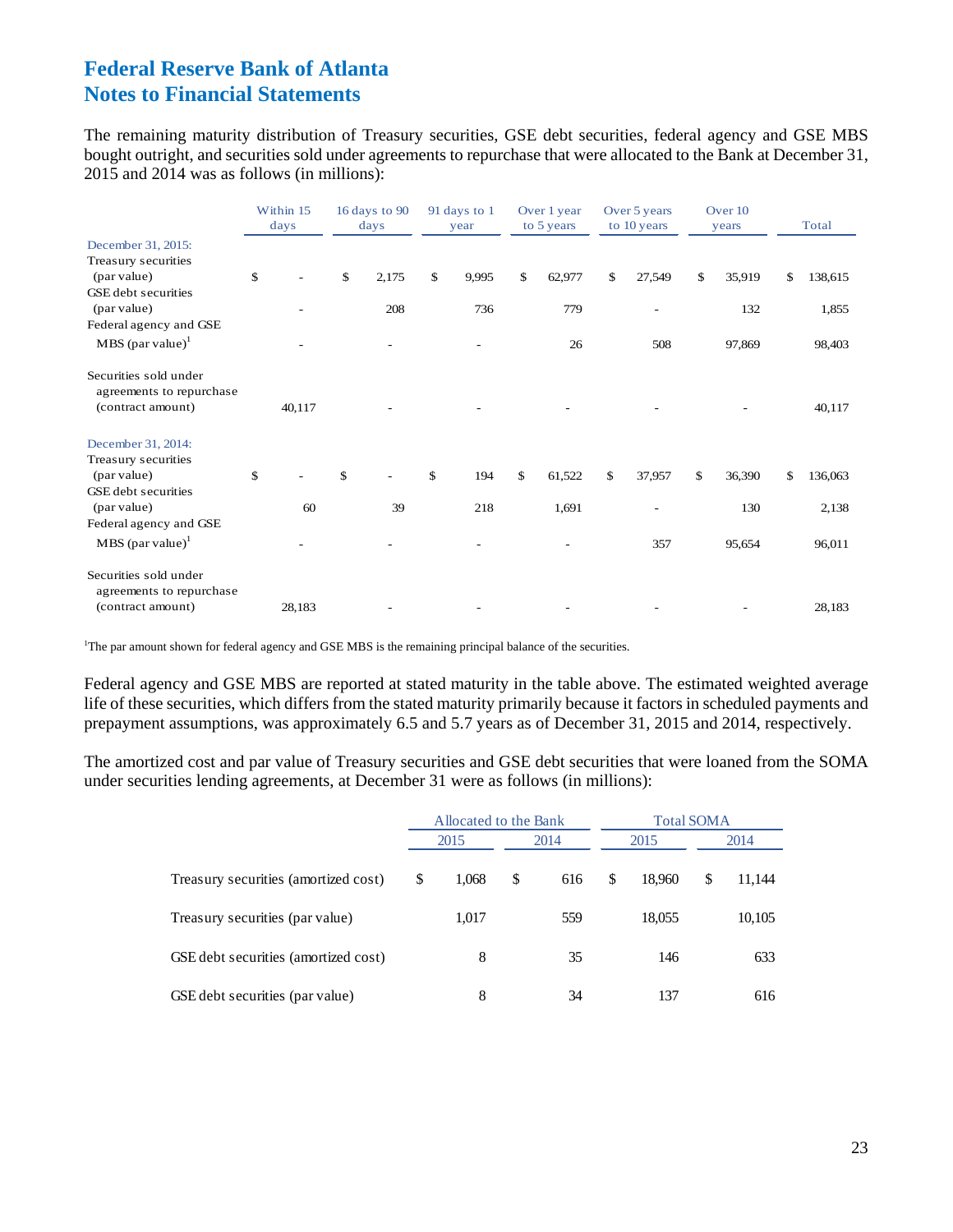Securities pledged as collateral by the counterparties in the securities lending arrangements at December 31, 2015 and 2014, consisted solely of Treasury securities. The securities lending agreements outstanding as of December 31, 2015 had a term of one business day and matured on January 4, 2016.

The FRBNY enters into commitments to buy and sell Treasury securities and records the related securities on a settlement-date basis. As of December 31, 2015, there were no outstanding commitments.

The FRBNY enters into commitments to buy and sell federal agency and GSE MBS and records the related securities on a settlement-date basis. As of December 31, 2015, the total purchase price of the federal agency and GSE MBS under outstanding purchase commitments was \$22,187 million, none of which was related to dollar rolls. The total purchase price of outstanding purchase commitments allocated to the Bank was \$1,249 million, none of which was related to dollar rolls. MBS commitments, which had contractual settlement dates extending through January 2016, are principally for the purchase of TBA MBS for which the number and identity of the pools that will be delivered to fulfill the commitment are unknown at the time of the trade. As of December 31, 2015, there were no outstanding sales commitments for federal agency and GSE MBS. These commitments are subject to varying degrees of off-balance-sheet market risk and counterparty credit risk that result from their future settlement. The FRBNY requires the posting of cash collateral for MBS commitments as part of its risk management practices used to mitigate the counterparty credit risk.

Other assets consists primarily of cash and short-term investments related to the federal agency and GSE MBS portfolio. Other liabilities, which are primarily related to federal agency and GSE MBS purchases and sales, includes the FRBNY's obligation to return cash margin posted by counterparties as collateral under commitments to purchase and sell federal agency and GSE MBS. In addition, other liabilities includes obligations that arise from the failure of a seller to deliver MBS to the FRBNY on the settlement date. Although the FRBNY has ownership of and records its investments in the MBS as of the contractual settlement date, it is not obligated to make payment until the securities are delivered, and the amount included in other liabilities represents the FRBNY's obligation to pay for the securities when delivered. The amount of other assets and other liabilities allocated to the Bank and held in the SOMA at December 31 was as follows (in millions):

|                                        | Allocated to the Bank |                     | <b>Total SOMA</b> |      |    |      |  |
|----------------------------------------|-----------------------|---------------------|-------------------|------|----|------|--|
|                                        | 2015                  | 2014                |                   | 2015 |    | 2014 |  |
| Other assets:                          |                       |                     |                   |      |    |      |  |
| MBS portfolio related cash and short   |                       |                     |                   |      |    |      |  |
| term investments                       | \$                    | \$<br>2             | S.                | 13   | \$ | 28   |  |
| Other                                  |                       |                     |                   |      |    |      |  |
| Total other assets                     |                       | \$<br>$\mathcal{L}$ | -\$               | 14   | S. | 29   |  |
| Other liabilities:                     |                       |                     |                   |      |    |      |  |
| Cash margin                            | \$<br>28              | \$<br>44            | \$                | 486  | \$ | 793  |  |
| Obligations from MBS transaction fails |                       | 2                   |                   | 16   |    | 30   |  |
| Other                                  |                       |                     |                   | 6    |    |      |  |
| Total other liabilities                | 29                    | \$<br>46            | \$                | 508  |    | 830  |  |

Accrued interest receivable on domestic securities holdings was \$25,354 million and \$25,561 million as of December 31, 2015 and 2014, respectively, of which \$1,428 million and \$1,413 million, respectively, was allocated to the Bank. These amounts are reported as a component of "System Open Market Account: Accrued interest receivable" in the Statements of Condition.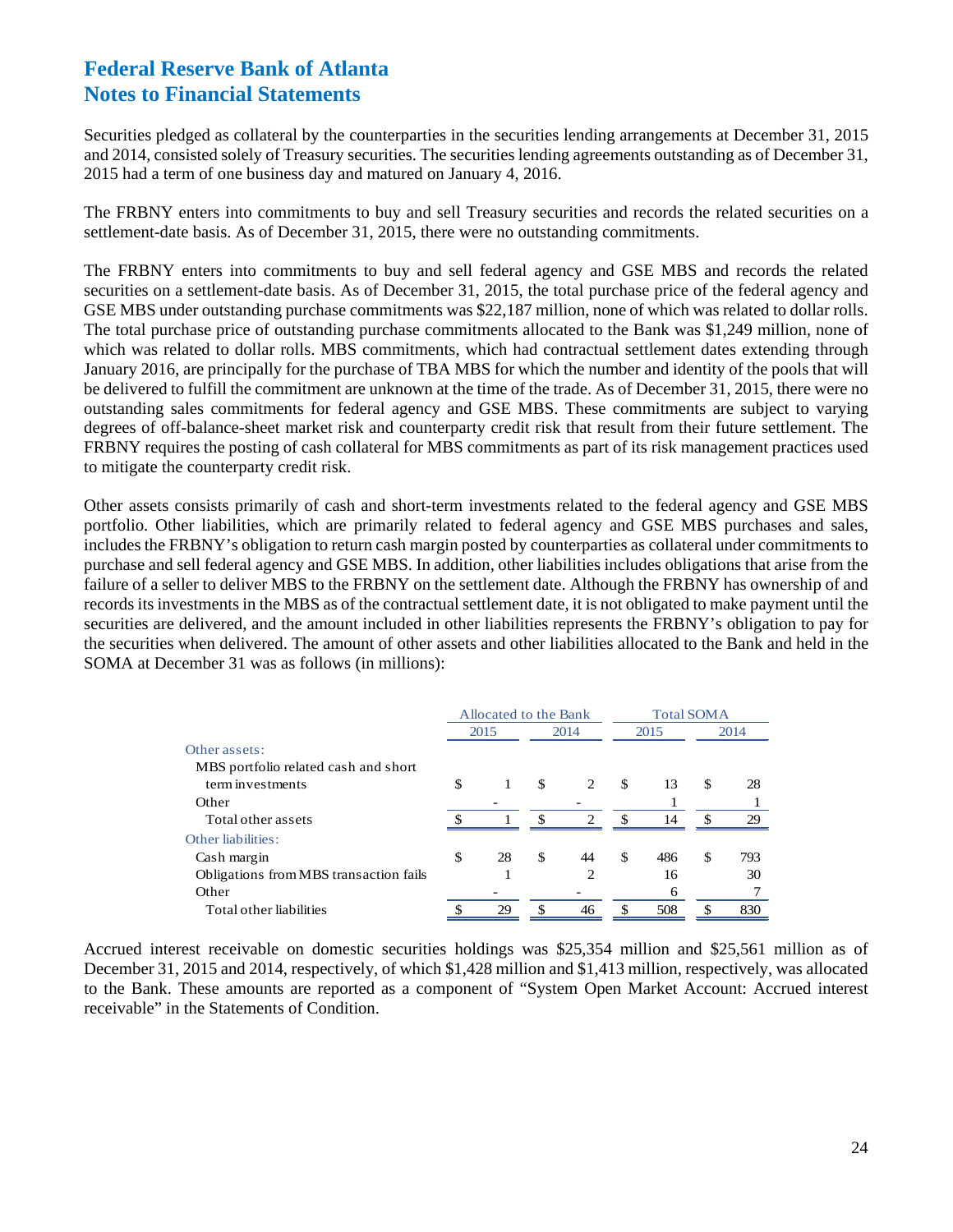Information about transactions related to Treasury securities, GSE debt securities, and federal agency and GSE MBS during the years ended December 31, 2015 and 2014, is summarized as follows (in millions):

|                                                                                                                                 |              |           |              |                                 | Allocated to the Bank |                               |         |                                        |
|---------------------------------------------------------------------------------------------------------------------------------|--------------|-----------|--------------|---------------------------------|-----------------------|-------------------------------|---------|----------------------------------------|
|                                                                                                                                 | <b>Notes</b> |           | <b>Bonds</b> | Total<br>Treasury<br>securities |                       | <b>GSE</b> debt<br>securities |         | Federal<br>agency and<br><b>GSEMBS</b> |
| Balance at December 31, 2013                                                                                                    | \$           | 99,318    | \$<br>57,416 | \$                              | 156,734               | \$                            | 3,927   | \$<br>101,892                          |
| Purchases <sup>1</sup>                                                                                                          |              | 9,977     | 5,157        |                                 | 15,134                |                               |         | 27,504                                 |
| Sales <sup>1</sup>                                                                                                              |              |           |              |                                 |                       |                               |         | (2)                                    |
| Realized gains, net <sup>2</sup>                                                                                                |              |           |              |                                 |                       |                               |         |                                        |
| Principal payments and maturities                                                                                               |              | (30)      |              |                                 | (30)                  |                               | (1,135) | (11,684)                               |
| Amortization of premiums and accretion of discounts, net                                                                        |              | (323)     | (590)        |                                 | (913)                 |                               | (34)    | (413)                                  |
| Inflation adjustment on inflation-indexed securities                                                                            |              | 29        | 75           |                                 | 104                   |                               |         |                                        |
| Annual reallocation adjustment <sup>3</sup>                                                                                     |              | (17, 489) | (10,021)     |                                 | (27,510)              |                               | (547)   | (18, 398)                              |
| Balance at December 31, 2014                                                                                                    | \$           | 91,482    | \$<br>52,037 |                                 | \$143,519             | \$                            | 2,211   | \$<br>98,899                           |
| Purchases $1$                                                                                                                   |              | 154       | 43           |                                 | 197                   |                               |         | 20,005                                 |
| Sales <sup>1</sup>                                                                                                              |              |           |              |                                 |                       |                               |         | (25)                                   |
| Realized gains, net <sup>2</sup>                                                                                                |              |           |              |                                 |                       |                               |         | -1                                     |
| Principal payments and maturities                                                                                               |              | (168)     | (31)         |                                 | (199)                 |                               | (320)   | (18,682)                               |
| Amortization of premiums and accretion of discounts, net                                                                        |              | (307)     | (574)        |                                 | (881)                 |                               | (29)    | (657)                                  |
| Inflation adjustment on inflation-indexed securities                                                                            |              | 3         | 9            |                                 | 12                    |                               |         |                                        |
| Annual reallocation adjustment <sup>3</sup>                                                                                     |              | 1,707     | 968          |                                 | 2,675                 |                               | 38      | 1,846                                  |
| Balance at December 31, 2015                                                                                                    |              | 92,871    | \$<br>52,452 | \$                              | 145,323               | \$                            | 1,900   | \$<br>101,387                          |
| Year-ended December 31, 2014<br>Supplemental information - par value of transactions:<br>Purchases <sup>4</sup><br><b>Sales</b> | \$           | 10,119    | \$<br>5,055  | S                               | 15,174                | \$                            |         | \$<br>26,581<br>(2)                    |
| Year-ended December 31, 2015<br>Supplemental information - par value of transactions:<br>Purchases <sup>4</sup><br><b>Sales</b> | \$           | 155       | \$<br>43     | \$                              | 198                   | \$                            |         | \$<br>19,307<br>(24)                   |

<sup>1</sup> Purchases and sales may include payments and receipts related to principal, premiums, discounts, and inflation compensation adjustments to the basis of inflation-indexed securities. The amount reported as sales includes the realized gains and losses on such transactions. Purchases and sales exclude MBS TBA transactions that are settled on a net basis.

<sup>2</sup> Realized gains, net offset the amount of realized gains and losses included in the reported sales amount.

<sup>3</sup> Reflects the annual adjustment to the Bank's allocated portion of the related SOMA securities that results from the annual settlement of the interdistrict settlement account, as discussed in Note 3i.

<sup>4</sup> Includes inflation compensation.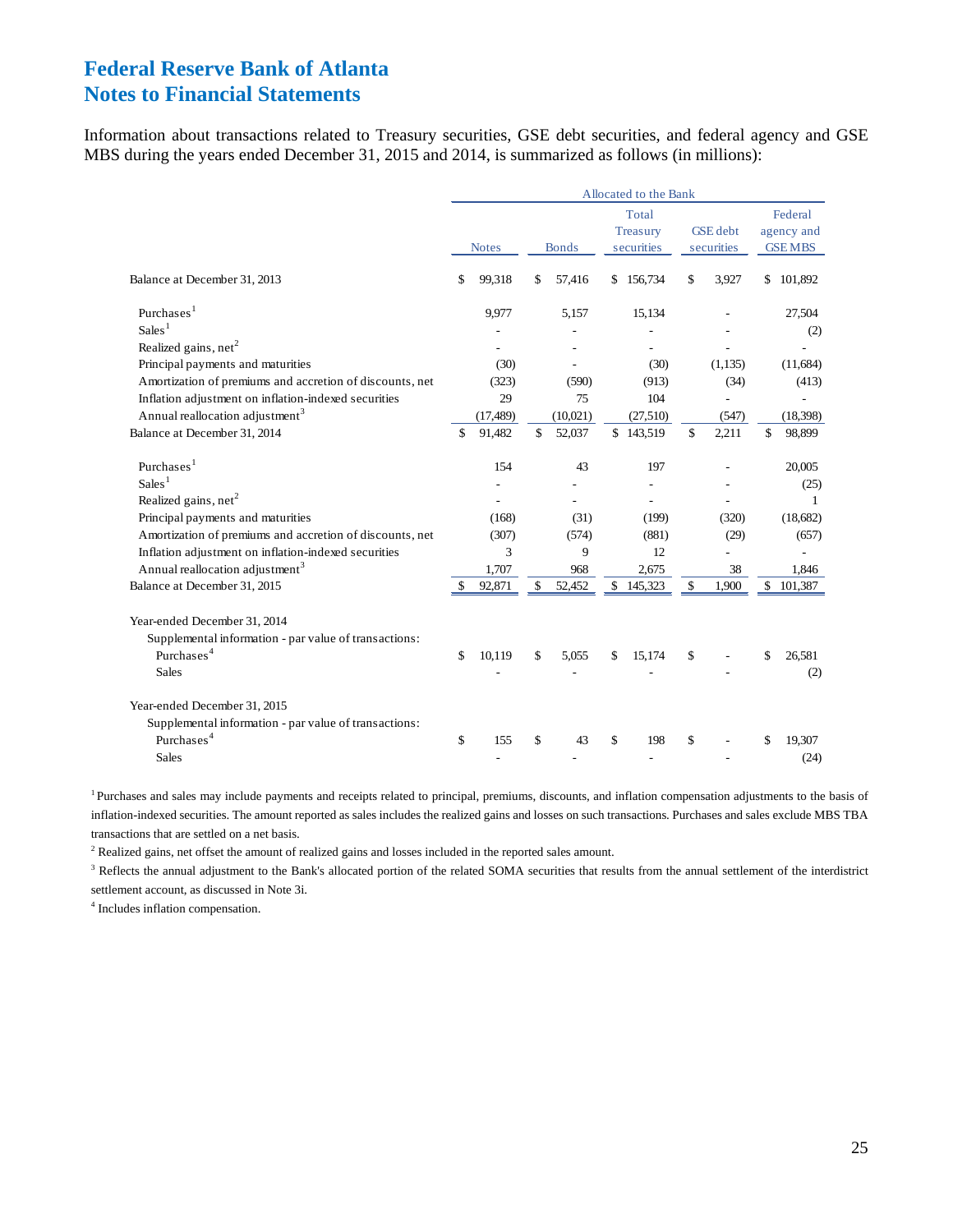|                                                          |     |              |               | <b>Total SOMA</b> |                 |                |
|----------------------------------------------------------|-----|--------------|---------------|-------------------|-----------------|----------------|
|                                                          |     |              |               | Total             |                 | Federal        |
|                                                          |     |              |               | Treasury          | <b>GSE</b> debt | agency and     |
|                                                          |     | <b>Notes</b> | <b>Bonds</b>  | securities        | securities      | <b>GSE MBS</b> |
| Balance at December 31, 2013                             | \$  | 1,495,115    | \$<br>864,319 | \$<br>2,359,434   | \$<br>59,122    | \$1,533,860    |
| Purchases <sup>1</sup>                                   |     | 165,306      | 85,826        | 251,132           |                 | 466,384        |
| Sales <sup>1</sup>                                       |     |              |               |                   |                 | (29)           |
| Realized gains, net <sup>2</sup>                         |     |              |               |                   |                 |                |
| Principal payments and maturities                        |     | (475)        |               | (475)             | (18,544)        | (203,933)      |
| Amortization of premiums and accretion of discounts, net |     | (5,545)      | (10, 132)     | (15,677)          | (588)           | (7, 199)       |
| Inflation adjustment on inflation-indexed securities     |     | 500          | 1,327         | 1,827             |                 |                |
| Balance at December 31, 2014                             | \$  | 1,654,901    | \$<br>941,340 | \$<br>2,596,241   | \$<br>39,990    | \$1,789,083    |
| Purchases $1$                                            |     | 2,736        | 761           | 3,497             |                 | 356,976        |
| Sales <sup>1</sup>                                       |     |              |               |                   |                 | (464)          |
| Realized gains, net <sup>2</sup>                         |     |              |               |                   |                 | 16             |
| Principal payments and maturities                        |     | (2,977)      | (543)         | (3,520)           | (5,733)         | (333, 441)     |
| Amortization of premiums and accretion of discounts, net |     | (5,485)      | (10,253)      | (15,738)          | (509)           | (11, 721)      |
| Inflation adjustment on inflation-indexed securities     |     | 53           | 143           | 196               |                 |                |
| Balance at December 31, 2015                             | -\$ | 1,649,228    | \$<br>931,448 | \$<br>2,580,676   | \$<br>33,748    | \$1,800,449    |
| Year-ended December 31, 2014                             |     |              |               |                   |                 |                |
| Supplemental information - par value of transactions:    |     |              |               |                   |                 |                |
| Purchases <sup>3</sup>                                   | \$  | 167,497      | \$<br>83,739  | \$<br>251,236     | \$              | \$<br>450,633  |
| <b>Sales</b>                                             |     |              |               |                   |                 | (29)           |
| Year-ended December 31, 2015                             |     |              |               |                   |                 |                |
| Supplemental information - par value of transactions:    |     |              |               |                   |                 |                |
| Purchases <sup>3</sup>                                   | \$  | 2,747        | \$<br>766     | \$<br>3,513       | \$              | 344,505        |
| <b>Sales</b>                                             |     |              |               |                   |                 | (435)          |

<sup>1</sup> Purchases and sales may include payments and receipts related to principal, premiums, discounts, and inflation compensation adjustments to the basis of inflation-indexed securities. The amount reported as sales includes the realized gains and losses on such transactions. Purchases and sales exclude MBS TBA transactions that are settled on a net basis.

<sup>2</sup> Realized gains, net offset the amount of realized gains and losses included in the reported sales amount.

<sup>3</sup> Includes inflation compensation.

#### **b. Foreign Currency Denominated Investments**

The FRBNY conducts foreign currency operations and, on behalf of the Reserve Banks, holds the resulting foreign currency denominated investments in the SOMA.

The FRBNY holds foreign currency deposits with foreign central banks and the Bank for International Settlements and invests in foreign government debt instruments of Germany, France, and Japan. These foreign government debt instruments are backed by the full faith and credit of the issuing foreign governments. In addition, the FRBNY may enter into transactions to purchase Euro-denominated government debt securities under agreements to resell for which the accepted collateral is the debt instruments issued by the governments of Belgium, France, Germany, Italy, the Netherlands, and Spain, which are backed by the full faith and credit of those issuing governments.

At December 31, 2015 and 2014, there were no securities purchased under agreements to resell outstanding and, consequently, no related foreign securities held as collateral.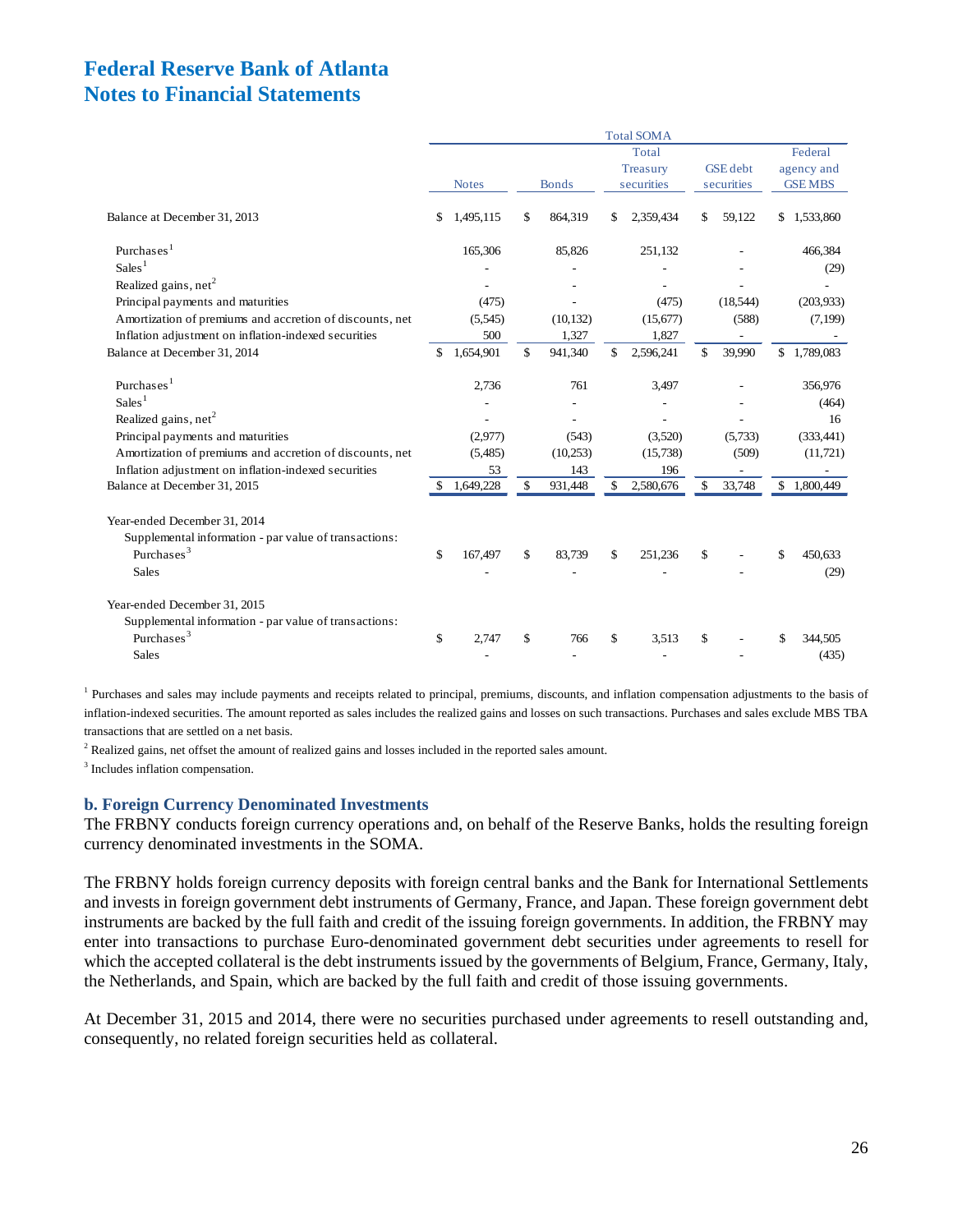The Bank's allocated share of activity related to foreign currency operations was 5.690 percent and 5.750 percent at December 31, 2015 and 2014, respectively.

Information about foreign currency denominated investments valued at amortized cost and at foreign currency market exchange rates at December 31 was as follows (in millions):

|                                      | <b>Allocated to Bank</b> |       |      |       | <b>Total SOMA</b> |        |    |        |
|--------------------------------------|--------------------------|-------|------|-------|-------------------|--------|----|--------|
|                                      | 2015                     |       | 2014 |       | 2015              |        |    | 2014   |
| Euro:                                |                          |       |      |       |                   |        |    |        |
| Foreign currency deposits            | \$                       | 354   | \$   | 399   | <sup>\$</sup>     | 6.218  | \$ | 6,936  |
| German government debt instruments   |                          | 129   |      | 143   |                   | 2,261  |    | 2,494  |
| French government debt instruments   |                          | 189   |      | 212   |                   | 3,325  |    | 3,687  |
| Japanese yen:                        |                          |       |      |       |                   |        |    |        |
| Foreign currency deposits            |                          | 146   |      | 148   |                   | 2,568  |    | 2,576  |
| Japanese government debt instruments |                          | 295   |      | 300   |                   | 5,195  |    | 5,207  |
| Total                                |                          | 1,113 | \$   | 1.202 | \$                | 19,567 |    | 20,900 |

Accrued interest receivable on foreign currency denominated investments was \$64 million and \$83 million as of December 31, 2015 and 2014, respectively, of which \$3 million and \$5 million, respectively, was allocated to the Bank. These amounts are reported as a component of "System Open Market Account: Accrued interest receivable" in the Statements of Condition.

The remaining maturity distribution of foreign currency denominated investments that were allocated to the Bank at December 31, 2015 and 2014, was as follows (in millions):

|                    |    | Within 15<br>days |    | 16 days to $90$<br>days | 91 days to 1<br>year |    | Over 1 year<br>to 5 years | Over 5 years<br>to 10 years | Total       |
|--------------------|----|-------------------|----|-------------------------|----------------------|----|---------------------------|-----------------------------|-------------|
| December 31, 2015: |    |                   |    |                         |                      |    |                           |                             |             |
| Euro               | \$ | 121               | \$ | 253                     | \$<br>60             | \$ | 218                       | \$<br>20                    | \$<br>672   |
| Japanese yen       |    | 156               |    | 20                      | 91                   |    | 174                       |                             | 441         |
| Total              | ¢  | 277               | £. | 273                     | \$<br>151            | \$ | 392                       | \$<br>20                    | \$<br>1,113 |
| December 31, 2014: |    |                   |    |                         |                      |    |                           |                             |             |
| Euro               | \$ | 209               | \$ | 161                     | \$<br>95             | \$ | 289                       | \$                          | \$<br>754   |
| Japanese yen       |    | 159               |    | 23                      | 88                   |    | 178                       |                             | 448         |
| Total              |    | 368               | ¢  | 184                     | \$<br>183            | S. | 467                       | \$                          | 1,202       |

There were no foreign exchange contracts related to foreign currency operations outstanding as of December 31, 2015.

The FRBNY enters into commitments to buy foreign government debt instruments and records the related securities on a settlement-date basis. As of December 31, 2015, there were no outstanding commitments to purchase foreign government debt instruments. During 2015, there were purchases and maturities of foreign government debt instruments of \$3,288 million and \$3,155 million, respectively, of which \$187 million and \$180 million, respectively, were allocated to the Bank. There were no sales of foreign government debt instruments in 2015.

In connection with its foreign currency activities, the FRBNY may enter into transactions that are subject to varying degrees of off-balance-sheet market risk and counterparty credit risk that result from their future settlement. The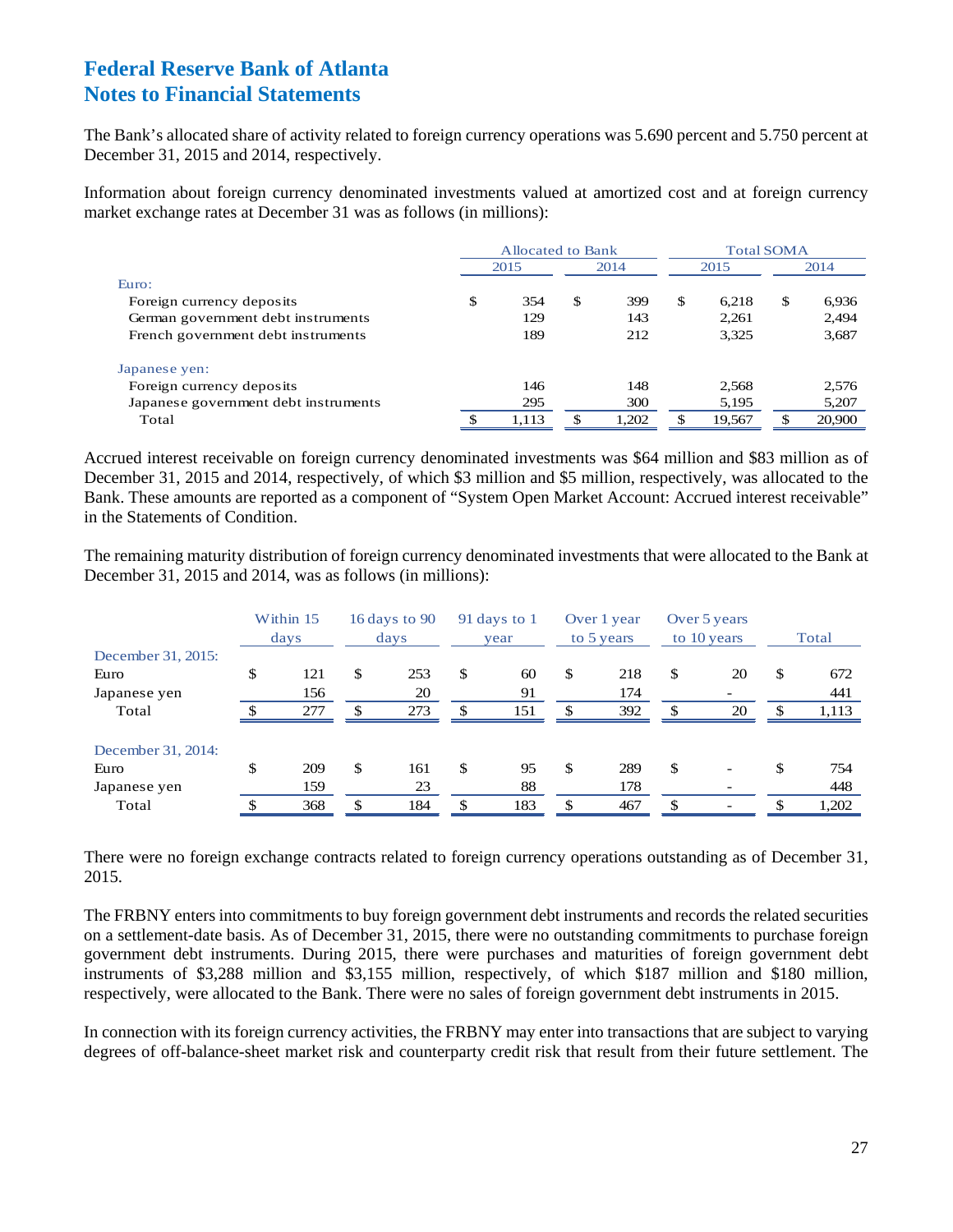FRBNY controls these risks by obtaining credit approvals, establishing transaction limits, receiving collateral in some cases, and performing monitoring procedures.

Foreign currency working balances held and foreign exchange contracts executed by the Bank to facilitate international payments and currency transactions made on behalf of foreign central banks and U.S. official institution customers were not material as of December 31, 2015 and 2014.

### **c. Central Bank Liquidity Swaps**

### *U.S. Dollar Liquidity Swaps*

The Bank's allocated share of U.S. dollar liquidity swaps was 5.690 percent and 5.750 percent at December 31, 2015 and 2014, respectively.

The total foreign currency held under U.S. dollar liquidity swaps in the SOMA at December 31, 2015 and 2014, was \$997 million and \$1,528 million, respectively, of which \$57 million and \$88 million, respectively, was allocated to the Bank.

The remaining maturity distribution of U.S. dollar liquidity swaps that were allocated to the Bank at December 31 was as follows (in millions):

|              |   | 2015              | 2014              |    |  |  |  |
|--------------|---|-------------------|-------------------|----|--|--|--|
|              |   | Within 15<br>days | Within 15<br>days |    |  |  |  |
| Euro         | S | 53                | \$                |    |  |  |  |
| Japanese yen |   |                   |                   | 88 |  |  |  |
| Total        |   |                   |                   |    |  |  |  |

### *Foreign Currency Liquidity Swaps*

At December 31, 2015 and 2014, there was no balance outstanding related to foreign currency liquidity swaps.

### **d. Fair Value of SOMA Assets and Liabilities**

The fair value amounts below are presented solely for informational purposes and are not intended to comply with the fair value disclosures required by FASB Accounting Standards Codification (ASC) Topic 820 (ASC 820), *Fair Value Measurement*. Although the fair value of SOMA security holdings can be substantially greater than or less than the recorded value at any point in time, these unrealized gains or losses have no effect on the ability of the Reserve Banks, as the central bank, to meet their financial obligations and responsibilities. Because SOMA securities are recorded at amortized cost, cumulative unrealized gains (losses) are not recognized in the Statements of Condition and the changes in cumulative unrealized gains (losses) are not recognized in the Statements of Income and Comprehensive Income.

The fair value of the Treasury securities, GSE debt securities, federal agency and GSE MBS, and foreign government debt instruments held in the SOMA is subject to market risk, arising from movements in market variables such as interest rates and credit risk. The fair value of federal agency and GSE MBS is also affected by the expected rate of prepayments of mortgage loans underlying the securities. The fair value of foreign government debt instruments is also affected by currency risk. Based on evaluations performed as of December 31, 2015 and 2014, there are no credit impairments of SOMA securities holdings.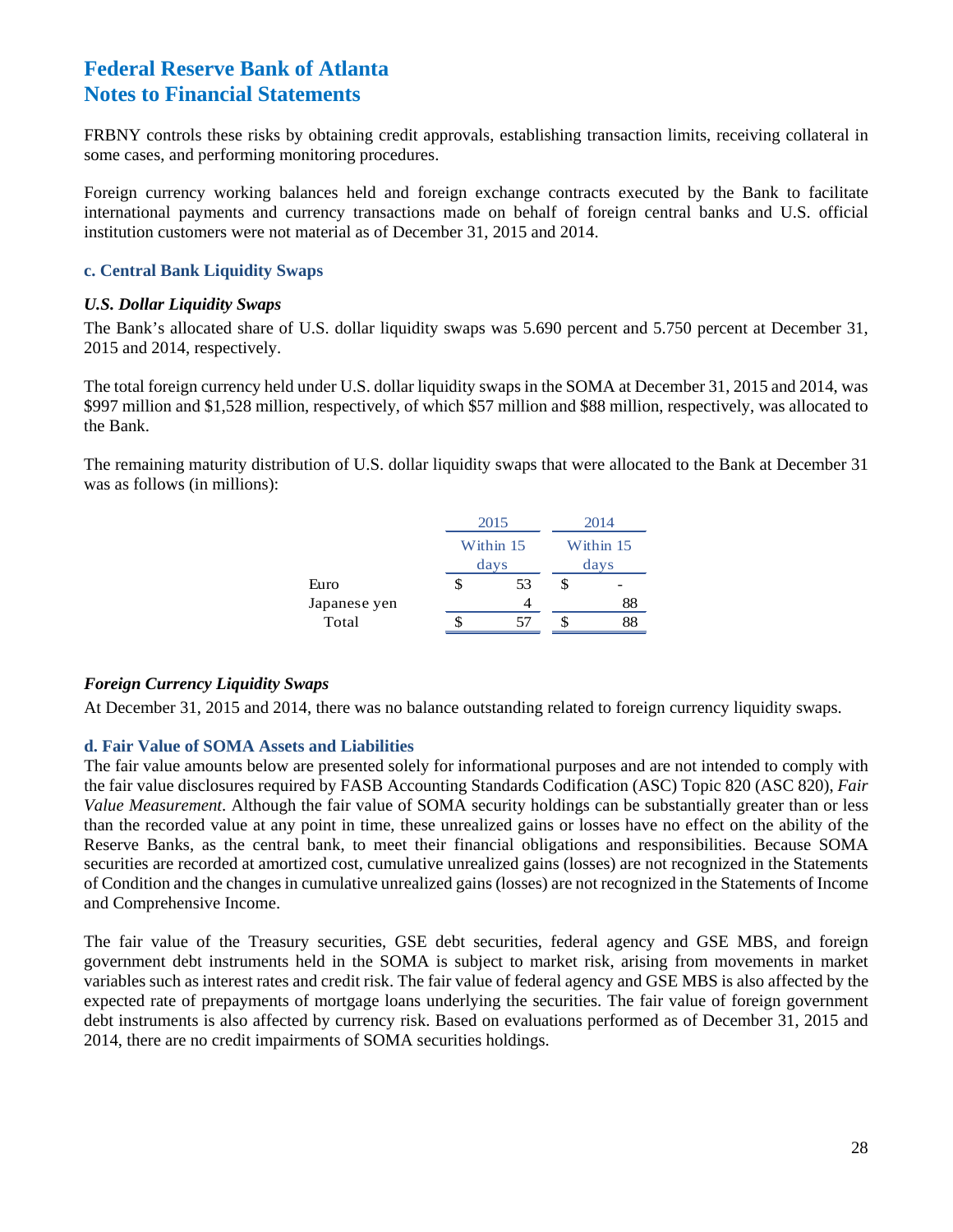The following table presents the amortized cost, fair value, and cumulative unrealized gains (losses) on the Treasury securities, GSE debt securities, and federal agency and GSE MBS held in the SOMA at December 31 (in millions):

|                                                   | Allocated to the Bank |           |    |            |    |                   |    |           |    |            |    |                   |
|---------------------------------------------------|-----------------------|-----------|----|------------|----|-------------------|----|-----------|----|------------|----|-------------------|
|                                                   |                       |           |    | 2015       |    |                   |    |           |    | 2014       |    |                   |
|                                                   |                       |           |    |            |    | Cumulative        |    |           |    |            |    | Cumulative        |
|                                                   |                       |           |    |            |    | unrealized        |    |           |    |            |    | unrealized        |
|                                                   |                       | Amortized |    |            |    | gains             |    | Amortized |    |            |    | gains             |
|                                                   |                       | cost      |    | Fair value |    | $(\text{losses})$ |    | cost      |    | Fair value |    | $(\text{losses})$ |
| Treasury securities:                              |                       |           |    |            |    |                   |    |           |    |            |    |                   |
| <b>Notes</b>                                      | \$                    | 92,871    | \$ | 94,007     | \$ | 1,136             | \$ | 91,482    | \$ | 93,056     | \$ | 1,574             |
| <b>Bonds</b>                                      |                       | 52,452    |    | 56,679     |    | 4,227             |    | 52,037    |    | 58,205     |    | 6,168             |
| Total Treasury securities                         |                       | 145,323   |    | 150,686    |    | 5,363             |    | 143,519   |    | 151,261    |    | 7,742             |
| GSE debt securities                               |                       | 1,900     |    | 1,980      |    | 80                |    | 2,211     |    | 2,349      |    | 138               |
| Federal agency and GSEMBS                         |                       | 101,387   |    | 101,939    |    | 552               |    | 98,899    |    | 100,639    |    | 1,740             |
| Total domestic SOMA portfolio securities holdings |                       | 248,610   |    | 254,605    | S  | 5,995             |    | 244,629   | S  | 254,249    | S  | 9,620             |
| Memorandum - Commitments for:                     |                       |           |    |            |    |                   |    |           |    |            |    |                   |
| Purchases of Treasury securities                  | \$                    |           | \$ |            | \$ |                   | \$ |           | \$ |            | \$ |                   |
| Purchases of Federal agency and GSE MBS           |                       | 1,249     |    | 1,248      |    | (1)               |    | 1,586     |    | 1,592      |    | 6                 |
| Sales of Federal agency and GSEMBS                |                       |           |    |            |    |                   |    |           |    |            |    |                   |

|                                                   | <b>Total SOMA</b> |             |    |             |    |                          |      |             |     |             |     |                          |
|---------------------------------------------------|-------------------|-------------|----|-------------|----|--------------------------|------|-------------|-----|-------------|-----|--------------------------|
|                                                   |                   |             |    | 2015        |    |                          | 2014 |             |     |             |     |                          |
|                                                   |                   |             |    |             |    | Cumulative<br>unrealized |      |             |     |             |     | Cumulative<br>unrealized |
|                                                   |                   | Amortized   |    |             |    | gains                    |      | Amortized   |     |             |     | gains                    |
|                                                   |                   | cost        |    | Fair value  |    | $(\text{losses})$        |      | cost        |     | Fair value  |     | $(\text{losses})$        |
| Treasury securities:                              |                   |             |    |             |    |                          |      |             |     |             |     |                          |
| <b>Notes</b>                                      |                   | \$1,649,228 |    | \$1,669,395 | \$ | 20,167                   |      | \$1,654,901 |     | \$1,683,377 | \$. | 28,476                   |
| Bonds                                             |                   | 931.448     |    | 1,006,514   |    | 75,066                   |      | 941,340     |     | 1,052,916   |     | 111,576                  |
| <b>Total Treasury securities</b>                  |                   | 2,580,676   |    | 2,675,909   |    | 95,233                   |      | 2,596,241   |     | 2,736,293   |     | 140,052                  |
| GSE debt securities                               |                   | 33,748      |    | 35,165      |    | 1,417                    |      | 39,990      |     | 42,499      |     | 2,509                    |
| Federal agency and GSE MBS                        |                   | 1,800,449   |    | 1,810,256   |    | 9,807                    |      | 1,789,083   |     | 1,820,544   |     | 31,461                   |
| Total domestic SOMA portfolio securities holdings |                   | \$4,414,873 |    | \$4,521,330 |    | 106,457                  |      | \$4,425,314 |     | \$4,599,336 |     | 174,022                  |
| Memorandum - Commitments for:                     |                   |             |    |             |    |                          |      |             |     |             |     |                          |
| Purchases of Treasury securities                  | \$                |             | \$ |             | \$ |                          | \$   |             | \$. |             | \$  |                          |
| Purchases of Federal agency and GSEMBS            |                   | 22,187      |    | 22,170      |    | (17)                     |      | 28,692      |     | 28,803      |     | 111                      |
| Sales of Federal agency and GSEMBS                |                   |             |    |             |    |                          |      |             |     |             |     |                          |

The fair value of Treasury securities and GSE debt securities was determined using pricing services that provide market consensus prices based on indicative quotes from various market participants. The fair value of federal agency and GSE MBS was determined using a pricing service that utilizes a model-based approach that considers observable inputs for similar securities.

The cost bases of securities purchased under agreements to resell, securities sold under agreements to repurchase, central bank liquidity swaps and other investments held in the SOMA domestic portfolio approximate fair value. Due to the short-term nature of these agreements and the defined amount that will be received upon settlement, the cost basis is estimated to approximate fair value.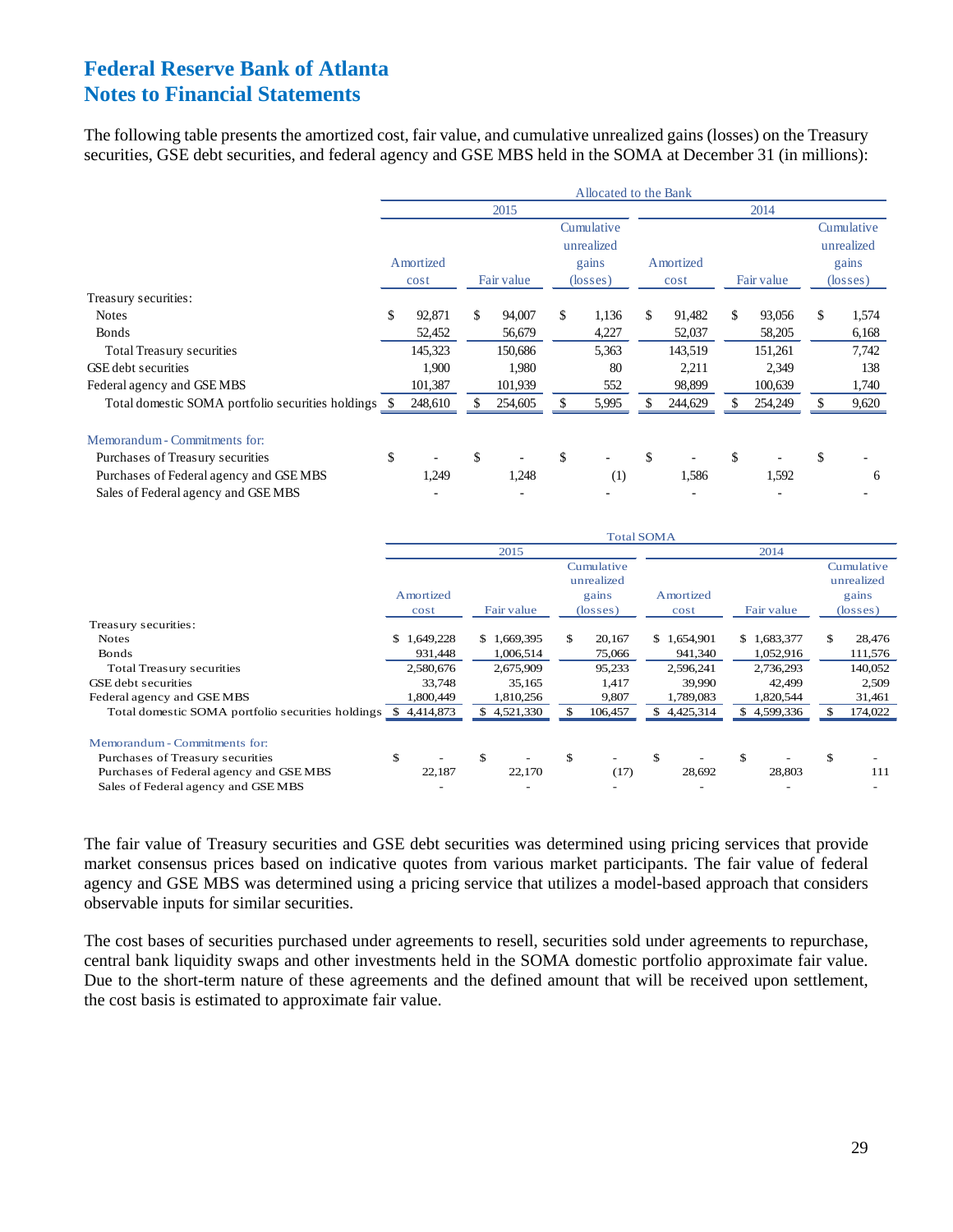At December 31, 2015 and 2014, the fair value of foreign currency denominated investments was \$19,630 million and \$20,996 million, respectively, of which \$1,117 million and \$1,207 million, respectively, was allocated to the Bank. The fair value of foreign government debt instruments was determined using pricing services that provide market consensus prices based on indicative quotes from various market participants. The fair value of foreign currency deposits and securities purchased under agreements to resell was determined by reference to market interest rates.

The following table provides additional information on the amortized cost and fair values of the federal agency and GSE MBS portfolio at December 31 (in millions):

|                            | 2015          |                |              |            |    | 2014           |               |            |  |  |  |
|----------------------------|---------------|----------------|--------------|------------|----|----------------|---------------|------------|--|--|--|
| <b>Distribution of MBS</b> |               |                |              |            |    |                |               |            |  |  |  |
| holdings by coupon rate    |               | Amortized cost |              | Fair value |    | Amortized cost |               | Fair value |  |  |  |
| Allocated to the Bank:     |               |                |              |            |    |                |               |            |  |  |  |
| 2.0%                       | \$            | 632            | \$           | 619        | \$ | 707            | $\mathcal{S}$ | 698        |  |  |  |
| 2.5%                       |               | 6,562          |              | 6,477      |    | 6,336          |               | 6,273      |  |  |  |
| 3.0%                       |               | 31,221         |              | 30,593     |    | 28,374         |               | 27,987     |  |  |  |
| 3.5%                       |               | 32,627         |              | 32,770     |    | 26,606         |               | 27,053     |  |  |  |
| 4.0%                       |               | 20,337         |              | 20,755     |    | 23,662         |               | 24,390     |  |  |  |
| 4.5%                       |               | 6,527          |              | 6,985      |    | 8,616          |               | 9,278      |  |  |  |
| 5.0%                       |               | 2,755          |              | 2,958      |    | 3,623          |               | 3,909      |  |  |  |
| 5.5%                       |               | 627            |              | 675        |    | 842            |               | 907        |  |  |  |
| 6.0%                       |               | 87             |              | 94         |    | 117            |               | 126        |  |  |  |
| 6.5%                       |               | 12             |              | 13         |    | 16             |               | 18         |  |  |  |
| Total                      | $\mathcal{S}$ | 101,387        | \$           | 101,939    | \$ | 98,899         | $\mathcal{S}$ | 100,639    |  |  |  |
| <b>Total SOMA:</b>         |               |                |              |            |    |                |               |            |  |  |  |
| 2.0%                       | \$            | 11,198         | $\mathbb{S}$ | 10,993     | \$ | 12,788         | \$            | 12,618     |  |  |  |
| 2.5%                       |               | 116,527        |              | 115,018    |    | 114,609        |               | 113,468    |  |  |  |
| 3.0%                       |               | 554,430        |              | 543,270    |    | 513,289        |               | 506,280    |  |  |  |
| 3.5%                       |               | 579,403        |              | 581,940    |    | 481,305        |               | 489,390    |  |  |  |
| 4.0%                       |               | 361,149        |              | 368,576    |    | 428,047        |               | 441,204    |  |  |  |
| 4.5%                       |               | 115,914        |              | 124,043    |    | 155,867        |               | 167,844    |  |  |  |
| 5.0%                       |               | 48,931         |              | 52,523     |    | 65,544         |               | 70,719     |  |  |  |
| 5.5%                       |               | 11,138         |              | 11,989     |    | 15,232         |               | 16,414     |  |  |  |
| 6.0%                       |               | 1,542          |              | 1,666      |    | 2,110          |               | 2,287      |  |  |  |
| 6.5%                       |               | 217            |              | 238        |    | 292            |               | 320        |  |  |  |
| Total                      | \$            | 1,800,449      | \$           | 1,810,256  | \$ | 1,789,083      | \$            | 1,820,544  |  |  |  |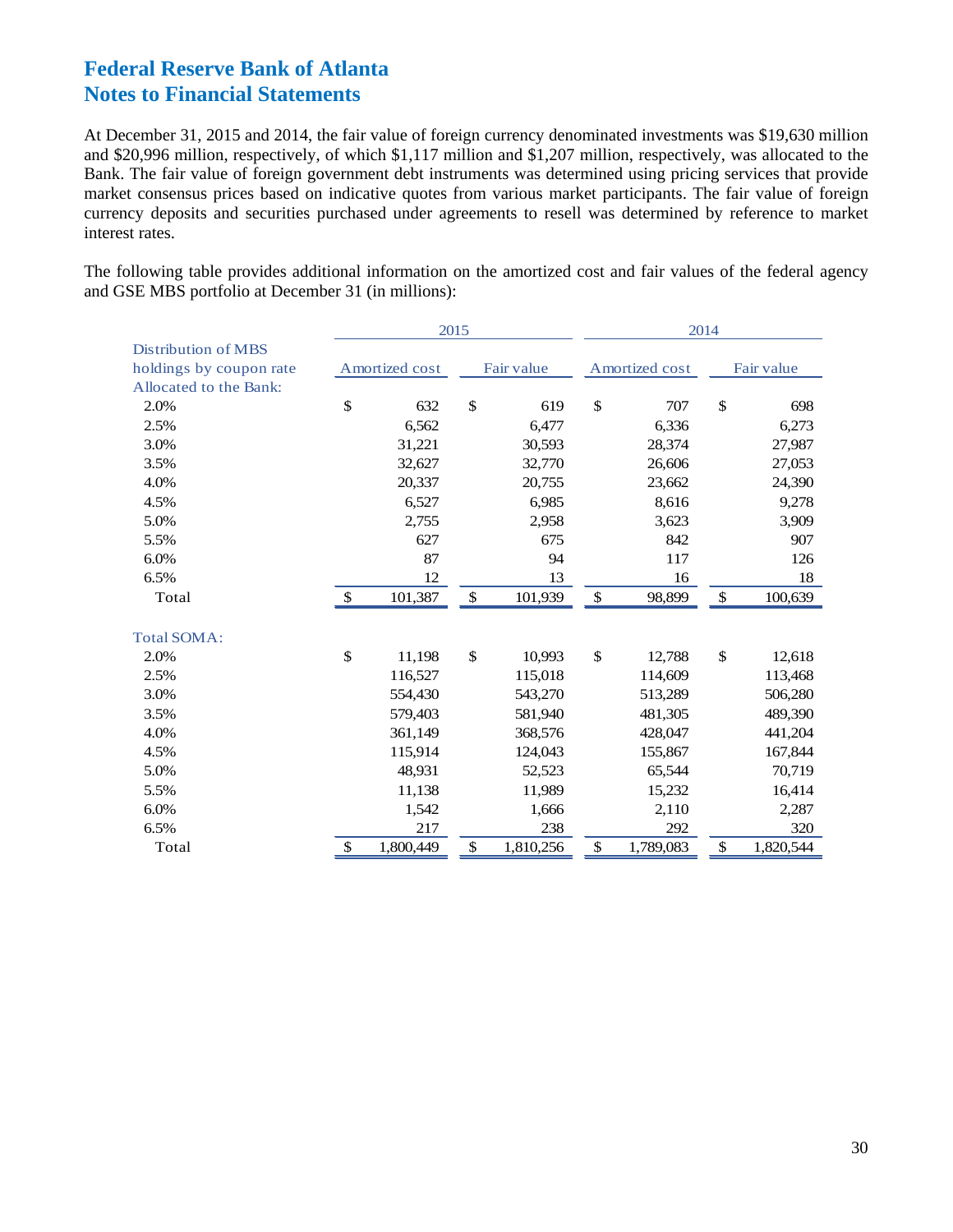The following tables present the realized gains and the change in the cumulative unrealized gains (losses) related to SOMA domestic securities holdings during the years ended December 31, 2015 and 2014 (in millions):

|                            |                             |                          |   | <b>Allocated to Bank</b>                                                          |                             |  |                                                                                   |        |  |  |
|----------------------------|-----------------------------|--------------------------|---|-----------------------------------------------------------------------------------|-----------------------------|--|-----------------------------------------------------------------------------------|--------|--|--|
|                            |                             | 2015                     |   |                                                                                   | 2014                        |  |                                                                                   |        |  |  |
|                            | Realized gains <sup>1</sup> |                          |   | Change in<br>cumulative<br>unrealized gains<br>$\left(\text{losses}\right)^{2,3}$ |                             |  | Change in<br>cumulative<br>unrealized gains<br>$\left(\text{losses}\right)^{2,3}$ |        |  |  |
|                            |                             |                          |   |                                                                                   | Realized gains <sup>1</sup> |  |                                                                                   |        |  |  |
| Treasury securities        | D                           | $\overline{\phantom{a}}$ | D | (2,573)                                                                           | $\mathbb{S}$                |  | S                                                                                 | 9,335  |  |  |
| GSE debt securities        |                             | $\overline{\phantom{a}}$ |   | (62)                                                                              |                             |  |                                                                                   | (34)   |  |  |
| Federal agency and GSE MBS |                             |                          |   | (1,233)                                                                           |                             |  |                                                                                   | 4,134  |  |  |
| Total                      |                             |                          |   | (3,868)                                                                           | S                           |  |                                                                                   | 13,435 |  |  |

|                            |                             |    | <b>Total SOMA</b>                           |                             |                                             |         |  |
|----------------------------|-----------------------------|----|---------------------------------------------|-----------------------------|---------------------------------------------|---------|--|
|                            | 2015                        |    |                                             |                             | 2014                                        |         |  |
|                            |                             |    | Change in<br>cumulative<br>unrealized gains |                             | Change in<br>cumulative<br>unrealized gains |         |  |
|                            | Realized gains <sup>1</sup> |    | $\left(\text{losses}\right)^2$              | Realized gains <sup>1</sup> | $(\text{losses})^2$                         |         |  |
| Treasury securities        | \$                          | \$ | (44, 819)                                   | \$                          | \$                                          | 158,150 |  |
| <b>GSE</b> debt securities |                             |    | (1,092)                                     |                             |                                             | (605)   |  |
| Federal agency and GSE MBS | 43                          |    | (21, 654)                                   | 81                          |                                             | 69,749  |  |
| Total                      | 43                          |    | (67, 565)                                   | 81                          |                                             | 227,294 |  |

<sup>1</sup> Realized gains are reported in "Non-interest income: System Open Market Account: Federal agency and government-sponsored enterprise mortgage-backed securities gains, net" in the Statements of Income and Comprehensive Income.

<sup>2</sup> Because SOMA securities are recorded at amortized cost, the change in the cumulative unrealized gains (losses) is not reported in the Statements of Income and Comprehensive Income.

 $3$  The amount reported as change in cumulative unrealized gains (losses) allocated to the Bank is affected by the annual adjustment to the Bank's allocated portion of the related SOMA securities, as discussed in Note 3f.

The amount of change in cumulative unrealized gains (losses) position, net, related to foreign currency denominated investments was a loss of \$33 million and a gain of \$18 million for the years ended December 31, 2015 and 2014, respectively, of which \$2 million and \$1 million, respectively, were allocated to the Bank.

ASC 820 defines fair value as the price that would be received to sell an asset or paid to transfer a liability in an orderly transaction between market participants at the measurement date. ASC 820 establishes a three-level fair value hierarchy that distinguishes between assumptions developed using market data obtained from independent sources (observable inputs) and the Bank's assumptions developed using the best information available in the circumstances (unobservable inputs). The three levels established by ASC 820 are described as follows:

• Level 1 – Valuation is based on quoted prices for identical instruments traded in active markets.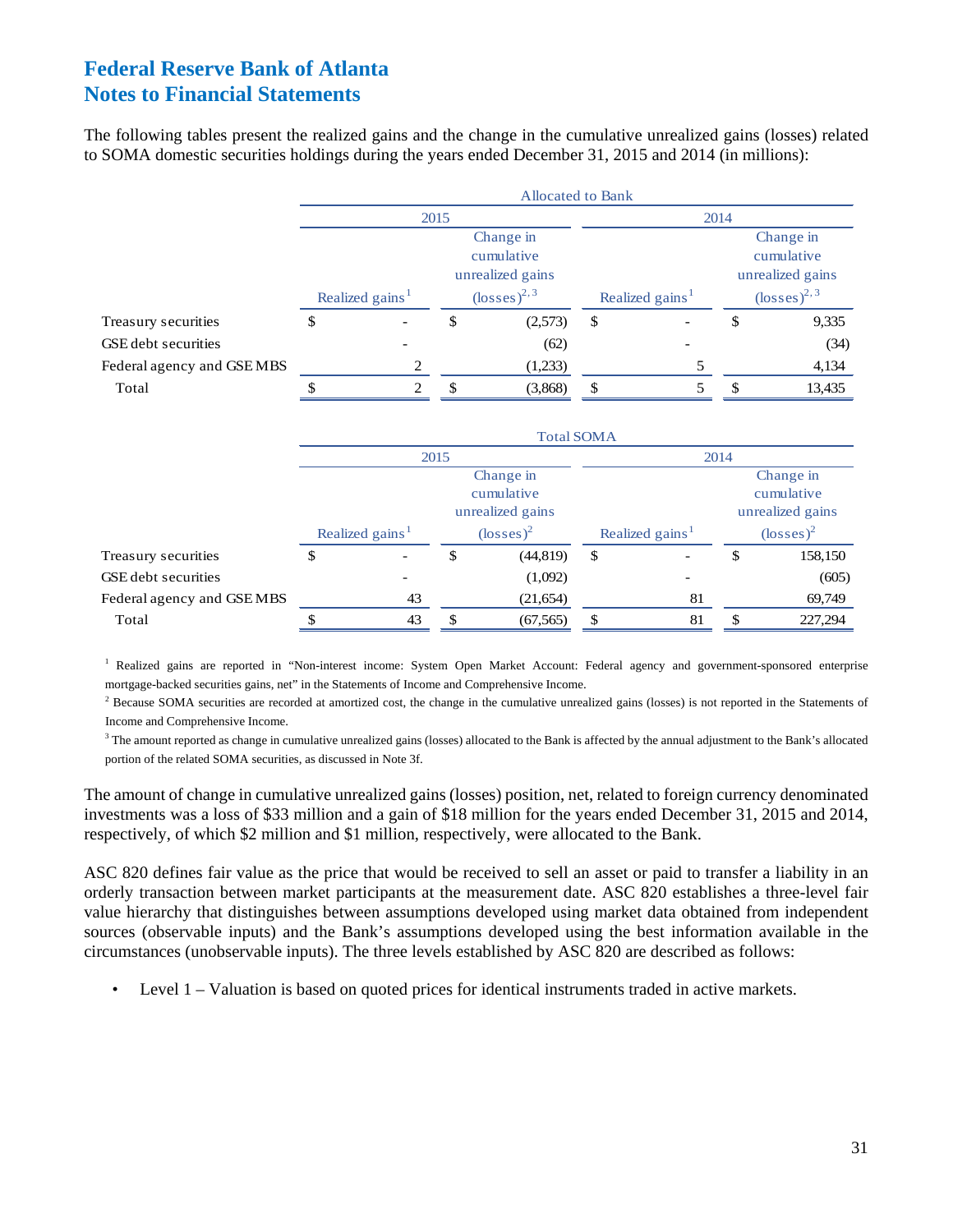- Level 2 Valuation is based on quoted prices for similar instruments in active markets, quoted prices for identical or similar instruments in markets that are not active, and model-based valuation techniques for which all significant assumptions are observable in the market.
- Level 3 Valuation is based on model-based techniques that use significant inputs and assumptions not observable in the market. These unobservable inputs and assumptions reflect the Bank's estimates of inputs and assumptions that market participants would use in pricing the assets and liabilities. Valuation techniques include the use of option pricing models, discounted cash flow models, and similar techniques.

Treasury securities, GSE debt securities, federal agency and GSE MBS, and foreign government debt instruments are classified as Level 2 within the ASC 820 hierarchy because the fair values are based on indicative quotes and other observable inputs obtained from independent pricing services. The fair value hierarchy level of SOMA financial assets is not necessarily an indication of the risk associated with those assets.

### **(6) BANK PREMISES, EQUIPMENT, AND SOFTWARE**

Bank premises and equipment at December 31 were as follows (in millions):

|                                                       | 2015     | 2014     |
|-------------------------------------------------------|----------|----------|
| Bank premises and equipment:                          |          |          |
| Land and land improvements                            | \$<br>38 | \$<br>38 |
| <b>Buildings</b>                                      | 246      | 241      |
| Building machinery and equipment                      | 45       | 43       |
| Construction in progress                              |          | 3        |
| Furniture and equipment                               | 74       | 74       |
| Subtotal                                              | 403      | 399      |
| Accumulated depreciation                              | (170)    | (160)    |
| Bank premises and equipment, net                      | 233      | 239      |
| Depreciation expense, for the years ended December 31 | \$<br>14 | \$<br>13 |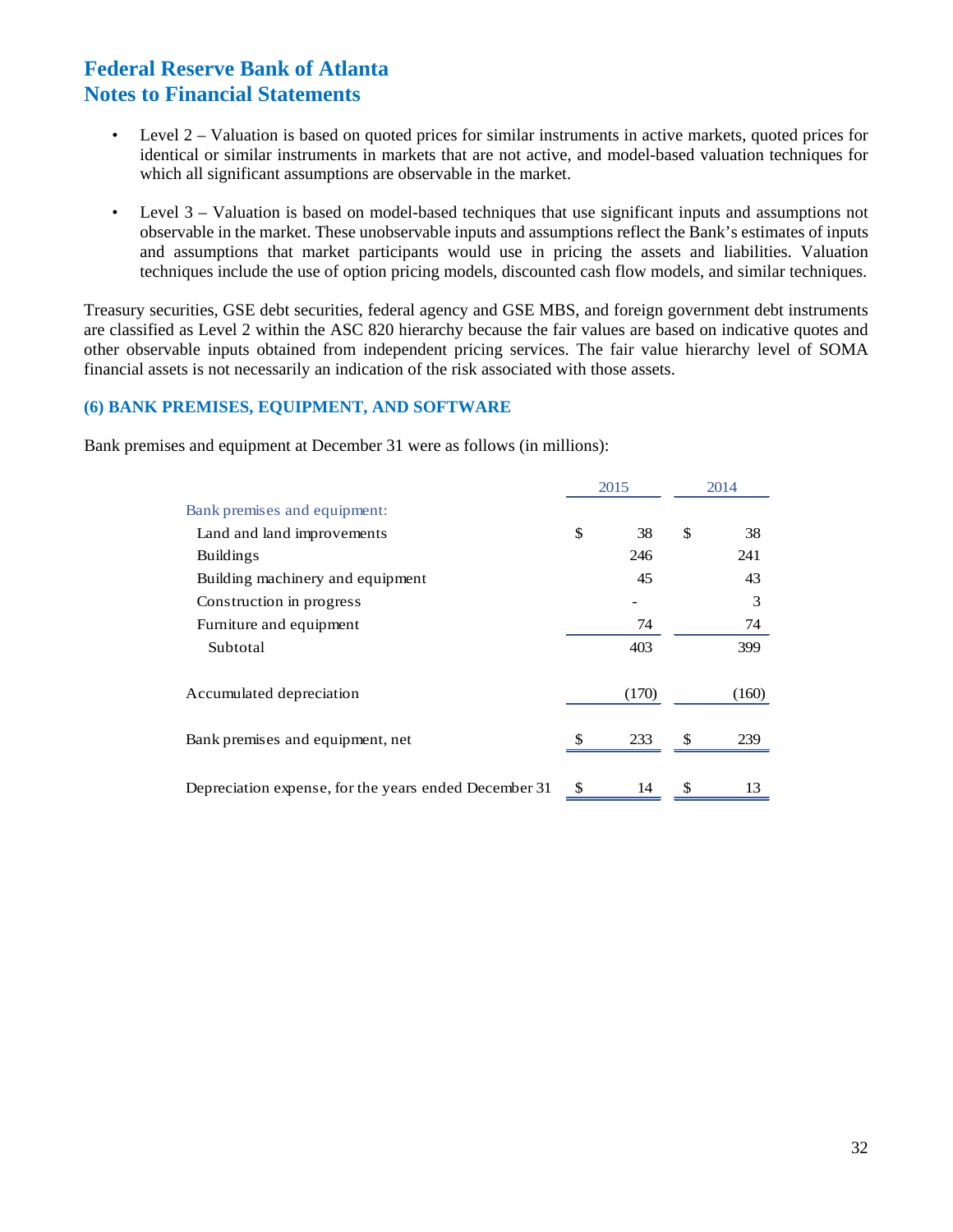The Bank leases space to outside tenants with remaining lease terms ranging from one to seven years. Rental income from such leases was \$3 million and \$2 million for the years ended December 31, 2015 and 2014, respectively, and is reported as a component of "Non-interest income: Other" in the Statements of Income and Comprehensive Income. Future minimum lease payments that the Bank will receive under non-cancelable lease agreements in existence at December 31, 2015, are as follows (in millions):

| 2016       | \$ | 1.8 |
|------------|----|-----|
| 2017       |    | 1.4 |
| 2018       |    | 1.4 |
| 2019       |    | 1.2 |
| 2020       |    | 1.0 |
| Thereafter |    | 0.8 |
| Total      | S  | 7.6 |
|            |    |     |

The Bank had capitalized software assets, net of amortization, of \$21 million and \$29 million at December 31, 2015 and 2014, respectively. Amortization expense was \$10 million and \$39 million for the years ended December 31, 2015 and 2014, respectively. During 2014, internally developed software assets totaling \$37 million were transferred from the Federal Reserve Bank of Minneapolis to the Bank. Capitalized software assets are reported as a component of "Other assets" in the Statements of Condition and the related amortization is reported as a component of "Operating expenses: Other" in the Statements of Income and Comprehensive Income.

Transferred software assets related to a multiyear ACH technology initiative were impaired and written off due to the suspension of development efforts. The resulting asset impairment loss of \$23 million for the year ended December 31, 2014 is reported as a component of "Operating expenses: Other" in the Statements of Income and Comprehensive Income. The Bank had no impairment losses in 2015.

### **(7) COMMITMENTS AND CONTINGENCIES**

In conducting its operations, the Bank enters into contractual commitments, normally with fixed expiration dates or termination provisions, at specific rates and for specific purposes.

At December 31, 2015, the Bank was obligated under non-cancelable leases for premises and equipment with remaining terms ranging from one to approximately four years. These leases provide for increased lease payments based upon increases in real estate taxes and operating costs.

Rental expense under operating leases for certain operating facilities, warehouses, and office equipment (including taxes, insurance, and maintenance when included in rent), net of sublease rentals, was \$1 million for each of the years ended December 31, 2015 and 2014.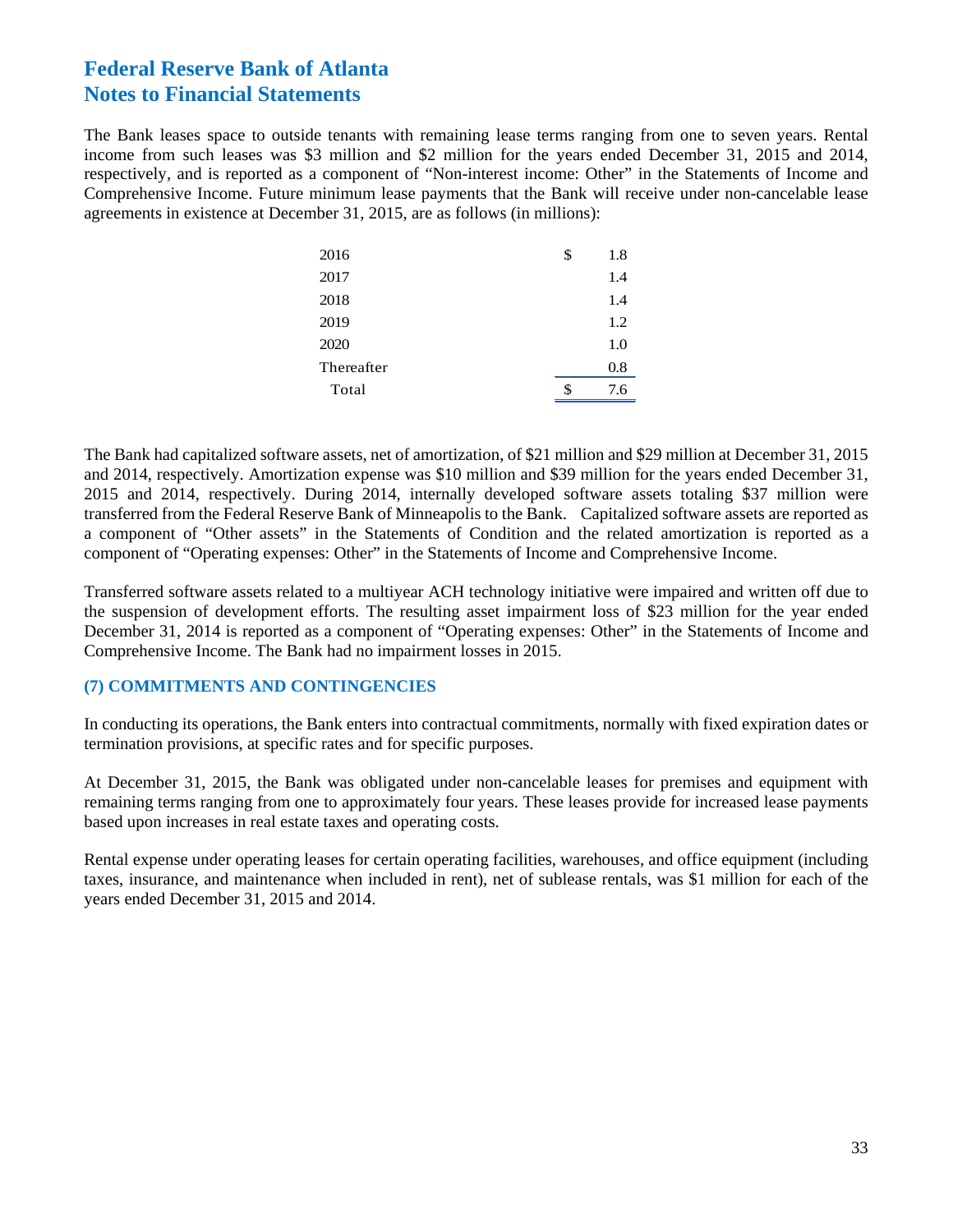Future minimum lease payments under non-cancelable operating leases, net of sublease rentals, with remaining terms of one year or more, at December 31, 2015, are as follows (in thousands):

|                               |   | <b>Operating leases</b> |
|-------------------------------|---|-------------------------|
| 2016                          | S | 338                     |
| 2017                          |   | 270                     |
| 2018                          |   | 246                     |
| 2019                          |   | 196                     |
| Future minimum lease payments | S | 1,050                   |

At December 31, 2015, there were no material unrecorded unconditional purchase commitments or obligations in excess of one year.

Under the Insurance Agreement of the Reserve Banks, each of the Reserve Banks has agreed to bear, on a per-incident basis, a share of certain losses in excess of 1 percent of the capital paid-in of the claiming Reserve Bank, up to 50 percent of the total capital paid-in of all Reserve Banks. Losses are borne in the ratio of a Reserve Bank's capital paid-in to the total capital paid-in of all Reserve Banks at the beginning of the calendar year in which the loss is shared. No claims were outstanding under the agreement at December 31, 2015 and 2014.

The Bank is involved in certain legal actions and claims arising in the ordinary course of business. Although it is difficult to predict the ultimate outcome of these actions, in management's opinion, based on discussions with counsel, the legal actions and claims will be resolved without material adverse effect on the financial position or results of operations of the Bank.

### **(8) RETIREMENT AND THRIFT PLANS**

#### **Retirement Plans**

 $\overline{a}$ 

The Bank currently offers three defined benefit retirement plans to its employees, based on length of service and level of compensation. Substantially all of the employees of the Reserve Banks, Board of Governors, and Office of Employee Benefits of the Federal Reserve System (OEB) participate in the Retirement Plan for Employees of the Federal Reserve System (System Plan).<sup>[1](#page-35-0)</sup> Under the Dodd-Frank Act, newly hired Bureau employees are eligible to participate in the System Plan and, during the years ended December 31, 2015 and 2014, certain costs associated with the System Plan were reimbursed by the Bureau. In addition, employees at certain compensation levels participate in the Benefit Equalization Retirement Plan (BEP) and certain Reserve Bank officers participate in the Supplemental Retirement Plan for Select Officers of the Federal Reserve Banks (SERP).

The FRBNY, on behalf of the System, recognizes the net asset or net liability and costs associated with the System Plan in its consolidated financial statements. The Bank reports the net cost related to the BEP and SERP as a component of "Operating expenses: Salaries and benefits" in its Statements of Income and Comprehensive Income and reports the net liability as a component of "Accrued benefit costs" in its Statements of Condition.

<span id="page-35-0"></span> $1$  The OEB was established by the System to administer selected System benefit plans.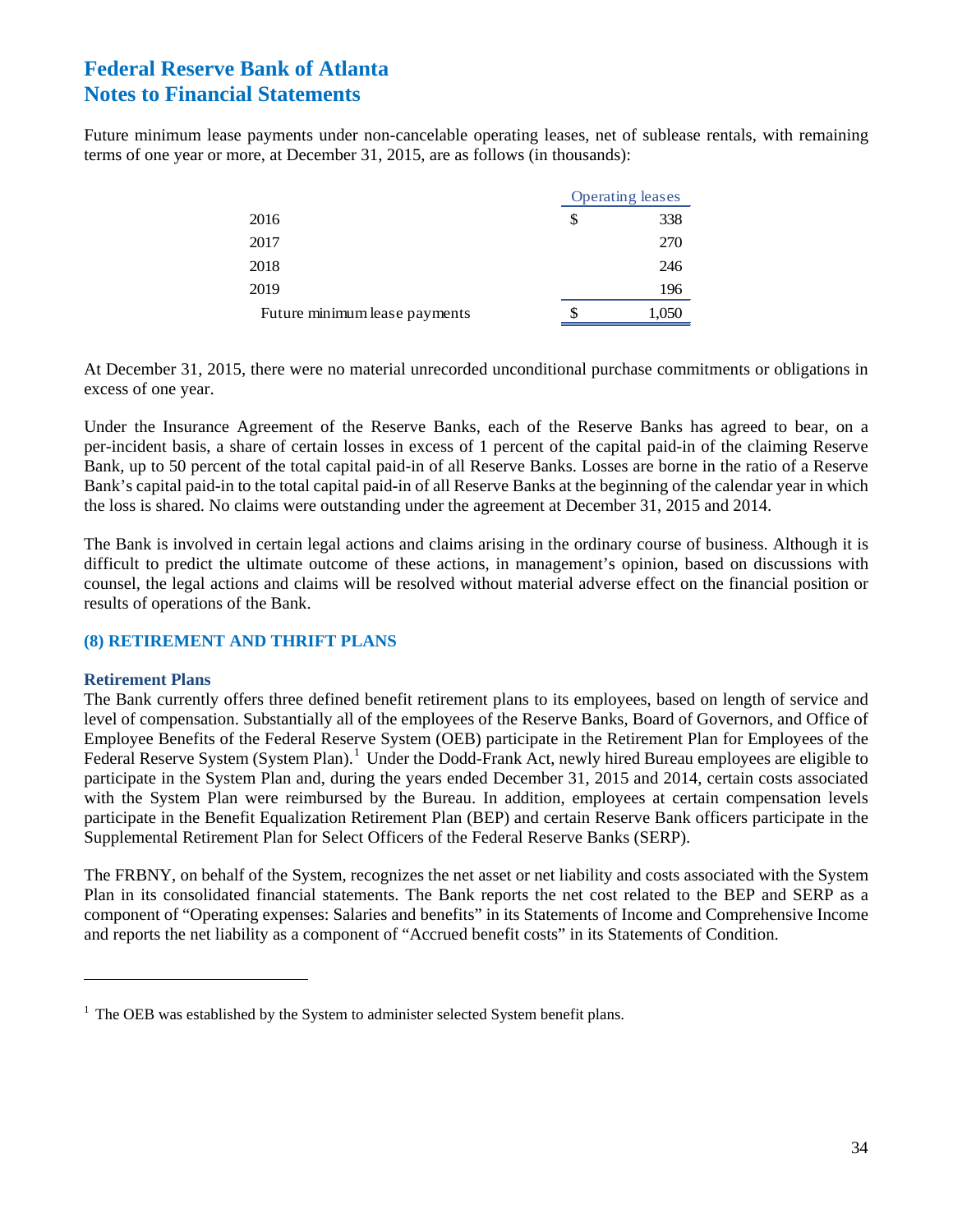The Bank's projected benefit obligation, funded status, and net pension expenses for the BEP and the SERP at December 31, 2015 and 2014, and for the years then ended, were not material.

#### **Thrift Plan**

Employees of the Bank participate in the defined contribution Thrift Plan for Employees of the Federal Reserve System (Thrift Plan). The Bank matches 100 percent of the first 6 percent of employee contributions from the date of hire and provides an automatic employer contribution of 1 percent of eligible pay. The Bank's Thrift Plan contributions totaled \$9 million for each of the years ended December 31, 2015 and 2014, and are reported as a component of "Operating expenses: Salaries and benefits" in the Statements of Income and Comprehensive Income.

#### **(9) POSTRETIREMENT BENEFITS OTHER THAN RETIREMENT PLANS AND POSTEMPLOYMENT BENEFITS**

#### **Postretirement Benefits Other Than Retirement Plans**

In addition to the Bank's retirement plans, employees who have met certain age and length-of-service requirements are eligible for both medical and life insurance benefits during retirement.

The Bank and plan participants fund benefits payable under the medical and life insurance plans as due and the plans have no assets.

Following is a reconciliation of the beginning and ending balances of the benefit obligation (in millions):

|                                                              | 2015        |    | 2014  |
|--------------------------------------------------------------|-------------|----|-------|
| Accumulated postretirement benefit obligation at January 1   | \$<br>180.2 | \$ | 155.1 |
| Service cost benefits earned during the period               | 7.3         |    | 6.2   |
| Interest cost on accumulated benefit obligation              | 7.3         |    | 7.5   |
| Net actuarial (gain) loss                                    | (17.6)      |    | 16.5  |
| Contributions by plan participants                           | 2.2         |    | 2.4   |
| Benefits paid                                                | (8.3)       |    | (8.0) |
| Medicare Part D subsidies                                    | 0.4         |    | 0.4   |
| Plan amendments                                              |             |    | 0.1   |
| Accumulated postretirement benefit obligation at December 31 | 171.5       | £. | 180.2 |

At December 31, 2015 and 2014, the weighted-average discount rate assumptions used in developing the postretirement benefit obligation were 4.31 percent and 3.96 percent, respectively.

Discount rates reflect yields available on high-quality corporate bonds that would generate the cash flows necessary to pay the plan's benefits when due. The System Plan discount rate assumption setting convention uses an unrounded rate.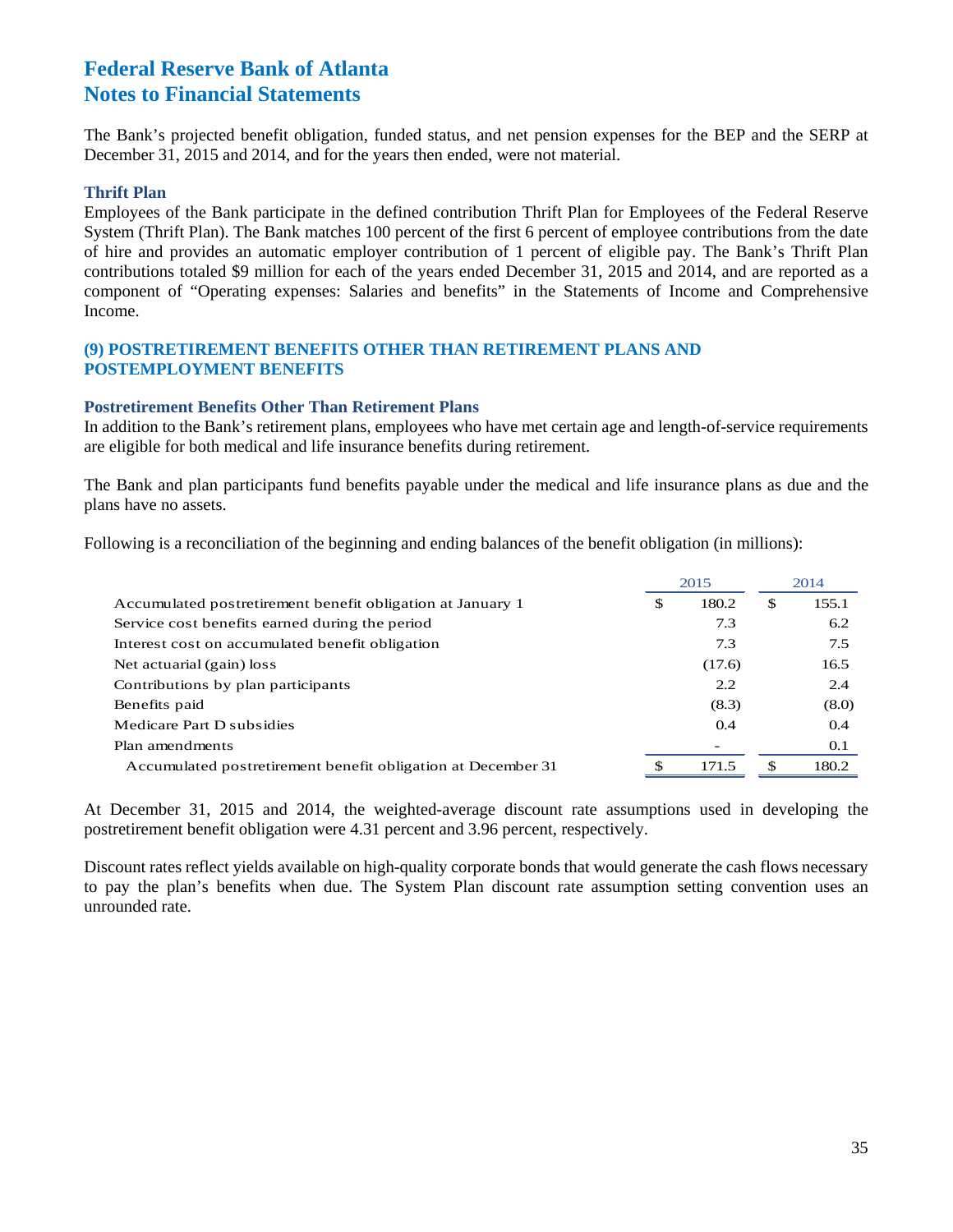Following is a reconciliation of the beginning and ending balance of the plan assets, and the unfunded postretirement benefit obligation and accrued postretirement benefit costs (in millions):

|                                                                           | 2015 |       | 2014 |       |
|---------------------------------------------------------------------------|------|-------|------|-------|
| Fair value of plan assets at January 1                                    | \$   |       | \$   |       |
| Contributions by the employer                                             |      | 5.7   |      | 5.2   |
| Contributions by plan participants                                        |      | 2.2   |      | 2.4   |
| Benefits paid                                                             |      | (8.3) |      | (8.0) |
| Medicare Part D subsidies                                                 |      | 0.4   |      | 0.4   |
| Fair value of plan assets at December 31                                  |      |       |      |       |
|                                                                           |      |       |      |       |
| Unfunded obligation and accrued postretirement benefit cost               |      | 171.5 | \$   | 180.2 |
|                                                                           |      |       |      |       |
| Amounts included in accumulated other comprehensive loss are shown below: |      |       |      |       |

| Prior service cost                         | 09     | - \$     | -1.3   |
|--------------------------------------------|--------|----------|--------|
| Net actuarial loss                         | (16.8) |          | (36.4) |
| Total accumulated other comprehensive loss | (15.9) | <b>S</b> | (35.1) |

Accrued postretirement benefit costs are reported as a component of "Accrued benefit costs" in the Statements of Condition.

For measurement purposes, the assumed health-care cost trend rates at December 31 are provided in the table below. The current health-care cost trend rate for next year is expected to decline ratably each year until achieving the ultimate trend rate in 2022:

|                                                         | 2015  | 2014  |
|---------------------------------------------------------|-------|-------|
| Health-care cost trend rate assumed for next year       | 7.00% | 6.60% |
| Rate to which the cost trend rate is assumed to decline |       |       |
| (the ultimate trend rate)                               | 4.75% | 4.75% |
| Year that the rate reaches the ultimate trend rate      | 2022. | 2019  |

Assumed health-care cost trend rates have a significant effect on the amounts reported for health-care plans. A one percentage point change in assumed health-care cost trend rates would have the following effects for the year ended December 31, 2015 (in millions):

|                                                             | One percentage<br>point increase |      | One percentage<br>point decrease |        |
|-------------------------------------------------------------|----------------------------------|------|----------------------------------|--------|
| Effect on aggregate of service and interest cost components |                                  |      |                                  |        |
| of net periodic postretirement benefit costs                |                                  | 2.9  | £.                               | (2.3)  |
| Effect on accumulated postretirement benefit obligation     |                                  | 25.7 |                                  | (21.1) |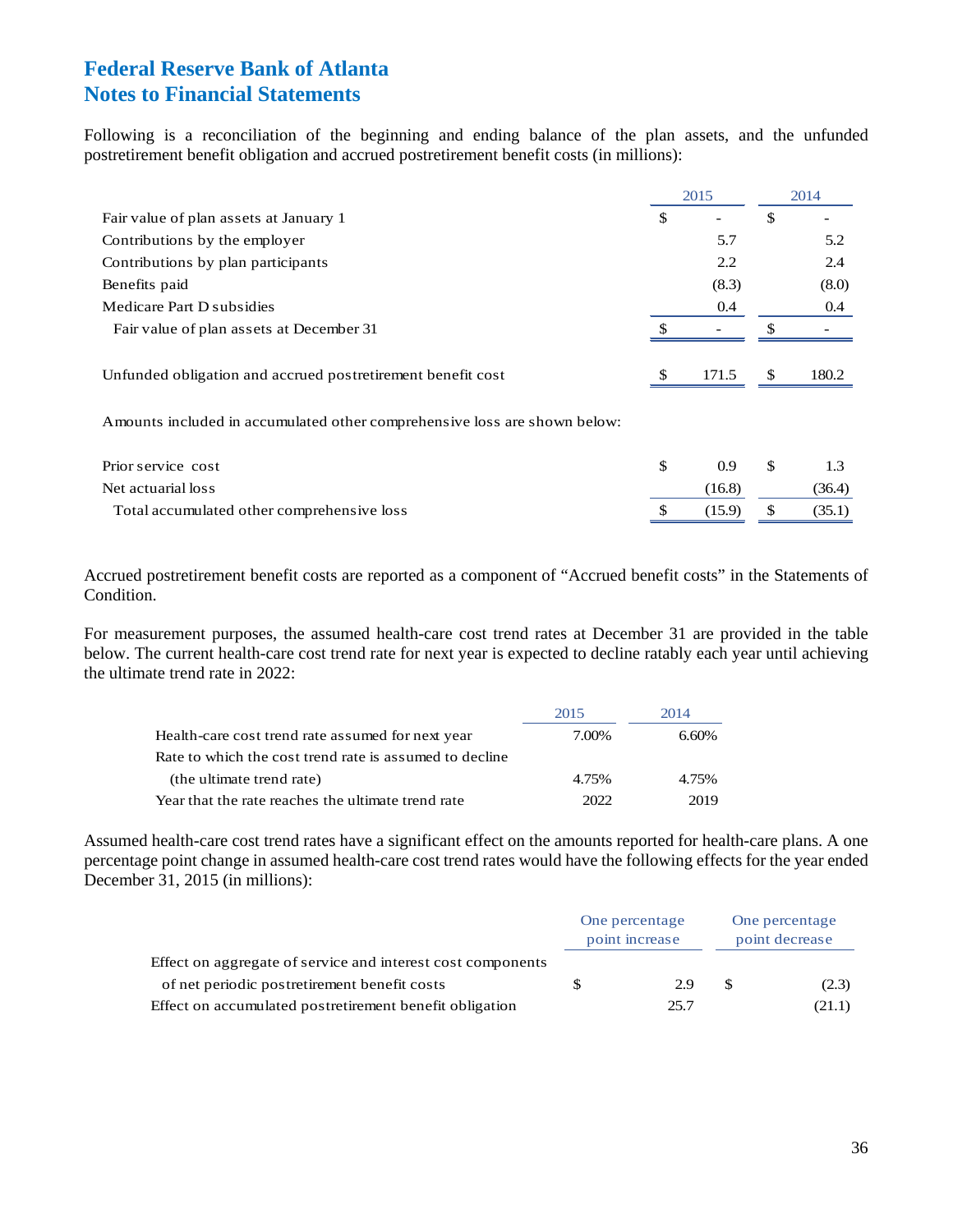The following is a summary of the components of net periodic postretirement benefit expense for the years ended December 31 (in millions):

|                                                 | 2015 |       | 2014  |
|-------------------------------------------------|------|-------|-------|
| Service cost-benefits earned during the period  | S    | 7.3   | 6.2   |
| Interest cost on accumulated benefit obligation |      | 7.3   | 7.5   |
| Amortization of prior service cost              |      | (0.5) | (0.5) |
| Amortization of net actuarial loss              |      | 2.1   | 0.6   |
| Net periodic postretirement benefit expense     | £.   | 16.2  | 13.8  |

Estimated amounts that will be amortized from accumulated other comprehensive loss into net periodic postretirement benefit expense in 2016 are shown below:

| Prior service cost | (0.3) |
|--------------------|-------|
| Net actuarial loss |       |
| Total              | (0.3) |

Net postretirement benefit costs are actuarially determined using a January 1 measurement date. At January 1, 2015 and 2014, the weighted-average discount rate assumptions used to determine net periodic postretirement benefit costs were 3.96 percent and 4.79 percent, respectively.

Net periodic postretirement benefit expense is reported as a component of "Operating expenses: Salaries and benefits" in the Statements of Income and Comprehensive Income.

The Medicare Prescription Drug, Improvement and Modernization Act of 2003 established a prescription drug benefit under Medicare (Medicare Part D) and a federal subsidy to sponsors of retiree health-care benefit plans that provide benefits that are at least actuarially equivalent to Medicare Part D. The benefits provided under the Bank's plan to certain participants are at least actuarially equivalent to the Medicare Part D prescription drug benefit. The estimated effects of the subsidy are reflected in actuarial loss in the accumulated postretirement benefit obligation and net periodic postretirement benefit expense.

Federal Medicare Part D subsidy receipts were \$366 thousand and \$450 thousand in the years ended December 31, 2015 and 2014, respectively. Expected receipts in 2016, related to benefits paid in the years ended December 31, 2015 and 2014, are \$88 thousand and \$72 thousand, respectively.

Following is a summary of expected postretirement benefit payments (in millions):

|               | Without subsidy | With subsidy |      |  |
|---------------|-----------------|--------------|------|--|
| 2016          | \$<br>7.1       | \$           | 6.7  |  |
| 2017          | 7.5             |              | 7.1  |  |
| 2018          | 8.1             |              | 7.6  |  |
| 2019          | 8.6             |              | 8.1  |  |
| 2020          | 9.1             |              | 8.5  |  |
| $2021 - 2025$ | 53.3            |              | 49.3 |  |
| Total         | \$<br>93.7      | \$           | 87.3 |  |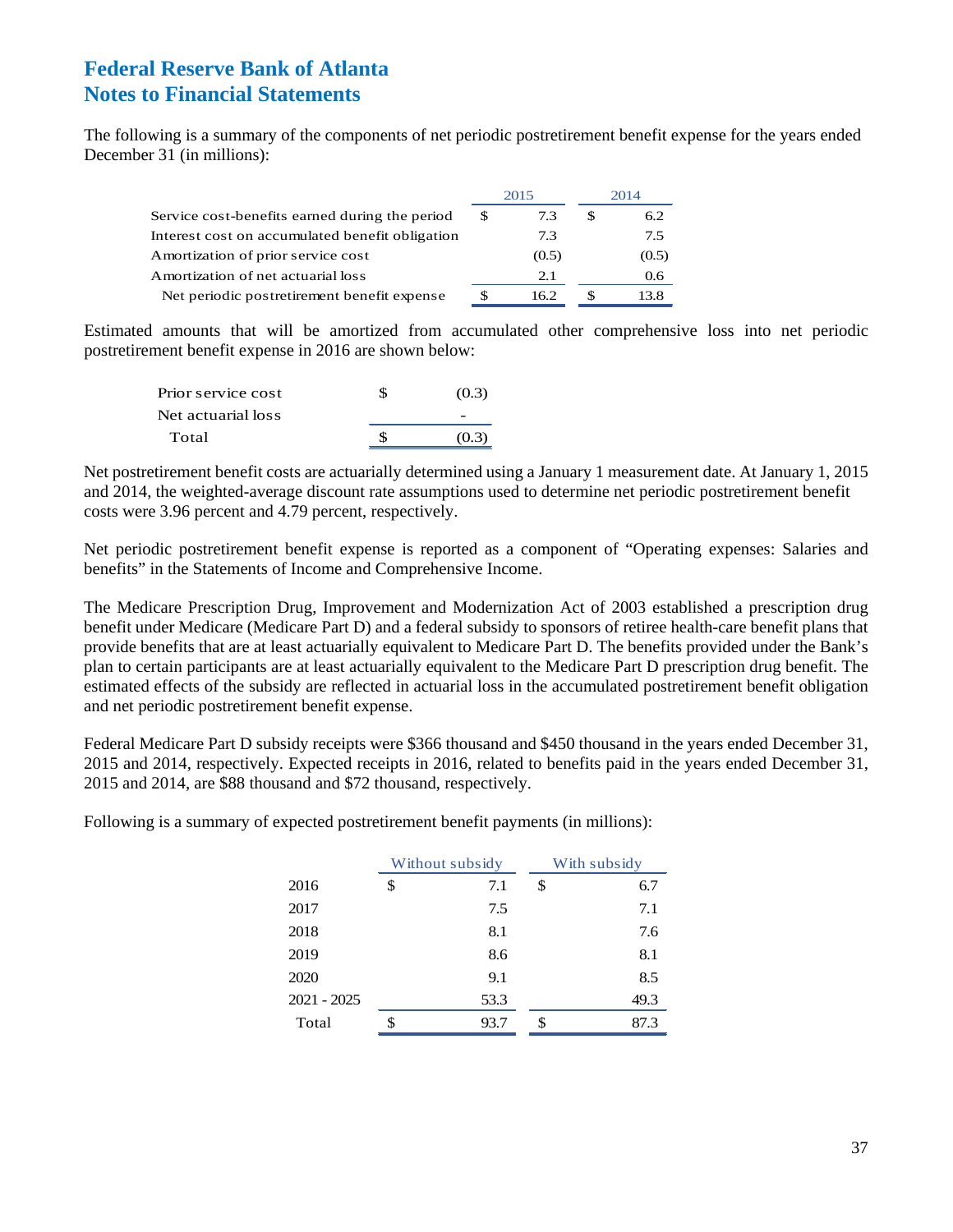#### **Postemployment Benefits**

The Bank offers benefits to former qualifying or inactive employees. Postemployment benefit costs are actuarially determined using a December 31 measurement date and include the cost of medical, dental, and vision insurance; survivor income; disability benefits; and self-insured workers' compensation expenses. The accrued postemployment benefit costs recognized by the Bank at December 31, 2015 and 2014 were \$12 million. This cost is included as a component of "Accrued benefit costs" in the Statements of Condition. Net periodic postemployment benefit expense included in 2015 and 2014 operating expenses were \$1 million and \$2 million, respectively, and are recorded as a component of "Operating expenses: Salaries and benefits" in the Statements of Income and Comprehensive Income.

### **(10) ACCUMULATED OTHER COMPREHENSIVE INCOME AND OTHER COMPREHENSIVE INCOME**

Following is a reconciliation of beginning and ending balances of accumulated other comprehensive loss as of December 31 (in millions):

|                                                          |                                                           | 2015           |                                  | 2014             |  |  |
|----------------------------------------------------------|-----------------------------------------------------------|----------------|----------------------------------|------------------|--|--|
|                                                          |                                                           | Amount related | Amount related                   |                  |  |  |
|                                                          | to<br>postretirement<br>benefits other<br>than retirement |                | to                               |                  |  |  |
|                                                          |                                                           |                | postretirement<br>benefits other |                  |  |  |
|                                                          |                                                           |                | than retirement                  |                  |  |  |
|                                                          |                                                           | plans          | plans                            |                  |  |  |
| Balance at January 1                                     | \$<br>(35.1)                                              |                | \$                               | (18.7)           |  |  |
| Change in funded status of benefit plans:                |                                                           |                |                                  |                  |  |  |
| Prior service costs arising during the year              |                                                           |                |                                  |                  |  |  |
| Amortization of prior service cost                       |                                                           | $(0.5)^{-1}$   |                                  | (0.5)            |  |  |
| Change in prior service costs related to benefit plans   |                                                           | (0.5)          |                                  | (0.5)            |  |  |
| Net actuarial gain (loss) arising during the year        |                                                           | 17.6           |                                  | (16.5)           |  |  |
| Amortization of net actuarial loss                       |                                                           | 2.1            |                                  | 0.6 <sub>1</sub> |  |  |
| Change in actuarial gain (loss) related to benefit plans |                                                           | 19.7           |                                  | (15.9)           |  |  |
| Change in funded status of benefit plans - other         |                                                           |                |                                  |                  |  |  |
| comprehensive income (loss)                              |                                                           | 19.2           |                                  | (16.4)           |  |  |
| Balance at December 31                                   | \$                                                        | (15.9)         |                                  | (35.1)           |  |  |

<sup>1</sup> Reclassification is reported as a component of "Operating Expenses: Salaries and benefits" in the Statements of Income and Comprehensive Income.

Additional detail regarding the classification of accumulated other comprehensive loss is included in Note 9.